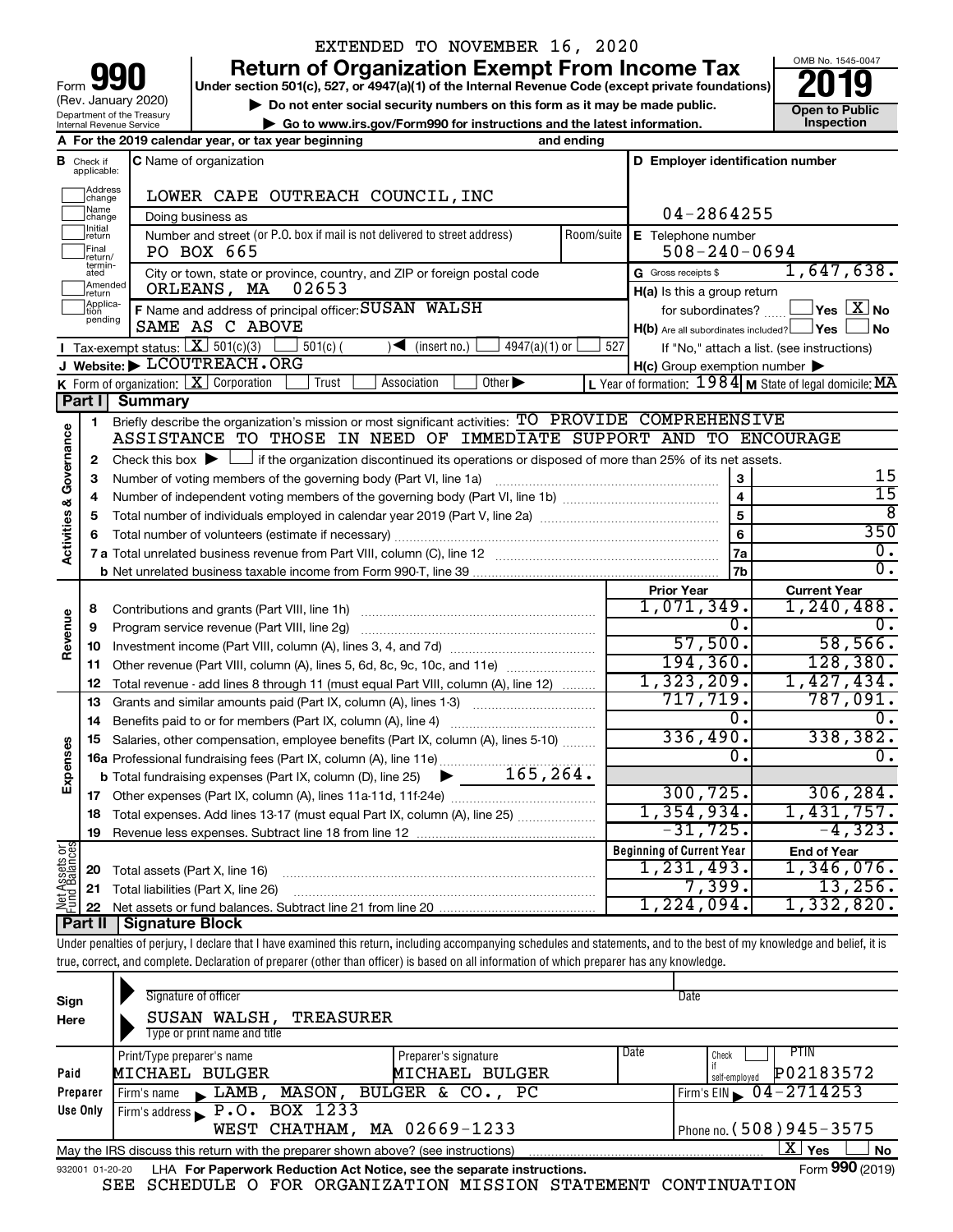|    | LOWER CAPE OUTREACH COUNCIL, INC<br>Form 990 (2019)                                                                                                                                     | $04 - 2864255$<br>Page 2                      |
|----|-----------------------------------------------------------------------------------------------------------------------------------------------------------------------------------------|-----------------------------------------------|
|    | <b>Statement of Program Service Accomplishments</b><br>Part III                                                                                                                         |                                               |
| 1  | Briefly describe the organization's mission:                                                                                                                                            |                                               |
|    | TO PROVIDE COMPREHENSIVE ASSISTANCE TO THOSE IN NEED OF IMMEDIATE                                                                                                                       |                                               |
|    | SUPPORT AND TO ENCOURAGE LONG TERM SELF-SUFFICIENCY.                                                                                                                                    |                                               |
|    |                                                                                                                                                                                         |                                               |
| 2  | Did the organization undertake any significant program services during the year which were not listed on the                                                                            |                                               |
|    | prior Form 990 or 990-EZ?                                                                                                                                                               | $\overline{\ }$ Yes $\overline{\rm \bf X}$ No |
|    | If "Yes," describe these new services on Schedule O.                                                                                                                                    |                                               |
| 3  | Did the organization cease conducting, or make significant changes in how it conducts, any program services?                                                                            | $\exists$ Yes $\boxed{\text{X}}$ No           |
| 4  | If "Yes," describe these changes on Schedule O.<br>Describe the organization's program service accomplishments for each of its three largest program services, as measured by expenses. |                                               |
|    | Section 501(c)(3) and 501(c)(4) organizations are required to report the amount of grants and allocations to others, the total expenses, and                                            |                                               |
|    | revenue, if any, for each program service reported.                                                                                                                                     |                                               |
| 4a | 1,079,985. including grants of \$787,091. ) (Revenue \$<br>) (Expenses \$<br>(Code:                                                                                                     |                                               |
|    | PROVIDE FOOD, FUEL, CLOTHING, MEDICAL ASSISTANCE, EMERGENCY REPAIRS AND<br>TRANSPORTATION TO INDIVIDUALS AND FAMILIES ON EMERGENCY NEEDS BASIS                                          |                                               |
|    |                                                                                                                                                                                         |                                               |
|    |                                                                                                                                                                                         |                                               |
|    |                                                                                                                                                                                         |                                               |
|    |                                                                                                                                                                                         |                                               |
|    |                                                                                                                                                                                         |                                               |
|    |                                                                                                                                                                                         |                                               |
|    |                                                                                                                                                                                         |                                               |
|    |                                                                                                                                                                                         |                                               |
|    |                                                                                                                                                                                         | 40,534.                                       |
| 4b | (Code:<br>) (Expenses \$<br>THRIFT SHOP                                                                                                                                                 |                                               |
|    |                                                                                                                                                                                         |                                               |
|    |                                                                                                                                                                                         |                                               |
|    |                                                                                                                                                                                         |                                               |
|    |                                                                                                                                                                                         |                                               |
|    |                                                                                                                                                                                         |                                               |
|    |                                                                                                                                                                                         |                                               |
|    |                                                                                                                                                                                         |                                               |
|    |                                                                                                                                                                                         |                                               |
|    |                                                                                                                                                                                         |                                               |
| 4c | ) (Revenue \$<br>(Code: ) (Expenses \$<br>including grants of \$                                                                                                                        |                                               |
|    |                                                                                                                                                                                         |                                               |
|    |                                                                                                                                                                                         |                                               |
|    |                                                                                                                                                                                         |                                               |
|    |                                                                                                                                                                                         |                                               |
|    |                                                                                                                                                                                         |                                               |
|    |                                                                                                                                                                                         |                                               |
|    |                                                                                                                                                                                         |                                               |
|    |                                                                                                                                                                                         |                                               |
|    |                                                                                                                                                                                         |                                               |
|    |                                                                                                                                                                                         |                                               |
|    | 4d Other program services (Describe on Schedule O.)                                                                                                                                     |                                               |
|    | (Expenses \$<br>Revenue \$<br>including grants of \$<br>1,188,785.                                                                                                                      |                                               |
|    | 4e Total program service expenses                                                                                                                                                       | Form 990 (2019)                               |
|    |                                                                                                                                                                                         |                                               |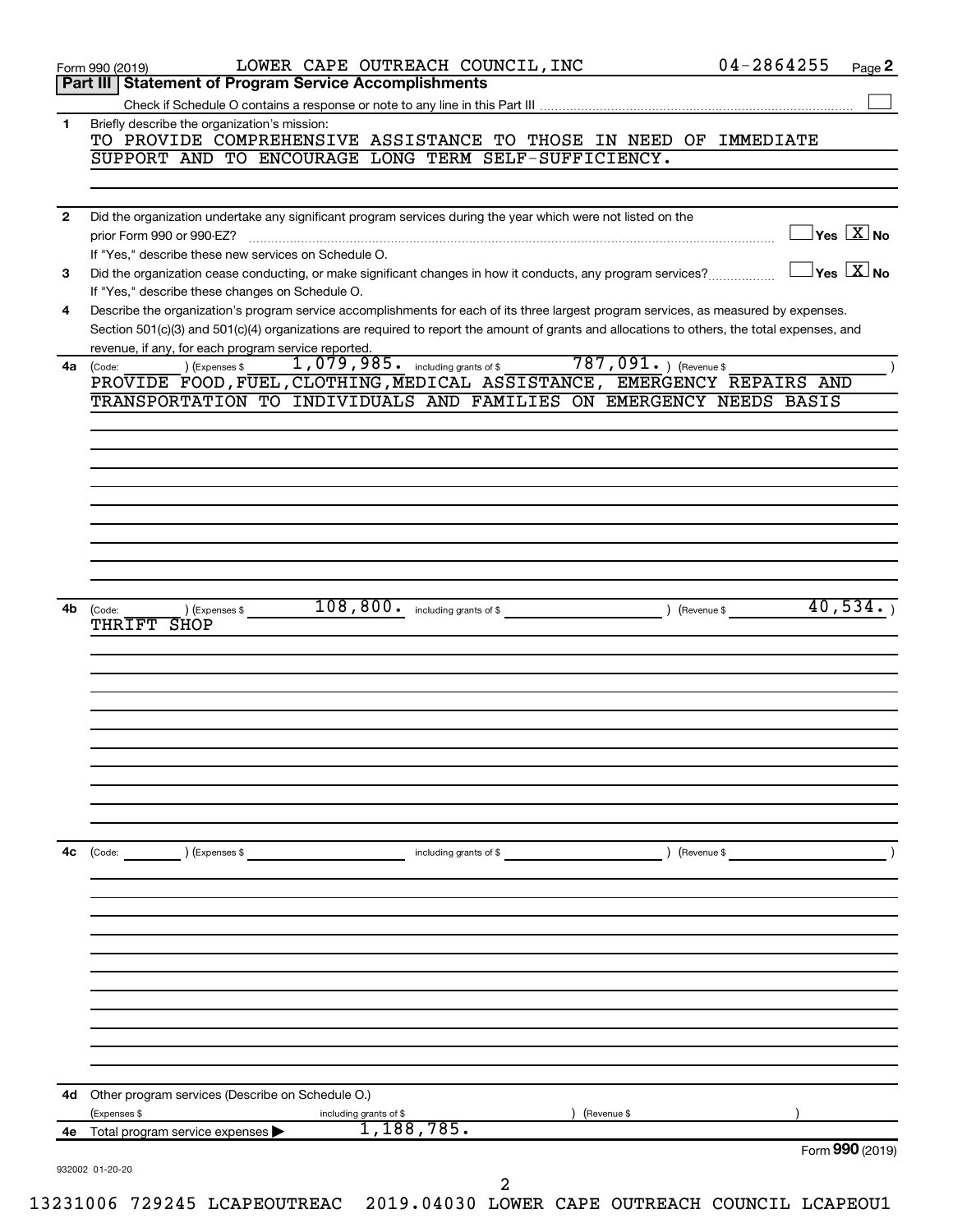| Form 990 (2019) |  |  |
|-----------------|--|--|

**Part IV Checklist of Required Schedules**

Form 990 (2019)  $\,$  LOWER CAPE OUTREACH COUNCIL, INC  $\,$  04-2864255  $\,$   $_{\rm Page}$ 

|     |                                                                                                                                       |                 | Yes | No.                     |
|-----|---------------------------------------------------------------------------------------------------------------------------------------|-----------------|-----|-------------------------|
| 1.  | Is the organization described in section $501(c)(3)$ or $4947(a)(1)$ (other than a private foundation)?                               |                 |     |                         |
|     | If "Yes," complete Schedule A                                                                                                         | 1               | х   |                         |
| 2   |                                                                                                                                       | $\mathbf{2}$    | X   |                         |
| 3   | Did the organization engage in direct or indirect political campaign activities on behalf of or in opposition to candidates for       |                 |     | x                       |
|     | public office? If "Yes," complete Schedule C, Part I                                                                                  | З               |     |                         |
| 4   | Section 501(c)(3) organizations. Did the organization engage in lobbying activities, or have a section 501(h) election in effect      | 4               |     | х                       |
| 5   | Is the organization a section 501(c)(4), 501(c)(5), or 501(c)(6) organization that receives membership dues, assessments, or          |                 |     |                         |
|     |                                                                                                                                       | 5               |     | х                       |
| 6   | Did the organization maintain any donor advised funds or any similar funds or accounts for which donors have the right to             |                 |     |                         |
|     | provide advice on the distribution or investment of amounts in such funds or accounts? If "Yes," complete Schedule D, Part I          | 6               |     | х                       |
| 7   | Did the organization receive or hold a conservation easement, including easements to preserve open space,                             |                 |     |                         |
|     |                                                                                                                                       | $\overline{7}$  |     | х                       |
| 8   | Did the organization maintain collections of works of art, historical treasures, or other similar assets? If "Yes," complete          |                 |     |                         |
|     |                                                                                                                                       | 8               |     | х                       |
| 9   | Did the organization report an amount in Part X, line 21, for escrow or custodial account liability, serve as a custodian for         |                 |     |                         |
|     | amounts not listed in Part X; or provide credit counseling, debt management, credit repair, or debt negotiation services?             |                 |     |                         |
|     |                                                                                                                                       | 9               |     | х                       |
| 10  | Did the organization, directly or through a related organization, hold assets in donor-restricted endowments                          |                 |     |                         |
|     |                                                                                                                                       | 10              |     | x                       |
| 11  | If the organization's answer to any of the following questions is "Yes," then complete Schedule D, Parts VI, VII, VIII, IX, or X      |                 |     |                         |
|     | as applicable.                                                                                                                        |                 |     |                         |
|     | a Did the organization report an amount for land, buildings, and equipment in Part X, line 10? If "Yes," complete Schedule D,         |                 |     |                         |
|     | Part VI                                                                                                                               | 11a             | х   |                         |
|     | <b>b</b> Did the organization report an amount for investments - other securities in Part X, line 12, that is 5% or more of its total |                 |     | х                       |
|     |                                                                                                                                       | 11 <sub>b</sub> |     |                         |
|     | c Did the organization report an amount for investments - program related in Part X, line 13, that is 5% or more of its total         | 11c             |     | х                       |
|     | d Did the organization report an amount for other assets in Part X, line 15, that is 5% or more of its total assets reported in       |                 |     |                         |
|     |                                                                                                                                       | 11d             |     | x                       |
|     |                                                                                                                                       | 11e             | х   |                         |
| f   | Did the organization's separate or consolidated financial statements for the tax year include a footnote that addresses               |                 |     |                         |
|     | the organization's liability for uncertain tax positions under FIN 48 (ASC 740)? If "Yes," complete Schedule D, Part X                | 11f             |     | x                       |
|     | 12a Did the organization obtain separate, independent audited financial statements for the tax year? If "Yes," complete               |                 |     |                         |
|     |                                                                                                                                       | 12a             | х   |                         |
|     | <b>b</b> Was the organization included in consolidated, independent audited financial statements for the tax year?                    |                 |     |                         |
|     | If "Yes," and if the organization answered "No" to line 12a, then completing Schedule D, Parts XI and XII is optional                 | 12 <sub>b</sub> |     | х                       |
| 13  | Is the organization a school described in section 170(b)(1)(A)(ii)? If "Yes," complete Schedule E [ [ [ [ [ [ [ [ ] ]]]               | 13              |     | $\overline{\textbf{x}}$ |
| 14a |                                                                                                                                       | 14a             |     | х                       |
| b   | Did the organization have aggregate revenues or expenses of more than \$10,000 from grantmaking, fundraising, business,               |                 |     |                         |
|     | investment, and program service activities outside the United States, or aggregate foreign investments valued at \$100,000            |                 |     | x                       |
|     | Did the organization report on Part IX, column (A), line 3, more than \$5,000 of grants or other assistance to or for any             | 14b             |     |                         |
| 15  |                                                                                                                                       | 15              |     | x                       |
| 16  | Did the organization report on Part IX, column (A), line 3, more than \$5,000 of aggregate grants or other assistance to              |                 |     |                         |
|     |                                                                                                                                       | 16              |     | x                       |
| 17  | Did the organization report a total of more than \$15,000 of expenses for professional fundraising services on Part IX,               |                 |     |                         |
|     |                                                                                                                                       | 17              |     | x                       |
| 18  | Did the organization report more than \$15,000 total of fundraising event gross income and contributions on Part VIII, lines          |                 |     |                         |
|     |                                                                                                                                       | 18              | х   |                         |
| 19  | Did the organization report more than \$15,000 of gross income from gaming activities on Part VIII, line 9a? If "Yes,"                |                 |     |                         |
|     |                                                                                                                                       | 19              | х   |                         |
| 20a |                                                                                                                                       | 20a             |     | X                       |
| b   |                                                                                                                                       | 20 <sub>b</sub> |     |                         |
| 21  | Did the organization report more than \$5,000 of grants or other assistance to any domestic organization or                           |                 |     |                         |
|     |                                                                                                                                       | 21              |     | x                       |

932003 01-20-20

Form (2019) **990**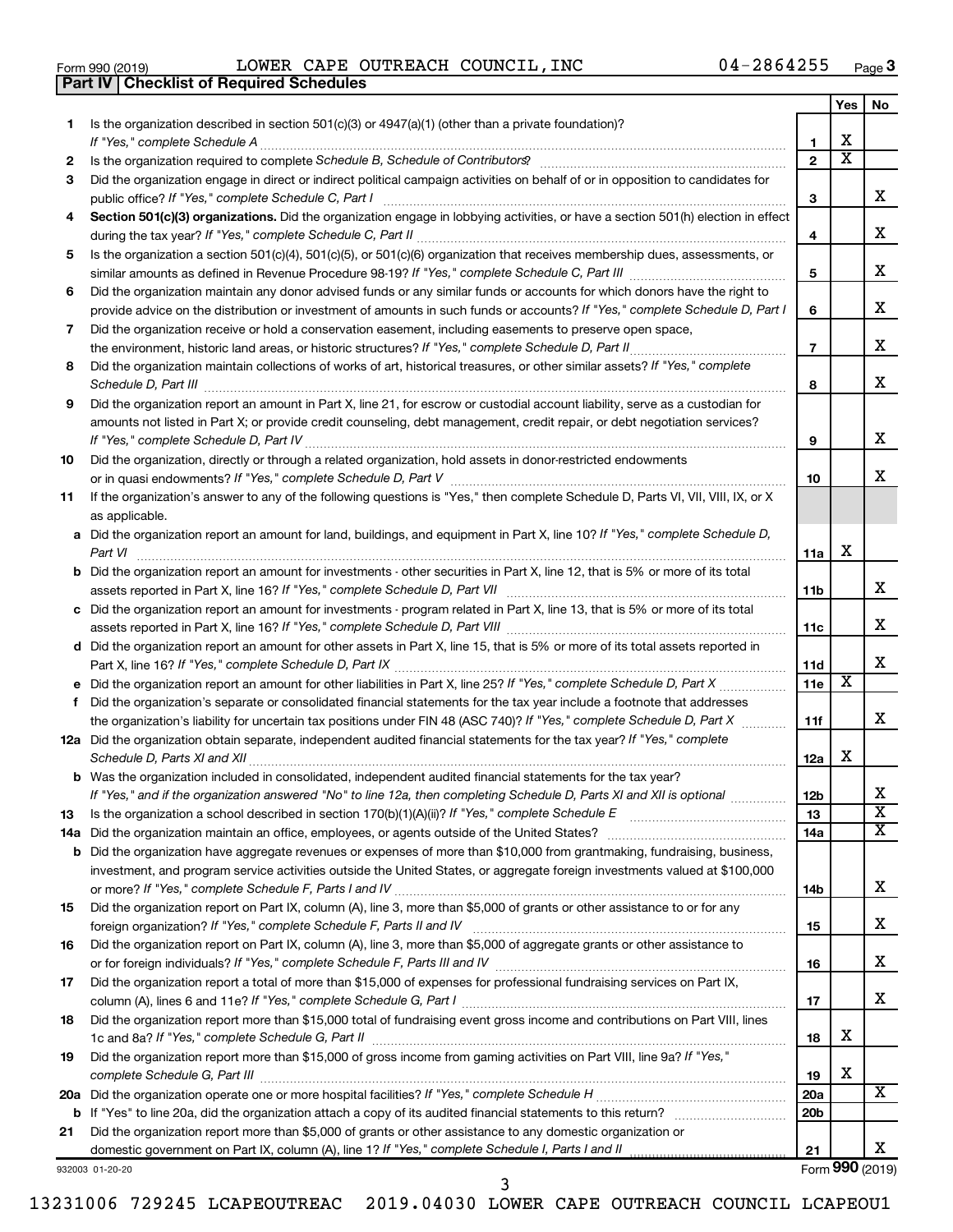| Form 990 (2019) |  |  |  |
|-----------------|--|--|--|
|-----------------|--|--|--|

*(continued)* **Part IV Checklist of Required Schedules**

Form 990 (2019)  $\,$  LOWER CAPE OUTREACH COUNCIL, INC  $\,$  04-2864255  $\,$   $_{\rm Page}$ 

|               |                                                                                                                                                                                                                      |                        | Yes                     | No                      |
|---------------|----------------------------------------------------------------------------------------------------------------------------------------------------------------------------------------------------------------------|------------------------|-------------------------|-------------------------|
| 22            | Did the organization report more than \$5,000 of grants or other assistance to or for domestic individuals on                                                                                                        | 22                     | х                       |                         |
| 23            | Did the organization answer "Yes" to Part VII, Section A, line 3, 4, or 5 about compensation of the organization's current                                                                                           |                        |                         |                         |
|               | and former officers, directors, trustees, key employees, and highest compensated employees? If "Yes," complete                                                                                                       |                        |                         |                         |
|               | Schedule J                                                                                                                                                                                                           | 23                     |                         | x                       |
|               | 24a Did the organization have a tax-exempt bond issue with an outstanding principal amount of more than \$100,000 as of the                                                                                          |                        |                         |                         |
|               | last day of the year, that was issued after December 31, 2002? If "Yes," answer lines 24b through 24d and complete                                                                                                   |                        |                         |                         |
|               |                                                                                                                                                                                                                      | 24a                    |                         | x                       |
|               |                                                                                                                                                                                                                      | 24b                    |                         |                         |
|               | c Did the organization maintain an escrow account other than a refunding escrow at any time during the year to defease                                                                                               |                        |                         |                         |
|               |                                                                                                                                                                                                                      | 24c                    |                         |                         |
|               |                                                                                                                                                                                                                      | 24d                    |                         |                         |
|               | 25a Section 501(c)(3), 501(c)(4), and 501(c)(29) organizations. Did the organization engage in an excess benefit                                                                                                     |                        |                         |                         |
|               |                                                                                                                                                                                                                      | 25a                    |                         | x                       |
|               | b Is the organization aware that it engaged in an excess benefit transaction with a disqualified person in a prior year, and                                                                                         |                        |                         |                         |
|               | that the transaction has not been reported on any of the organization's prior Forms 990 or 990-EZ? If "Yes," complete                                                                                                |                        |                         |                         |
|               | Schedule L, Part I                                                                                                                                                                                                   | 25b                    |                         | х                       |
| 26            | Did the organization report any amount on Part X, line 5 or 22, for receivables from or payables to any current                                                                                                      |                        |                         |                         |
|               | or former officer, director, trustee, key employee, creator or founder, substantial contributor, or 35%                                                                                                              |                        |                         |                         |
|               | controlled entity or family member of any of these persons? If "Yes," complete Schedule L, Part II                                                                                                                   | 26                     |                         | х                       |
| 27            | Did the organization provide a grant or other assistance to any current or former officer, director, trustee, key employee,                                                                                          |                        |                         |                         |
|               | creator or founder, substantial contributor or employee thereof, a grant selection committee member, or to a 35% controlled                                                                                          |                        |                         |                         |
|               | entity (including an employee thereof) or family member of any of these persons? If "Yes," complete Schedule L, Part III                                                                                             | 27                     |                         | х                       |
| 28            | Was the organization a party to a business transaction with one of the following parties (see Schedule L, Part IV                                                                                                    |                        |                         |                         |
|               | instructions, for applicable filing thresholds, conditions, and exceptions):                                                                                                                                         |                        |                         |                         |
| a             | A current or former officer, director, trustee, key employee, creator or founder, or substantial contributor? If                                                                                                     |                        |                         | х                       |
|               | "Yes," complete Schedule L, Part IV                                                                                                                                                                                  | 28a<br>28 <sub>b</sub> |                         | $\overline{\textbf{X}}$ |
| b             | c A 35% controlled entity of one or more individuals and/or organizations described in lines 28a or 28b?/f                                                                                                           |                        |                         |                         |
|               | "Yes," complete Schedule L, Part IV [111] [12] www.marrows.communications.communications.com/                                                                                                                        | 28c                    |                         | х                       |
| 29            |                                                                                                                                                                                                                      | 29                     | $\overline{\textbf{x}}$ |                         |
| 30            | Did the organization receive contributions of art, historical treasures, or other similar assets, or qualified conservation                                                                                          |                        |                         |                         |
|               |                                                                                                                                                                                                                      | 30                     |                         | х                       |
| 31            | Did the organization liquidate, terminate, or dissolve and cease operations? If "Yes," complete Schedule N, Part I                                                                                                   | 31                     |                         | $\overline{\textbf{X}}$ |
| 32            | Did the organization sell, exchange, dispose of, or transfer more than 25% of its net assets? If "Yes," complete                                                                                                     |                        |                         |                         |
|               | Schedule N, Part II                                                                                                                                                                                                  | 32                     |                         | х                       |
| 33            | Did the organization own 100% of an entity disregarded as separate from the organization under Regulations                                                                                                           |                        |                         |                         |
|               | sections 301.7701-2 and 301.7701-3? If "Yes," complete Schedule R, Part I                                                                                                                                            | 33                     |                         | х                       |
| 34            | Was the organization related to any tax-exempt or taxable entity? If "Yes," complete Schedule R, Part II, III, or IV, and                                                                                            |                        |                         |                         |
|               | Part V, line 1                                                                                                                                                                                                       | 34                     |                         | х                       |
|               | 35a Did the organization have a controlled entity within the meaning of section 512(b)(13)?                                                                                                                          | 35a                    |                         | $\overline{\textbf{X}}$ |
|               | <b>b</b> If "Yes" to line 35a, did the organization receive any payment from or engage in any transaction with a controlled entity                                                                                   |                        |                         |                         |
|               |                                                                                                                                                                                                                      | 35 <sub>b</sub>        |                         |                         |
| 36            | Section 501(c)(3) organizations. Did the organization make any transfers to an exempt non-charitable related organization?                                                                                           |                        |                         |                         |
|               | If "Yes," complete Schedule R, Part V, line 2                                                                                                                                                                        | 36                     |                         | х                       |
| 37            | Did the organization conduct more than 5% of its activities through an entity that is not a related organization                                                                                                     |                        |                         |                         |
|               | and that is treated as a partnership for federal income tax purposes? If "Yes," complete Schedule R, Part VI                                                                                                         | 37                     |                         | x                       |
| 38            | Did the organization complete Schedule O and provide explanations in Schedule O for Part VI, lines 11b and 19?                                                                                                       |                        |                         |                         |
|               | Note: All Form 990 filers are required to complete Schedule O                                                                                                                                                        | 38                     | х                       |                         |
| <b>Part V</b> | <b>Statements Regarding Other IRS Filings and Tax Compliance</b>                                                                                                                                                     |                        |                         |                         |
|               | Check if Schedule O contains a response or note to any line in this Part V [11] [12] Check if Schedule O contains a response or note to any line in this Part V                                                      |                        |                         |                         |
|               |                                                                                                                                                                                                                      |                        | Yes                     | No                      |
| b             | <b>1a</b> Enter the number reported in Box 3 of Form 1096. Enter -0- if not applicable <i>manumumumum</i><br>1a<br>Enter the number of Forms W-2G included in line 1a. Enter -0- if not applicable<br>1 <sub>b</sub> |                        |                         |                         |
|               | c Did the organization comply with backup withholding rules for reportable payments to vendors and reportable gaming                                                                                                 |                        |                         |                         |
|               |                                                                                                                                                                                                                      | 1c                     | х                       |                         |
|               | 932004 01-20-20                                                                                                                                                                                                      |                        |                         | Form 990 (2019)         |
|               | 4                                                                                                                                                                                                                    |                        |                         |                         |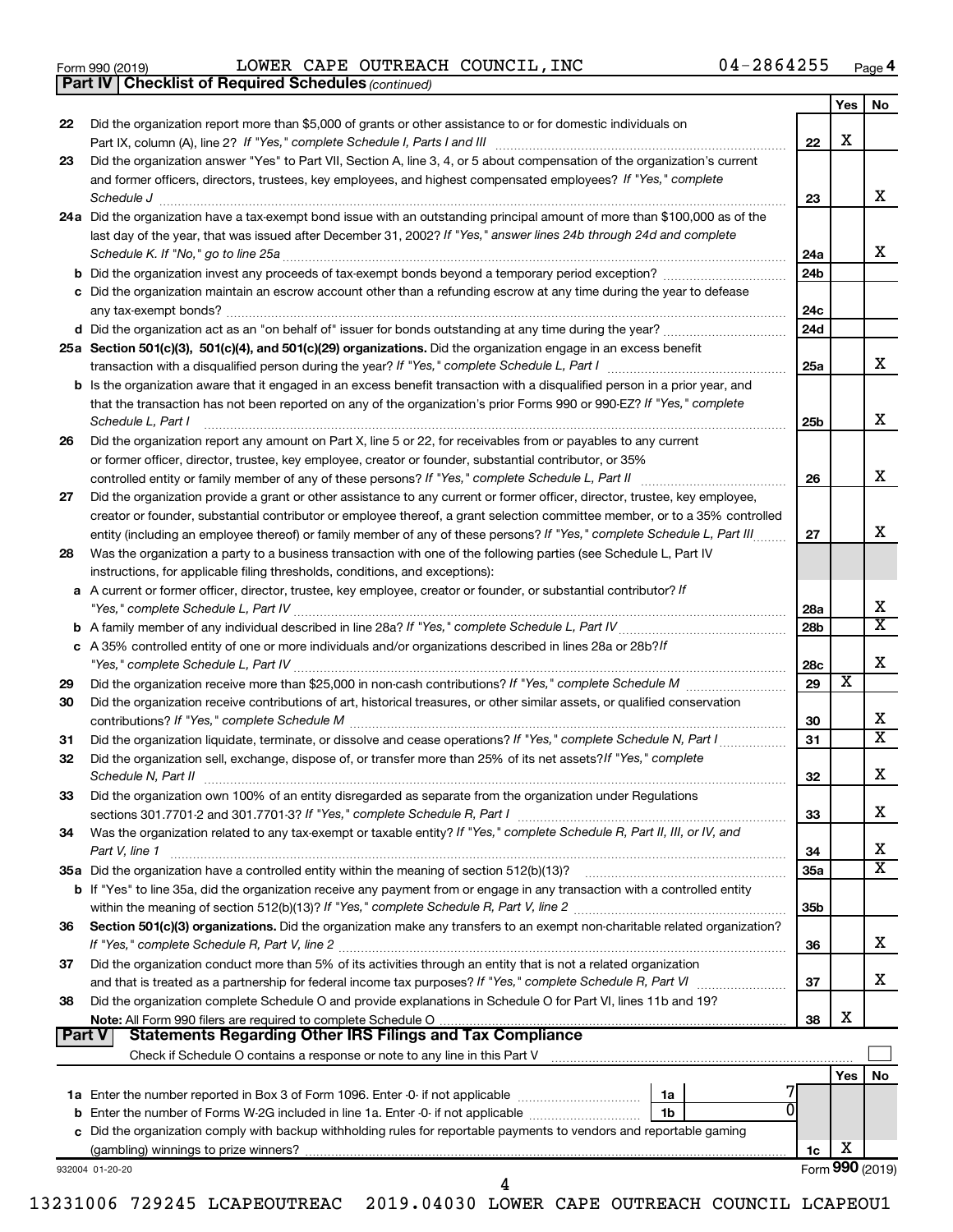| Form 990 (2019) |  |  |  | LOWER CAPE OUTREACH COUNCIL, INC | $04 - 2864255$ | Page |  |
|-----------------|--|--|--|----------------------------------|----------------|------|--|
|-----------------|--|--|--|----------------------------------|----------------|------|--|

**Part V Statements Regarding Other IRS Filings and Tax Compliance**

*(continued)*

|        |                                                                                                                                                 |                | Yes | No |
|--------|-------------------------------------------------------------------------------------------------------------------------------------------------|----------------|-----|----|
|        | 2a Enter the number of employees reported on Form W-3, Transmittal of Wage and Tax Statements,                                                  |                |     |    |
|        | 8 <sup>1</sup><br>filed for the calendar year ending with or within the year covered by this return <i>[[[[[[[[[[[[[[]]]</i> ]]<br>2a           |                |     |    |
|        |                                                                                                                                                 | 2 <sub>b</sub> | X   |    |
|        |                                                                                                                                                 |                |     |    |
|        | 3a Did the organization have unrelated business gross income of \$1,000 or more during the year?                                                | За             |     | х  |
|        |                                                                                                                                                 | 3b             |     |    |
|        | 4a At any time during the calendar year, did the organization have an interest in, or a signature or other authority over, a                    |                |     |    |
|        | financial account in a foreign country (such as a bank account, securities account, or other financial account)?                                | 4a             |     | х  |
|        | <b>b</b> If "Yes," enter the name of the foreign country $\blacktriangleright$                                                                  |                |     |    |
|        | See instructions for filing requirements for FinCEN Form 114, Report of Foreign Bank and Financial Accounts (FBAR).                             |                |     |    |
|        |                                                                                                                                                 | 5a             |     | х  |
| b      |                                                                                                                                                 | 5b             |     | х  |
| с      |                                                                                                                                                 | 5 <sub>c</sub> |     |    |
|        | 6a Does the organization have annual gross receipts that are normally greater than \$100,000, and did the organization solicit                  |                |     | х  |
|        | any contributions that were not tax deductible as charitable contributions?                                                                     | 6a             |     |    |
|        | b If "Yes," did the organization include with every solicitation an express statement that such contributions or gifts                          |                |     |    |
|        | were not tax deductible?<br>Organizations that may receive deductible contributions under section 170(c).                                       | 6b             |     |    |
| 7<br>а | Did the organization receive a payment in excess of \$75 made partly as a contribution and partly for goods and services provided to the payor? | 7a             |     | x  |
|        |                                                                                                                                                 | 7b             |     |    |
|        | c Did the organization sell, exchange, or otherwise dispose of tangible personal property for which it was required                             |                |     |    |
|        | to file Form 8282?                                                                                                                              | 7c             |     | х  |
| d      | 7d                                                                                                                                              |                |     |    |
|        | Did the organization receive any funds, directly or indirectly, to pay premiums on a personal benefit contract?                                 | 7e             |     |    |
| Ť      | Did the organization, during the year, pay premiums, directly or indirectly, on a personal benefit contract?                                    | 7f             |     |    |
| g      | If the organization received a contribution of qualified intellectual property, did the organization file Form 8899 as required?                | 7g             |     |    |
| h      | If the organization received a contribution of cars, boats, airplanes, or other vehicles, did the organization file a Form 1098-C?              | 7h             |     |    |
| 8      | Sponsoring organizations maintaining donor advised funds. Did a donor advised fund maintained by the                                            |                |     |    |
|        | sponsoring organization have excess business holdings at any time during the year?                                                              | 8              |     |    |
| 9      | Sponsoring organizations maintaining donor advised funds.                                                                                       |                |     |    |
| а      | Did the sponsoring organization make any taxable distributions under section 4966?                                                              | 9а             |     |    |
| b      |                                                                                                                                                 | 9b             |     |    |
| 10     | Section 501(c)(7) organizations. Enter:                                                                                                         |                |     |    |
| а      | 10a                                                                                                                                             |                |     |    |
| b      | 10 <sub>b</sub><br>Gross receipts, included on Form 990, Part VIII, line 12, for public use of club facilities                                  |                |     |    |
| 11.    | Section 501(c)(12) organizations. Enter:<br> 11a                                                                                                |                |     |    |
|        | b Gross income from other sources (Do not net amounts due or paid to other sources against                                                      |                |     |    |
|        | amounts due or received from them.)<br>11b                                                                                                      |                |     |    |
|        | 12a Section 4947(a)(1) non-exempt charitable trusts. Is the organization filing Form 990 in lieu of Form 1041?                                  | 12a            |     |    |
|        | 12 <sub>b</sub><br><b>b</b> If "Yes," enter the amount of tax-exempt interest received or accrued during the year                               |                |     |    |
| 13     | Section 501(c)(29) qualified nonprofit health insurance issuers.                                                                                |                |     |    |
|        |                                                                                                                                                 | 13a            |     |    |
|        | Note: See the instructions for additional information the organization must report on Schedule O.                                               |                |     |    |
|        | <b>b</b> Enter the amount of reserves the organization is required to maintain by the states in which the                                       |                |     |    |
|        | 13 <sub>b</sub>                                                                                                                                 |                |     |    |
|        | 13 <sub>c</sub>                                                                                                                                 |                |     |    |
|        | 14a Did the organization receive any payments for indoor tanning services during the tax year?                                                  | 14a            |     | x  |
|        | b If "Yes," has it filed a Form 720 to report these payments? If "No," provide an explanation on Schedule O                                     | 14b            |     |    |
| 15     | Is the organization subject to the section 4960 tax on payment(s) of more than \$1,000,000 in remuneration or                                   |                |     |    |
|        |                                                                                                                                                 | 15             |     | х  |
|        | If "Yes," see instructions and file Form 4720, Schedule N.                                                                                      |                |     |    |
| 16     | Is the organization an educational institution subject to the section 4968 excise tax on net investment income?                                 | 16             |     | x  |
|        | If "Yes," complete Form 4720, Schedule O.                                                                                                       |                |     |    |

Form (2019) **990**

932005 01-20-20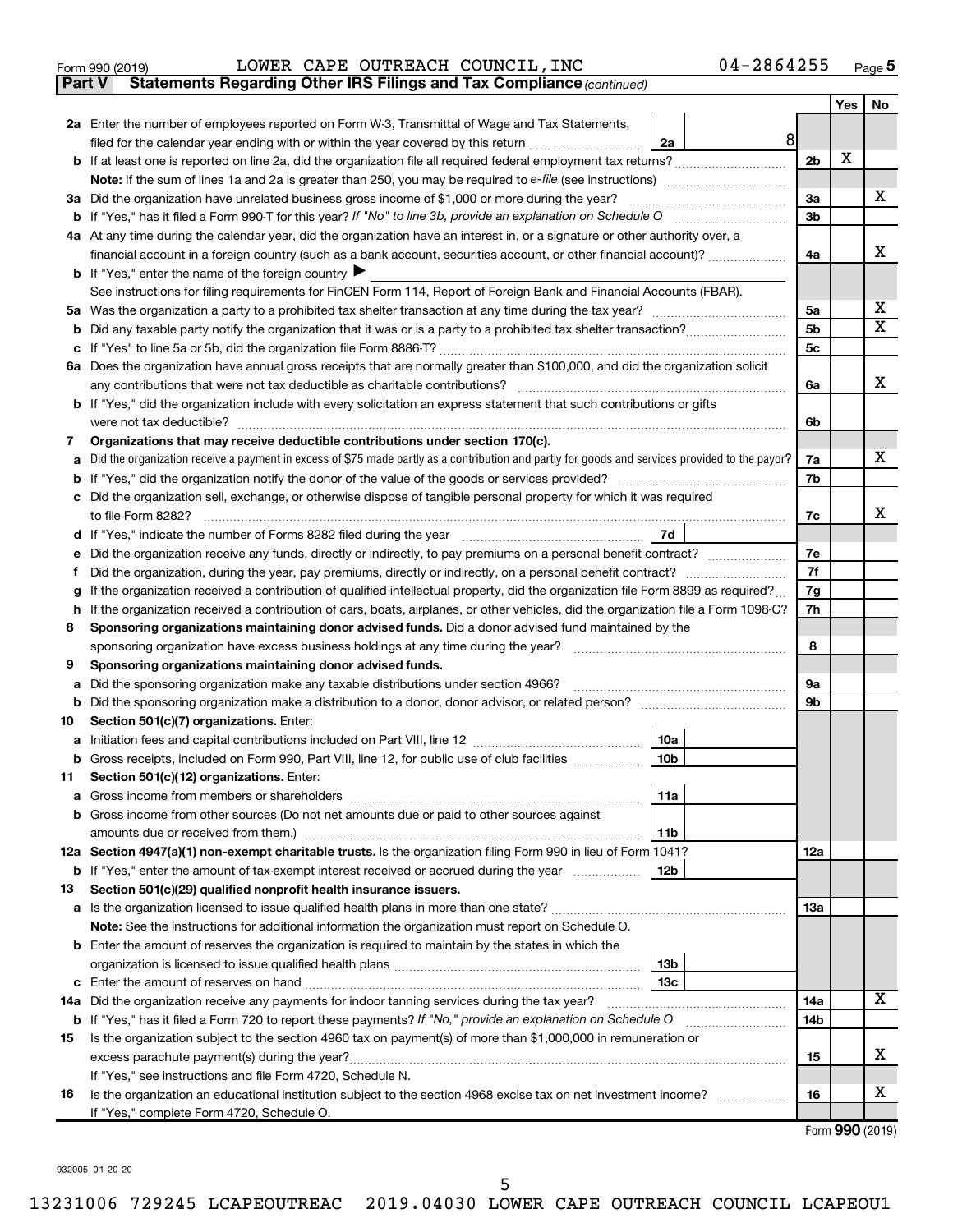| Form 990 (2019) |  |
|-----------------|--|
|-----------------|--|

Form 990 (2019)  $\,$  LOWER CAPE OUTREACH COUNCIL, INC  $\,$  04-2864255  $\,$   $_{\rm Page}$ 

**6**

| Part VI   Governance, Management, and Disclosure For each "Yes" response to lines 2 through 7b below, and for a "No" response |  |
|-------------------------------------------------------------------------------------------------------------------------------|--|
| to line 8a, 8b, or 10b below, describe the circumstances, processes, or changes on Schedule O. See instructions.              |  |

|     |                                                                                                                                                                                                                                |    |    |                 |                         | $\overline{\mathbf{X}}$ |
|-----|--------------------------------------------------------------------------------------------------------------------------------------------------------------------------------------------------------------------------------|----|----|-----------------|-------------------------|-------------------------|
|     | <b>Section A. Governing Body and Management</b>                                                                                                                                                                                |    |    |                 |                         |                         |
|     |                                                                                                                                                                                                                                |    |    |                 | Yes                     | No                      |
|     | <b>1a</b> Enter the number of voting members of the governing body at the end of the tax year                                                                                                                                  | 1a | 15 |                 |                         |                         |
|     | If there are material differences in voting rights among members of the governing body, or if the governing                                                                                                                    |    |    |                 |                         |                         |
|     | body delegated broad authority to an executive committee or similar committee, explain on Schedule O.                                                                                                                          |    |    |                 |                         |                         |
| b   | Enter the number of voting members included on line 1a, above, who are independent                                                                                                                                             | 1b | 15 |                 |                         |                         |
| 2   | Did any officer, director, trustee, or key employee have a family relationship or a business relationship with any other                                                                                                       |    |    |                 |                         |                         |
|     | officer, director, trustee, or key employee?                                                                                                                                                                                   |    |    | 2               |                         | х                       |
| 3   | Did the organization delegate control over management duties customarily performed by or under the direct supervision                                                                                                          |    |    |                 |                         |                         |
|     |                                                                                                                                                                                                                                |    |    | 3               |                         | x                       |
| 4   | Did the organization make any significant changes to its governing documents since the prior Form 990 was filed?                                                                                                               |    |    | 4               |                         | $\overline{\mathbf{x}}$ |
| 5   |                                                                                                                                                                                                                                |    |    | 5               |                         | $\overline{\mathbf{x}}$ |
| 6   |                                                                                                                                                                                                                                |    |    | 6               | $\overline{\texttt{x}}$ |                         |
| 7a  | Did the organization have members, stockholders, or other persons who had the power to elect or appoint one or                                                                                                                 |    |    |                 |                         |                         |
|     |                                                                                                                                                                                                                                |    |    | 7a              | х                       |                         |
|     | <b>b</b> Are any governance decisions of the organization reserved to (or subject to approval by) members, stockholders, or                                                                                                    |    |    |                 |                         |                         |
|     | persons other than the governing body?                                                                                                                                                                                         |    |    | 7b              |                         | x.                      |
| 8   | Did the organization contemporaneously document the meetings held or written actions undertaken during the year by the following:                                                                                              |    |    |                 |                         |                         |
| a   |                                                                                                                                                                                                                                |    |    | 8а              | х                       |                         |
| b   | Each committee with authority to act on behalf of the governing body?                                                                                                                                                          |    |    | 8b              | x                       |                         |
| 9   | Is there any officer, director, trustee, or key employee listed in Part VII, Section A, who cannot be reached at the                                                                                                           |    |    |                 |                         |                         |
|     |                                                                                                                                                                                                                                |    |    | 9               |                         | x.                      |
|     | <b>Section B. Policies</b> (This Section B requests information about policies not required by the Internal Revenue Code.)                                                                                                     |    |    |                 |                         |                         |
|     |                                                                                                                                                                                                                                |    |    |                 | Yes                     | No                      |
|     |                                                                                                                                                                                                                                |    |    | 10a             |                         | х                       |
|     | <b>b</b> If "Yes," did the organization have written policies and procedures governing the activities of such chapters, affiliates,                                                                                            |    |    |                 |                         |                         |
|     | and branches to ensure their operations are consistent with the organization's exempt purposes? www.www.www.www.                                                                                                               |    |    | 10 <sub>b</sub> |                         |                         |
|     | 11a Has the organization provided a complete copy of this Form 990 to all members of its governing body before filing the form?                                                                                                |    |    | 11a             | X                       |                         |
| b   | Describe in Schedule O the process, if any, used by the organization to review this Form 990.                                                                                                                                  |    |    |                 |                         |                         |
| 12a |                                                                                                                                                                                                                                |    |    | 12a             | х                       |                         |
| b   | Were officers, directors, or trustees, and key employees required to disclose annually interests that could give rise to conflicts?                                                                                            |    |    | 12 <sub>b</sub> | $\overline{\textbf{x}}$ |                         |
| с   | Did the organization regularly and consistently monitor and enforce compliance with the policy? If "Yes," describe                                                                                                             |    |    |                 |                         |                         |
|     | in Schedule O how this was done                                                                                                                                                                                                |    |    | 12c             | х                       |                         |
| 13  | Did the organization have a written whistleblower policy?                                                                                                                                                                      |    |    | 13              | x                       |                         |
| 14  | Did the organization have a written document retention and destruction policy? [11] manufaction in the organization have a written document retention and destruction policy?                                                  |    |    | 14              | x                       |                         |
| 15  | Did the process for determining compensation of the following persons include a review and approval by independent                                                                                                             |    |    |                 |                         |                         |
|     | persons, comparability data, and contemporaneous substantiation of the deliberation and decision?                                                                                                                              |    |    |                 |                         |                         |
| а   | The organization's CEO, Executive Director, or top management official manufactured content of the organization's CEO, Executive Director, or top management official manufactured content of the state of the state of the st |    |    | <b>15a</b>      | Х                       |                         |
| b   |                                                                                                                                                                                                                                |    |    | 15 <sub>b</sub> | X                       |                         |
|     | If "Yes" to line 15a or 15b, describe the process in Schedule O (see instructions).                                                                                                                                            |    |    |                 |                         |                         |
|     | 16a Did the organization invest in, contribute assets to, or participate in a joint venture or similar arrangement with a                                                                                                      |    |    |                 |                         |                         |
|     | taxable entity during the year?                                                                                                                                                                                                |    |    | 16a             |                         | х                       |
|     | b If "Yes," did the organization follow a written policy or procedure requiring the organization to evaluate its participation                                                                                                 |    |    |                 |                         |                         |
|     | in joint venture arrangements under applicable federal tax law, and take steps to safequard the organization's                                                                                                                 |    |    |                 |                         |                         |
|     | exempt status with respect to such arrangements?                                                                                                                                                                               |    |    | 16b             |                         |                         |
|     | <b>Section C. Disclosure</b>                                                                                                                                                                                                   |    |    |                 |                         |                         |
| 17  | List the states with which a copy of this Form 990 is required to be filed $\blacktriangleright$ MA                                                                                                                            |    |    |                 |                         |                         |
| 18  | Section 6104 requires an organization to make its Forms 1023 (1024 or 1024-A, if applicable), 990, and 990-T (Section 501(c)(3)s only) available                                                                               |    |    |                 |                         |                         |
|     | for public inspection. Indicate how you made these available. Check all that apply.                                                                                                                                            |    |    |                 |                         |                         |
|     | $\lfloor x \rfloor$ Upon request<br>$\lfloor X \rfloor$ Another's website<br>Own website<br>Other (explain on Schedule O)                                                                                                      |    |    |                 |                         |                         |
| 19  | Describe on Schedule O whether (and if so, how) the organization made its governing documents, conflict of interest policy, and financial                                                                                      |    |    |                 |                         |                         |
|     | statements available to the public during the tax year.                                                                                                                                                                        |    |    |                 |                         |                         |
|     | State the name, address, and telephone number of the person who possesses the organization's books and records                                                                                                                 |    |    |                 |                         |                         |
| 20  | THE ORGANIZATION - 508-240-0694                                                                                                                                                                                                |    |    |                 |                         |                         |
|     | 02653<br>19 BREWSTER CROSS ROADS, ORLEANS,<br>MA                                                                                                                                                                               |    |    |                 |                         |                         |
|     |                                                                                                                                                                                                                                |    |    |                 |                         | Form 990 (2019)         |
|     | 932006 01-20-20<br>6                                                                                                                                                                                                           |    |    |                 |                         |                         |
|     |                                                                                                                                                                                                                                |    |    |                 |                         |                         |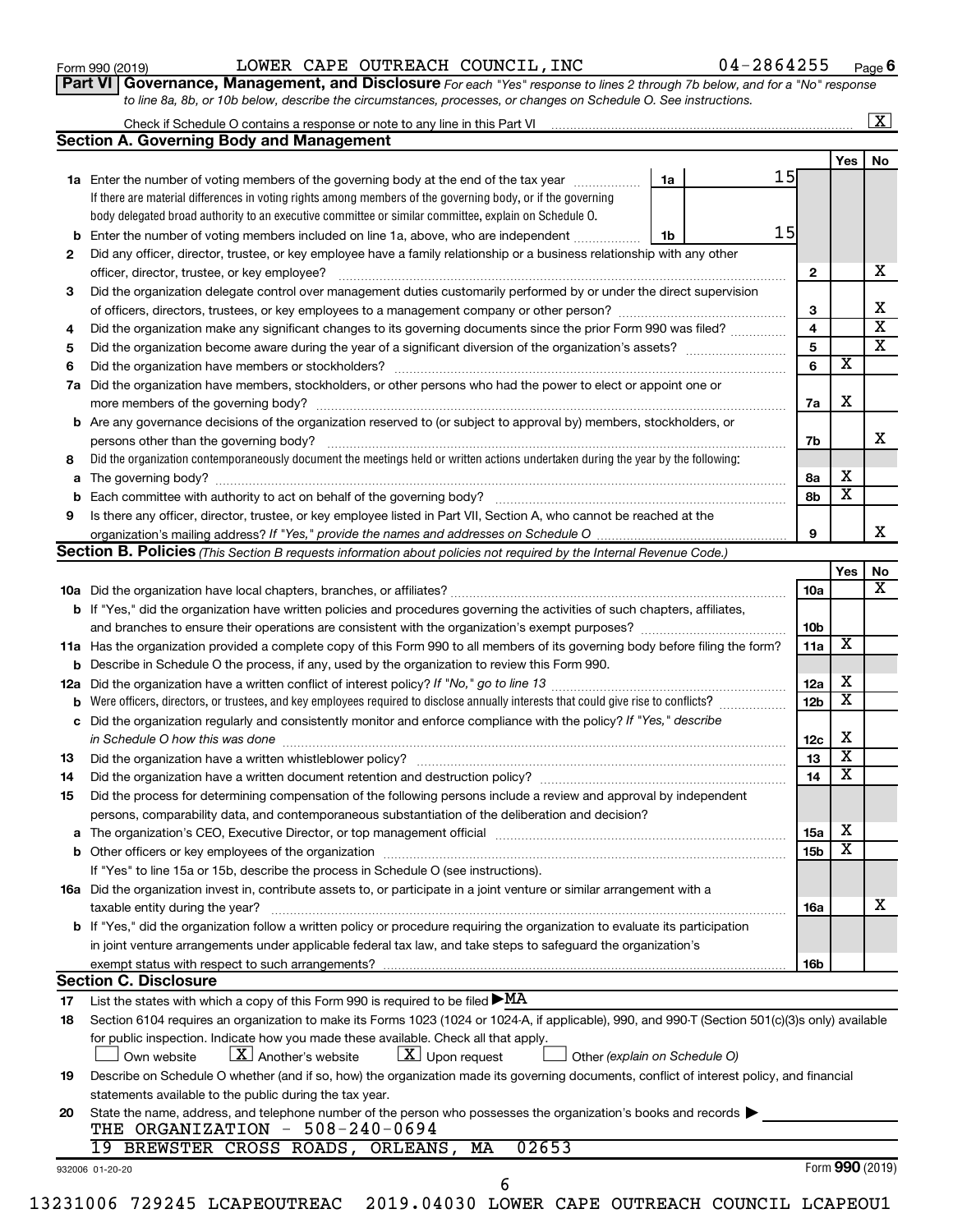$\Box$ 

| Part VII Compensation of Officers, Directors, Trustees, Key Employees, Highest Compensated |  |  |
|--------------------------------------------------------------------------------------------|--|--|
| <b>Employees, and Independent Contractors</b>                                              |  |  |

Check if Schedule O contains a response or note to any line in this Part VII

**Section A. Officers, Directors, Trustees, Key Employees, and Highest Compensated Employees**

**1a**  Complete this table for all persons required to be listed. Report compensation for the calendar year ending with or within the organization's tax year.  $\bullet$  List all of the organization's current officers, directors, trustees (whether individuals or organizations), regardless of amount of compensation.

Enter -0- in columns (D), (E), and (F) if no compensation was paid.

**•** List all of the organization's current key employees, if any. See instructions for definition of "key employee."

• List the organization's five *current* highest compensated employees (other than an officer, director, trustee, or key employee) who received reportable compensation (Box 5 of Form W-2 and/or Box 7 of Form 1099-MISC) of more than \$100,000 from the organization and any related organizations.

 $\bullet$  List all of the organization's former officers, key employees, and highest compensated employees who received more than \$100,000 of reportable compensation from the organization and any related organizations.

**•** List all of the organization's former directors or trustees that received, in the capacity as a former director or trustee of the organization, more than \$10,000 of reportable compensation from the organization and any related organizations.

See instructions for the order in which to list the persons above.

 $\boxed{\textbf{X}}$  Check this box if neither the organization nor any related organization compensated any current officer, director, or trustee.

| (A)                         | (B)                    | (C)                                     |                                                                  |             |              |                                 |        | (D)                 | (E)                              | (F)                      |  |
|-----------------------------|------------------------|-----------------------------------------|------------------------------------------------------------------|-------------|--------------|---------------------------------|--------|---------------------|----------------------------------|--------------------------|--|
| Name and title              | Average                | Position<br>(do not check more than one |                                                                  |             |              |                                 |        | Reportable          | Reportable                       | Estimated                |  |
|                             | hours per              |                                         | box, unless person is both an<br>officer and a director/trustee) |             |              |                                 |        | compensation        | compensation                     | amount of                |  |
|                             | week                   |                                         |                                                                  |             |              |                                 |        | from                | from related                     | other                    |  |
|                             | (list any<br>hours for |                                         |                                                                  |             |              |                                 |        | the<br>organization | organizations<br>(W-2/1099-MISC) | compensation<br>from the |  |
|                             | related                |                                         |                                                                  |             |              |                                 |        | (W-2/1099-MISC)     |                                  | organization             |  |
|                             | organizations          |                                         |                                                                  |             |              |                                 |        |                     |                                  | and related              |  |
|                             | below                  | ndividual trustee or director           | Institutional trustee                                            |             | Key employee |                                 |        |                     |                                  | organizations            |  |
|                             | line)                  |                                         |                                                                  | Officer     |              | Highest compensated<br>employee | Former |                     |                                  |                          |  |
| <b>JUDY GAECHTER</b><br>(1) | 2.00                   |                                         |                                                                  |             |              |                                 |        |                     |                                  |                          |  |
| <b>DIRECTOR</b>             |                        | $\mathbf X$                             |                                                                  |             |              |                                 |        | $\mathbf 0$ .       | 0.                               | $\mathbf 0$ .            |  |
| (2)<br>RICHARD BERNSTEIN    | 2.00                   |                                         |                                                                  |             |              |                                 |        |                     |                                  |                          |  |
| ASSISTANT TREASURER         |                        | $\mathbf X$                             |                                                                  |             |              |                                 |        | 0.                  | 0.                               | $\mathbf 0$ .            |  |
| JOE GORSKI<br>(3)           | 2.00                   |                                         |                                                                  |             |              |                                 |        |                     |                                  |                          |  |
| <b>DIRECTOR</b>             |                        | $\mathbf X$                             |                                                                  |             |              |                                 |        | $\mathbf 0$         | $\mathbf 0$                      | $\mathbf 0$ .            |  |
| (4)<br>JOAN CRAIG           | 2.00                   |                                         |                                                                  |             |              |                                 |        |                     |                                  |                          |  |
| <b>DIRECTOR</b>             |                        | X                                       |                                                                  |             |              |                                 |        | $\mathbf 0$ .       | $\mathbf 0$ .                    | $\mathbf 0$ .            |  |
| JOHN ROMAN<br>(5)           | 10.00                  |                                         |                                                                  |             |              |                                 |        |                     |                                  |                          |  |
| VICE PRESIDENT              |                        | X                                       |                                                                  | $\mathbf X$ |              |                                 |        | 0.                  | $\mathbf 0$ .                    | $\mathbf 0$ .            |  |
| LEE CHIRGWIN<br>(6)         | 2.00                   |                                         |                                                                  |             |              |                                 |        |                     |                                  |                          |  |
| <b>DIRECTOR</b>             |                        | $\mathbf X$                             |                                                                  |             |              |                                 |        | 0.                  | $\mathbf 0$ .                    | $\mathbf 0$ .            |  |
| DAVID WILLARD<br>(7)        | 5.00                   |                                         |                                                                  |             |              |                                 |        |                     |                                  |                          |  |
| <b>SECRETARY</b>            |                        | $\mathbf X$                             |                                                                  | $\mathbf X$ |              |                                 |        | 0.                  | $\mathbf 0$ .                    | $\mathbf 0$ .            |  |
| PAGE MCMAHAN<br>(8)         | 2.00                   |                                         |                                                                  |             |              |                                 |        |                     |                                  |                          |  |
| <b>DIRECTOR</b>             |                        | $\rm X$                                 |                                                                  |             |              |                                 |        | 0.                  | $\mathbf 0$ .                    | $\mathbf 0$ .            |  |
| BETSY LOOMIS<br>(9)         | 2.00                   |                                         |                                                                  |             |              |                                 |        |                     |                                  |                          |  |
| <b>DIRECTOR</b>             |                        | $\mathbf X$                             |                                                                  |             |              |                                 |        | 0.                  | $\mathbf 0$ .                    | $\mathbf 0$ .            |  |
| (10) PAT ROWELL             | 10.00                  |                                         |                                                                  |             |              |                                 |        |                     |                                  |                          |  |
| PRESIDENT                   |                        | $\mathbf X$                             |                                                                  | $\rm X$     |              |                                 |        | 0.                  | $\mathbf 0$ .                    | $\mathbf 0$ .            |  |
| (11) SASSY RICHARDSON ROCHE | 2.00                   |                                         |                                                                  |             |              |                                 |        |                     |                                  |                          |  |
| <b>DIRECTOR</b>             |                        | $\rm X$                                 |                                                                  |             |              |                                 |        | 0.                  | $\mathbf 0$ .                    | $\mathbf 0$ .            |  |
| (12) ABBY SUMMERSGILL       | 2.00                   |                                         |                                                                  |             |              |                                 |        |                     |                                  |                          |  |
| <b>DIRECTOR</b>             |                        | $\mathbf X$                             |                                                                  |             |              |                                 |        | 0.                  | $\mathbf 0$ .                    | $\mathbf 0$ .            |  |
| (13) RODIE THOMPSON         | 2.00                   |                                         |                                                                  |             |              |                                 |        |                     |                                  |                          |  |
| <b>DIRECTOR</b>             |                        | $\rm X$                                 |                                                                  |             |              |                                 |        | 0.                  | $\mathbf 0$ .                    | $\mathbf 0$ .            |  |
| (14) NANCY RENN             | 2.00                   |                                         |                                                                  |             |              |                                 |        |                     |                                  |                          |  |
| PAST PRESIDENT              |                        | X                                       |                                                                  |             |              |                                 |        | 0.                  | $\mathbf 0$ .                    | $\mathbf 0$ .            |  |
| (15) SUSAN WALSH            | 10.00                  |                                         |                                                                  |             |              |                                 |        |                     |                                  |                          |  |
| <b>TREASURER</b>            |                        | X                                       |                                                                  | $\mathbf X$ |              |                                 |        | 0.                  | 0.                               | $\mathbf 0$ .            |  |
|                             |                        |                                         |                                                                  |             |              |                                 |        |                     |                                  |                          |  |
|                             |                        |                                         |                                                                  |             |              |                                 |        |                     |                                  |                          |  |
|                             |                        |                                         |                                                                  |             |              |                                 |        |                     |                                  |                          |  |
|                             |                        |                                         |                                                                  |             |              |                                 |        |                     |                                  |                          |  |

932007 01-20-20

Form (2019) **990**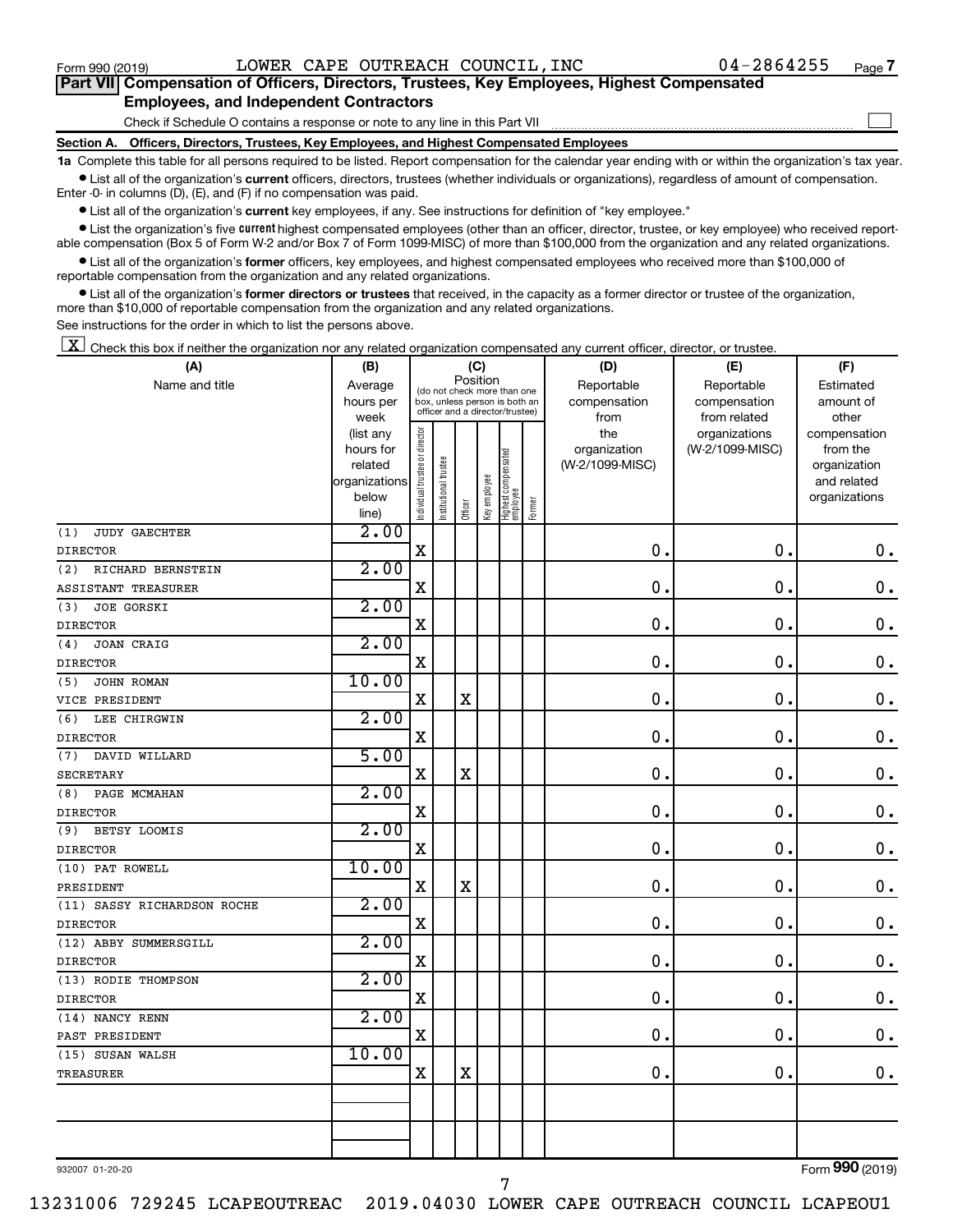|                 | LOWER CAPE OUTREACH COUNCIL, INC<br>Form 990 (2019)                                                                                  |                                                         |                                                                                                                                                                                                                                            |                                                                                                 |                 |              |                                   |        |                                           | 04-2864255                                        |          |                                        |                                                                          | Page 8                               |
|-----------------|--------------------------------------------------------------------------------------------------------------------------------------|---------------------------------------------------------|--------------------------------------------------------------------------------------------------------------------------------------------------------------------------------------------------------------------------------------------|-------------------------------------------------------------------------------------------------|-----------------|--------------|-----------------------------------|--------|-------------------------------------------|---------------------------------------------------|----------|----------------------------------------|--------------------------------------------------------------------------|--------------------------------------|
| <b>Part VII</b> | Section A. Officers, Directors, Trustees, Key Employees, and Highest Compensated Employees (continued)                               |                                                         |                                                                                                                                                                                                                                            |                                                                                                 |                 |              |                                   |        |                                           |                                                   |          |                                        |                                                                          |                                      |
|                 | (A)<br>Name and title                                                                                                                | (B)<br>Average<br>hours per<br>week<br>(list any        |                                                                                                                                                                                                                                            | (do not check more than one<br>box, unless person is both an<br>officer and a director/trustee) | (C)<br>Position |              |                                   |        | (D)<br>Reportable<br>compensation<br>from | (E)<br>Reportable<br>compensation<br>from related |          | (F)<br>Estimated<br>amount of<br>other |                                                                          |                                      |
|                 |                                                                                                                                      | hours for<br>related<br>organizations<br>below<br>line) | Individual trustee or director                                                                                                                                                                                                             | Institutional trustee                                                                           | Officer         | Key employee | Highest compensated<br>  employee | Former | the<br>organization<br>(W-2/1099-MISC)    | organizations<br>(W-2/1099-MISC)                  |          |                                        | compensation<br>from the<br>organization<br>and related<br>organizations |                                      |
|                 |                                                                                                                                      |                                                         |                                                                                                                                                                                                                                            |                                                                                                 |                 |              |                                   |        |                                           |                                                   |          |                                        |                                                                          |                                      |
|                 |                                                                                                                                      |                                                         |                                                                                                                                                                                                                                            |                                                                                                 |                 |              |                                   |        |                                           |                                                   |          |                                        |                                                                          |                                      |
|                 |                                                                                                                                      |                                                         |                                                                                                                                                                                                                                            |                                                                                                 |                 |              |                                   |        |                                           |                                                   |          |                                        |                                                                          |                                      |
|                 |                                                                                                                                      |                                                         |                                                                                                                                                                                                                                            |                                                                                                 |                 |              |                                   |        |                                           |                                                   |          |                                        |                                                                          |                                      |
|                 |                                                                                                                                      |                                                         |                                                                                                                                                                                                                                            |                                                                                                 |                 |              |                                   |        |                                           |                                                   |          |                                        |                                                                          |                                      |
|                 |                                                                                                                                      |                                                         |                                                                                                                                                                                                                                            |                                                                                                 |                 |              |                                   |        |                                           |                                                   |          |                                        |                                                                          |                                      |
|                 |                                                                                                                                      |                                                         |                                                                                                                                                                                                                                            |                                                                                                 |                 |              |                                   |        |                                           |                                                   |          |                                        |                                                                          |                                      |
|                 |                                                                                                                                      |                                                         |                                                                                                                                                                                                                                            |                                                                                                 |                 |              |                                   |        |                                           |                                                   |          |                                        |                                                                          |                                      |
|                 | 1b Subtotal                                                                                                                          |                                                         |                                                                                                                                                                                                                                            |                                                                                                 |                 |              |                                   |        | $\overline{0}$ .                          |                                                   | 0.       |                                        |                                                                          | $\overline{0}$ .                     |
|                 | c Total from continuation sheets to Part VII, Section A manufactured by                                                              |                                                         |                                                                                                                                                                                                                                            |                                                                                                 |                 |              |                                   |        | $\overline{0}$ .<br>$0$ .                 |                                                   | σ.<br>О. |                                        |                                                                          | $\overline{0}$ .<br>$\overline{0}$ . |
| 2               | Total number of individuals (including but not limited to those listed above) who received more than \$100,000 of reportable         |                                                         |                                                                                                                                                                                                                                            |                                                                                                 |                 |              |                                   |        |                                           |                                                   |          |                                        |                                                                          |                                      |
|                 | compensation from the organization $\blacktriangleright$                                                                             |                                                         |                                                                                                                                                                                                                                            |                                                                                                 |                 |              |                                   |        |                                           |                                                   |          |                                        |                                                                          | 0                                    |
|                 |                                                                                                                                      |                                                         |                                                                                                                                                                                                                                            |                                                                                                 |                 |              |                                   |        |                                           |                                                   |          |                                        | Yes                                                                      | No                                   |
| 3               | Did the organization list any former officer, director, trustee, key employee, or highest compensated employee on                    |                                                         |                                                                                                                                                                                                                                            |                                                                                                 |                 |              |                                   |        |                                           |                                                   |          | 3                                      |                                                                          | х                                    |
|                 | and related organizations greater than \$150,000? If "Yes," complete Schedule J for such individual                                  |                                                         | line 1a? If "Yes," complete Schedule J for such individual manufactured content to the set of the set of the s<br>For any individual listed on line 1a, is the sum of reportable compensation and other compensation from the organization |                                                                                                 |                 |              |                                   |        | 4                                         |                                                   | х        |                                        |                                                                          |                                      |
| 5               | Did any person listed on line 1a receive or accrue compensation from any unrelated organization or individual for services           |                                                         |                                                                                                                                                                                                                                            |                                                                                                 |                 |              |                                   |        |                                           |                                                   |          |                                        |                                                                          |                                      |
|                 | <b>Section B. Independent Contractors</b>                                                                                            |                                                         |                                                                                                                                                                                                                                            |                                                                                                 |                 |              |                                   |        |                                           |                                                   |          | 5                                      |                                                                          | х                                    |
| 1.              | Complete this table for your five highest compensated independent contractors that received more than \$100,000 of compensation from |                                                         |                                                                                                                                                                                                                                            |                                                                                                 |                 |              |                                   |        |                                           |                                                   |          |                                        |                                                                          |                                      |
|                 | the organization. Report compensation for the calendar year ending with or within the organization's tax year.<br>(A)                |                                                         |                                                                                                                                                                                                                                            |                                                                                                 |                 |              |                                   |        | (B)                                       |                                                   |          | (C)                                    |                                                                          |                                      |
|                 | Name and business address                                                                                                            |                                                         |                                                                                                                                                                                                                                            | <b>NONE</b>                                                                                     |                 |              |                                   |        | Description of services                   |                                                   |          |                                        | Compensation                                                             |                                      |
|                 |                                                                                                                                      |                                                         |                                                                                                                                                                                                                                            |                                                                                                 |                 |              |                                   |        |                                           |                                                   |          |                                        |                                                                          |                                      |
|                 |                                                                                                                                      |                                                         |                                                                                                                                                                                                                                            |                                                                                                 |                 |              |                                   |        |                                           |                                                   |          |                                        |                                                                          |                                      |
|                 |                                                                                                                                      |                                                         |                                                                                                                                                                                                                                            |                                                                                                 |                 |              |                                   |        |                                           |                                                   |          |                                        |                                                                          |                                      |
|                 |                                                                                                                                      |                                                         |                                                                                                                                                                                                                                            |                                                                                                 |                 |              |                                   |        |                                           |                                                   |          |                                        |                                                                          |                                      |
| 2               | Total number of independent contractors (including but not limited to those listed above) who received more than                     |                                                         |                                                                                                                                                                                                                                            |                                                                                                 |                 |              |                                   |        |                                           |                                                   |          |                                        |                                                                          |                                      |
|                 | \$100,000 of compensation from the organization                                                                                      |                                                         |                                                                                                                                                                                                                                            |                                                                                                 |                 |              | 0                                 |        |                                           |                                                   |          |                                        | Form 990 (2019)                                                          |                                      |

932008 01-20-20

Form (2019) **990**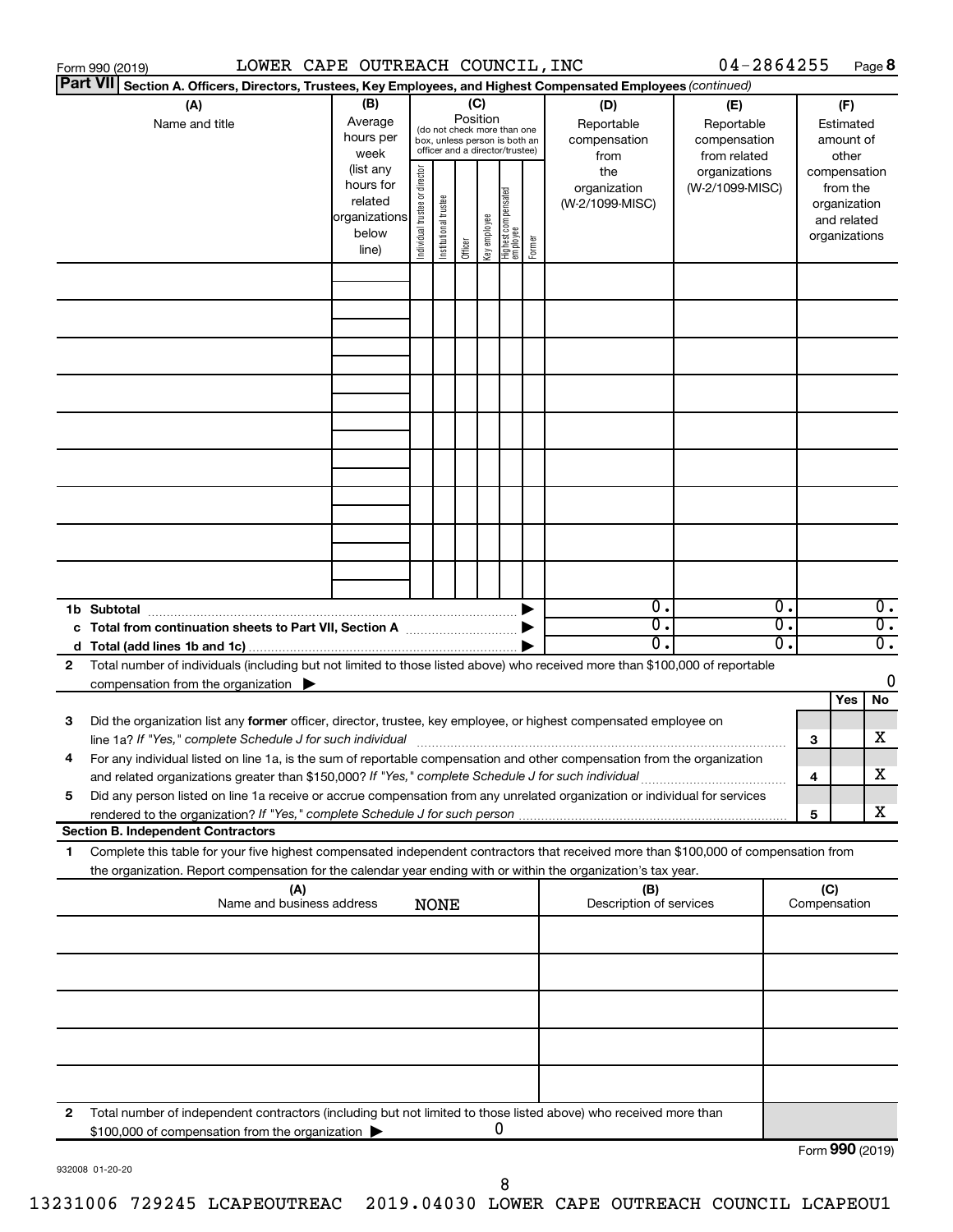|                                                           |     |    | LOWER CAPE OUTREACH COUNCIL, INC<br>Form 990 (2019)                                                                   |                               |                                                        |                                                  | 04-2864255                    | Page 9                                                          |
|-----------------------------------------------------------|-----|----|-----------------------------------------------------------------------------------------------------------------------|-------------------------------|--------------------------------------------------------|--------------------------------------------------|-------------------------------|-----------------------------------------------------------------|
| <b>Part VIII</b>                                          |     |    | <b>Statement of Revenue</b>                                                                                           |                               |                                                        |                                                  |                               |                                                                 |
|                                                           |     |    | Check if Schedule O contains a response or note to any line in this Part VIII                                         |                               |                                                        | $\overline{1}$ (B) $\overline{C}$ $\overline{C}$ |                               |                                                                 |
|                                                           |     |    |                                                                                                                       |                               | Total revenue                                          | Related or exempt<br>function revenue            | Unrelated<br>business revenue | (D)<br>Revenue excluded<br>from tax under<br>sections 512 - 514 |
|                                                           |     |    | 1 a Federated campaigns<br>1a                                                                                         |                               |                                                        |                                                  |                               |                                                                 |
|                                                           |     | b  | 1 <sub>b</sub><br>Membership dues<br>$\ldots \ldots \ldots \ldots \ldots$                                             |                               |                                                        |                                                  |                               |                                                                 |
|                                                           |     |    | 1 <sub>c</sub><br>c Fundraising events                                                                                | 79,187.                       |                                                        |                                                  |                               |                                                                 |
|                                                           |     |    | 1d<br>d Related organizations                                                                                         |                               |                                                        |                                                  |                               |                                                                 |
|                                                           |     |    | Government grants (contributions)<br>1e                                                                               | 99,969.                       |                                                        |                                                  |                               |                                                                 |
| Contributions, Gifts, Grants<br>and Other Similar Amounts |     |    | f All other contributions, gifts, grants, and<br>similar amounts not included above<br>1f                             | 1,061,332.                    |                                                        |                                                  |                               |                                                                 |
|                                                           |     |    | 1g  \$<br>Noncash contributions included in lines 1a-1f                                                               | 117,908.                      |                                                        |                                                  |                               |                                                                 |
|                                                           |     | h. |                                                                                                                       |                               | $\mathfrak{\textcolor{blue}{\mathbf{1}}}$ , 240 , 488. |                                                  |                               |                                                                 |
|                                                           |     |    |                                                                                                                       | <b>Business Code</b>          |                                                        |                                                  |                               |                                                                 |
|                                                           |     | 2a | <u> 1980 - Johann Barbara, martin a bhaile an t-Iomraidh an t-Iomraidh an t-Iomraidh an t-Iomraidh an t-Iomraidh</u>  |                               |                                                        |                                                  |                               |                                                                 |
| Program Service<br>Revenue                                |     | b  | <u> 1989 - Johann Barn, mars eta bainar eta idazlea (</u>                                                             |                               |                                                        |                                                  |                               |                                                                 |
|                                                           |     | с  | <u> 1989 - Johann Barbara, martin amerikan basar dan berasal dalam basar dalam basar dalam basar dalam basar dala</u> |                               |                                                        |                                                  |                               |                                                                 |
|                                                           |     | d  | the control of the control of the control of the control of the control of                                            |                               |                                                        |                                                  |                               |                                                                 |
|                                                           |     | е  |                                                                                                                       |                               |                                                        |                                                  |                               |                                                                 |
|                                                           |     |    |                                                                                                                       |                               |                                                        |                                                  |                               |                                                                 |
|                                                           |     |    |                                                                                                                       |                               |                                                        |                                                  |                               |                                                                 |
|                                                           | 3   |    | Investment income (including dividends, interest, and                                                                 |                               |                                                        |                                                  |                               |                                                                 |
|                                                           |     |    |                                                                                                                       |                               | 20,702.                                                |                                                  |                               | 20,702.                                                         |
|                                                           | 4   |    | Income from investment of tax-exempt bond proceeds                                                                    |                               |                                                        |                                                  |                               |                                                                 |
|                                                           | 5   |    |                                                                                                                       |                               |                                                        |                                                  |                               |                                                                 |
|                                                           |     |    | (i) Real                                                                                                              | (ii) Personal                 |                                                        |                                                  |                               |                                                                 |
|                                                           |     |    | 6 a Gross rents<br>6a<br>.                                                                                            |                               |                                                        |                                                  |                               |                                                                 |
|                                                           |     | b  | 6b<br>Less: rental expenses                                                                                           |                               |                                                        |                                                  |                               |                                                                 |
|                                                           |     |    | Rental income or (loss)<br>6с                                                                                         |                               |                                                        |                                                  |                               |                                                                 |
|                                                           |     |    | d Net rental income or (loss)                                                                                         |                               |                                                        |                                                  |                               |                                                                 |
|                                                           |     |    | (i) Securities<br>7 a Gross amount from sales of                                                                      | (ii) Other                    |                                                        |                                                  |                               |                                                                 |
|                                                           |     |    | 99,461.<br>assets other than inventory<br>7a                                                                          |                               |                                                        |                                                  |                               |                                                                 |
|                                                           |     |    | <b>b</b> Less: cost or other basis                                                                                    |                               |                                                        |                                                  |                               |                                                                 |
|                                                           |     |    | $ 61,597$ .<br>7 <sub>b</sub><br>and sales expenses                                                                   |                               |                                                        |                                                  |                               |                                                                 |
| evenue                                                    |     |    | 37,864.<br>7c<br>c Gain or (loss)                                                                                     |                               |                                                        |                                                  |                               |                                                                 |
| Œ                                                         |     |    |                                                                                                                       |                               | 37,864.                                                |                                                  |                               | $37,864$ .                                                      |
| Other                                                     |     |    | 8 a Gross income from fundraising events (not                                                                         |                               |                                                        |                                                  |                               |                                                                 |
|                                                           |     |    | including $$79,187.$ of                                                                                               |                               |                                                        |                                                  |                               |                                                                 |
|                                                           |     |    | contributions reported on line 1c). See                                                                               |                               |                                                        |                                                  |                               |                                                                 |
|                                                           |     |    |                                                                                                                       | 8a  83, 759.<br>49,258.       |                                                        |                                                  |                               |                                                                 |
|                                                           |     |    | l 8b l<br><b>b</b> Less: direct expenses                                                                              |                               | 34,501.                                                |                                                  |                               | 34,501.                                                         |
|                                                           |     |    |                                                                                                                       |                               |                                                        |                                                  |                               |                                                                 |
|                                                           |     |    | 9 a Gross income from gaming activities. See                                                                          | 57,945.                       |                                                        |                                                  |                               |                                                                 |
|                                                           |     |    | 9a  <br>$ g_{\mathsf{b}} $                                                                                            | $-4,600.$                     |                                                        |                                                  |                               |                                                                 |
|                                                           |     |    |                                                                                                                       |                               | 53,345.                                                |                                                  |                               | 53,345.                                                         |
|                                                           |     |    | 10 a Gross sales of inventory, less returns                                                                           |                               |                                                        |                                                  |                               |                                                                 |
|                                                           |     |    |                                                                                                                       | $\vert$ 10a $\vert$ 145, 283. |                                                        |                                                  |                               |                                                                 |
|                                                           |     |    | <b>b</b> Less: cost of goods sold                                                                                     | 10 <sub>104</sub> , 749.      |                                                        |                                                  |                               |                                                                 |
|                                                           |     |    | c Net income or (loss) from sales of inventory                                                                        |                               | 40,534.                                                | 40,534.                                          |                               |                                                                 |
|                                                           |     |    |                                                                                                                       | <b>Business Code</b>          |                                                        |                                                  |                               |                                                                 |
|                                                           | 11a |    | the control of the control of the control of the control of the control of                                            |                               |                                                        |                                                  |                               |                                                                 |
|                                                           |     | b  |                                                                                                                       |                               |                                                        |                                                  |                               |                                                                 |
|                                                           |     | с  | <u> 1989 - Johann Barbara, martin a</u>                                                                               |                               |                                                        |                                                  |                               |                                                                 |
| Miscellaneous<br>Revenue                                  |     |    |                                                                                                                       |                               |                                                        |                                                  |                               |                                                                 |
|                                                           |     |    |                                                                                                                       |                               |                                                        |                                                  |                               |                                                                 |
|                                                           | 12  |    |                                                                                                                       |                               | 1,427,434.                                             | 40,534.                                          | $\overline{0}$ .              | 146, 412.                                                       |
| 932009 01-20-20                                           |     |    |                                                                                                                       |                               |                                                        |                                                  |                               | Form 990 (2019)                                                 |

**9**

932009 01-20-20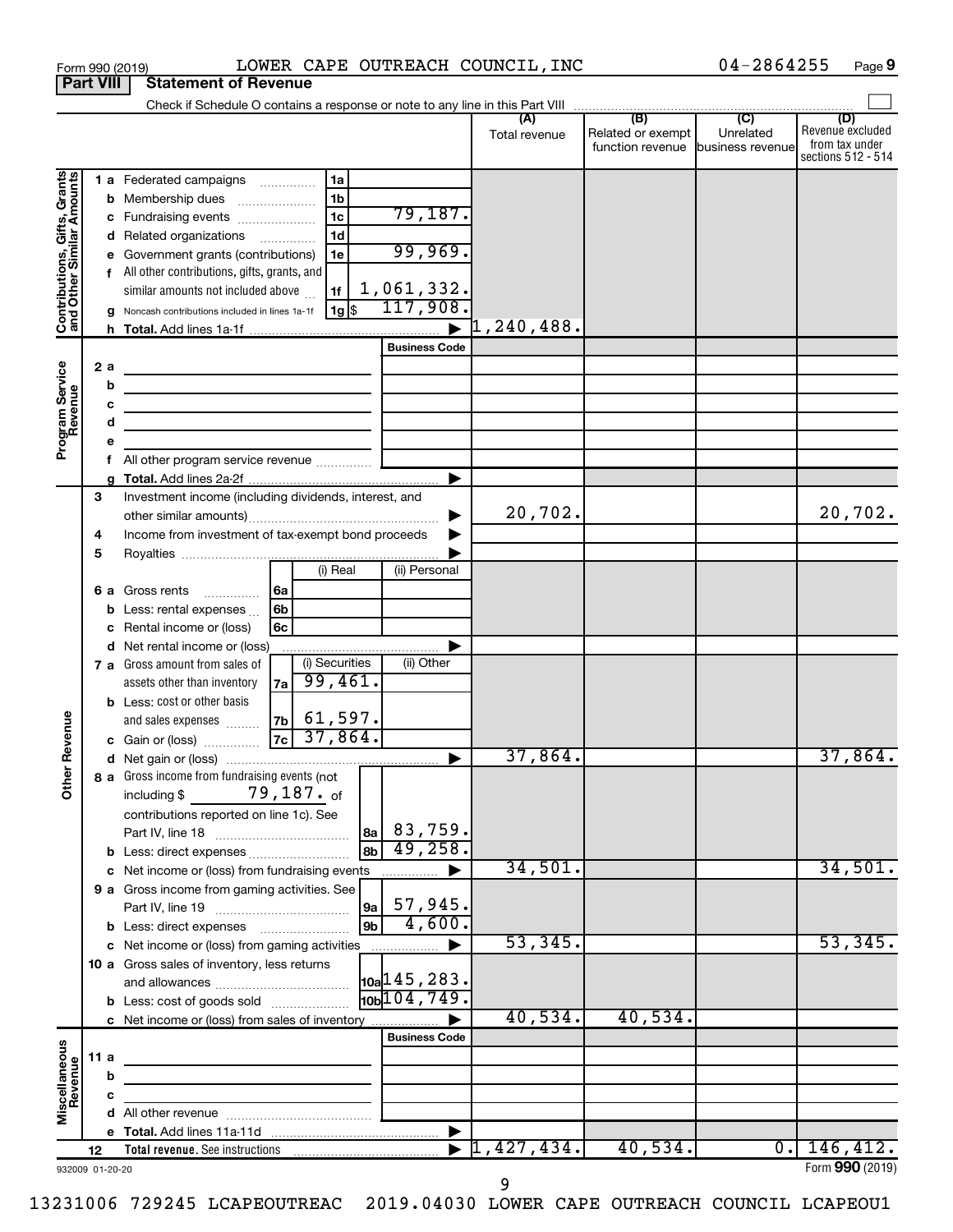**Part IX Statement of Functional Expenses**

Form 990 (2019)  $\,$  LOWER CAPE OUTREACH COUNCIL, INC  $\,$  04-2864255  $\,$   $_{\rm Page}$ 

04-2864255 Page 10

|    | Section 501(c)(3) and 501(c)(4) organizations must complete all columns. All other organizations must complete column (A).                                                                                 |                |                             |                                    |                                                |
|----|------------------------------------------------------------------------------------------------------------------------------------------------------------------------------------------------------------|----------------|-----------------------------|------------------------------------|------------------------------------------------|
|    | Check if Schedule O contains a response or note to any line in this Part IX                                                                                                                                | (A)            | (B)                         | (C)                                | (D)                                            |
|    | Do not include amounts reported on lines 6b,<br>7b, 8b, 9b, and 10b of Part VIII.                                                                                                                          | Total expenses | Program service<br>expenses | Management and<br>general expenses | Fundraising<br>expenses                        |
| 1. | Grants and other assistance to domestic organizations                                                                                                                                                      |                |                             |                                    |                                                |
|    | and domestic governments. See Part IV, line 21                                                                                                                                                             |                |                             |                                    |                                                |
| 2  | Grants and other assistance to domestic                                                                                                                                                                    |                |                             |                                    |                                                |
|    | individuals. See Part IV, line 22                                                                                                                                                                          | 787,091.       | 787,091.                    |                                    |                                                |
| 3  | Grants and other assistance to foreign                                                                                                                                                                     |                |                             |                                    |                                                |
|    | organizations, foreign governments, and foreign                                                                                                                                                            |                |                             |                                    |                                                |
|    | individuals. See Part IV, lines 15 and 16                                                                                                                                                                  |                |                             |                                    |                                                |
| 4  | Benefits paid to or for members                                                                                                                                                                            |                |                             |                                    |                                                |
| 5  | Compensation of current officers, directors,                                                                                                                                                               |                |                             |                                    |                                                |
|    | trustees, and key employees                                                                                                                                                                                |                |                             |                                    |                                                |
| 6  | Compensation not included above to disqualified                                                                                                                                                            |                |                             |                                    |                                                |
|    | persons (as defined under section 4958(f)(1)) and                                                                                                                                                          |                |                             |                                    |                                                |
|    | persons described in section 4958(c)(3)(B)                                                                                                                                                                 |                |                             |                                    |                                                |
| 7  |                                                                                                                                                                                                            | 304, 955.      | 185, 870.                   | 38,408.                            | 80,677.                                        |
| 8  | Pension plan accruals and contributions (include                                                                                                                                                           |                |                             |                                    |                                                |
|    | section 401(k) and 403(b) employer contributions)                                                                                                                                                          |                |                             |                                    |                                                |
| 9  |                                                                                                                                                                                                            | 5,004.         | 1,527.                      | 1,097.                             | $\frac{2,380}{7,519}$                          |
| 10 |                                                                                                                                                                                                            | 28,423.        | 17,324.                     | 3,580.                             |                                                |
| 11 | Fees for services (nonemployees):                                                                                                                                                                          |                |                             |                                    |                                                |
| a  |                                                                                                                                                                                                            |                |                             |                                    |                                                |
| b  |                                                                                                                                                                                                            |                |                             |                                    |                                                |
| c  |                                                                                                                                                                                                            | 6,019.         |                             | 6,019.                             |                                                |
| d  |                                                                                                                                                                                                            |                |                             |                                    |                                                |
|    | Professional fundraising services. See Part IV, line 17                                                                                                                                                    |                |                             |                                    |                                                |
| f  | Investment management fees                                                                                                                                                                                 |                |                             |                                    |                                                |
|    | g Other. (If line 11g amount exceeds 10% of line 25,                                                                                                                                                       |                |                             |                                    |                                                |
|    | column (A) amount, list line 11g expenses on Sch O.)                                                                                                                                                       | 7,238.         | 5,906.                      |                                    | $\frac{1,332}{8,574}$<br>$\frac{1,335}{1,335}$ |
| 12 |                                                                                                                                                                                                            | 10, 137.       | 1,563.                      |                                    |                                                |
| 13 |                                                                                                                                                                                                            | 12,912.        | 7,301.                      | 4,276.                             |                                                |
| 14 |                                                                                                                                                                                                            | 40,539.        | 30,072.                     | 10,467.                            |                                                |
| 15 |                                                                                                                                                                                                            |                |                             |                                    |                                                |
| 16 |                                                                                                                                                                                                            | 93,013.        | 86,711.                     | 3,151.                             | 3,151.                                         |
| 17 |                                                                                                                                                                                                            |                |                             |                                    |                                                |
| 18 | Payments of travel or entertainment expenses                                                                                                                                                               |                |                             |                                    |                                                |
|    | for any federal, state, or local public officials                                                                                                                                                          |                |                             |                                    |                                                |
| 19 | Conferences, conventions, and meetings                                                                                                                                                                     |                |                             |                                    |                                                |
| 20 | Interest                                                                                                                                                                                                   |                |                             |                                    |                                                |
| 21 |                                                                                                                                                                                                            | 14,803.        | 14,172.                     | 631.                               |                                                |
| 22 | Depreciation, depletion, and amortization                                                                                                                                                                  | 8,477.         | 7,315.                      | 406.                               | 756.                                           |
| 23 | Insurance                                                                                                                                                                                                  |                |                             |                                    |                                                |
| 24 | Other expenses. Itemize expenses not covered<br>above (List miscellaneous expenses on line 24e. If<br>line 24e amount exceeds 10% of line 25, column (A)<br>amount, list line 24e expenses on Schedule O.) |                |                             |                                    |                                                |
|    | POSTAGE & PRINTING                                                                                                                                                                                         | 58,840.        | 1,366.                      | 3,395.                             | 54,079.                                        |
| b  | <b>BUILDING MAINTENANCE</b>                                                                                                                                                                                | 30,969.        | 28,539.                     | 1,215.                             | 1,215.                                         |
| c  | <b>TELEPHONE</b>                                                                                                                                                                                           | 5,989.         | 5,451.                      | 269.                               | 269.                                           |
| d  | <b>BANK CHARGES</b>                                                                                                                                                                                        | 4,379.         | 274.                        | 4,105.                             |                                                |
|    | e All other expenses                                                                                                                                                                                       | 12,969.        | 8,303.                      | 689.                               | 3,977.                                         |
| 25 | Total functional expenses. Add lines 1 through 24e                                                                                                                                                         | 1,431,757.     | 1,188,785.                  | 77,708.                            | 165, 264.                                      |
| 26 | <b>Joint costs.</b> Complete this line only if the organization                                                                                                                                            |                |                             |                                    |                                                |
|    | reported in column (B) joint costs from a combined                                                                                                                                                         |                |                             |                                    |                                                |
|    | educational campaign and fundraising solicitation.                                                                                                                                                         |                |                             |                                    |                                                |
|    | Check here $\blacktriangleright$<br>if following SOP 98-2 (ASC 958-720)                                                                                                                                    |                |                             |                                    |                                                |

932010 01-20-20

Form (2019) **990**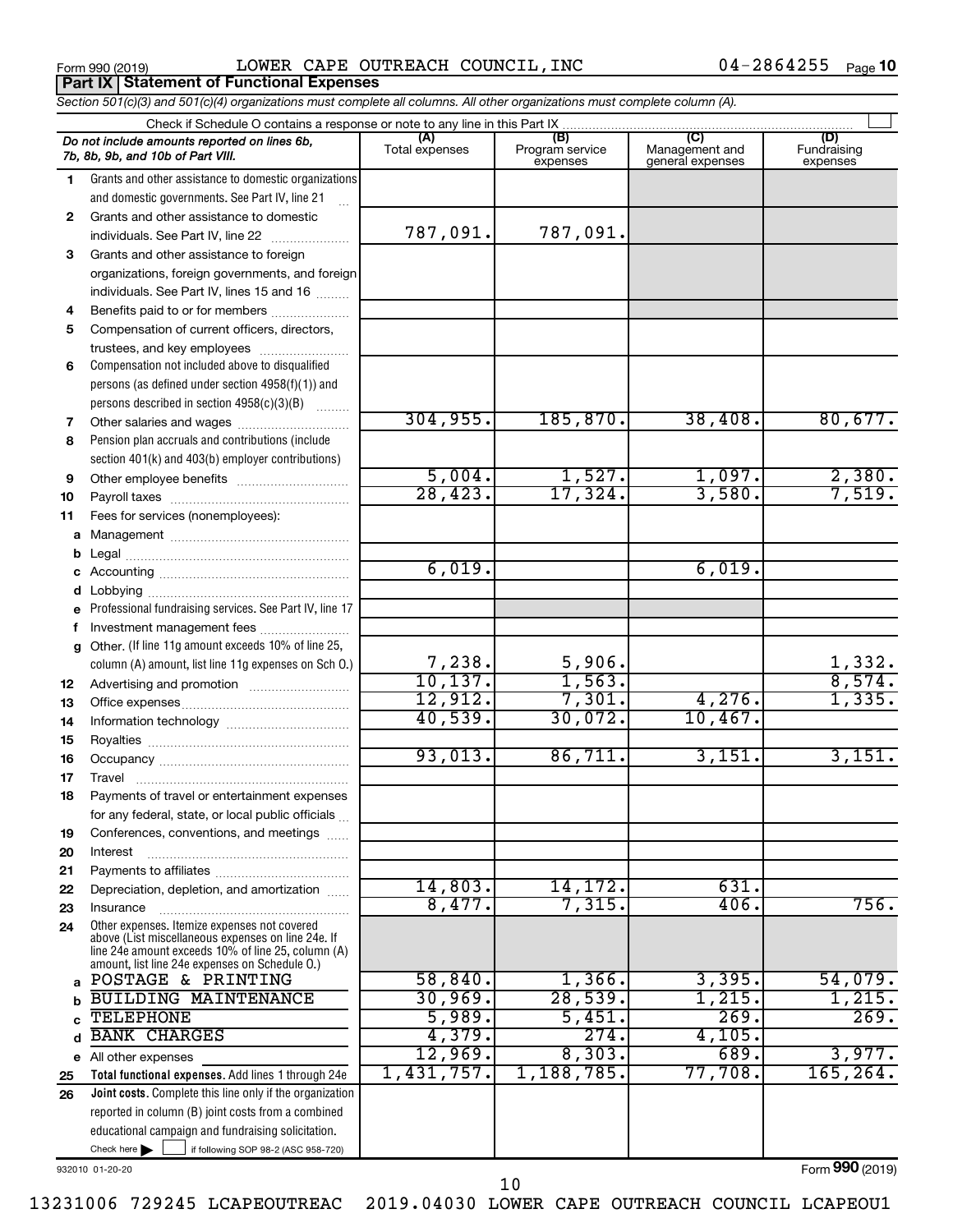$\overline{a}$ 

11

| Form 990 (2019) |                               |  | LOWER CAPE OUTREACH COUNCIL, INC |  | 04-2864255 | Page <b>11</b> |
|-----------------|-------------------------------|--|----------------------------------|--|------------|----------------|
|                 | <b>Part X   Balance Sheet</b> |  |                                  |  |            |                |

|                             |    |                                                                                                                                                                                                                               |            |         | (A)<br>Beginning of year |                 | (B)<br>End of year       |
|-----------------------------|----|-------------------------------------------------------------------------------------------------------------------------------------------------------------------------------------------------------------------------------|------------|---------|--------------------------|-----------------|--------------------------|
|                             | 1  |                                                                                                                                                                                                                               |            |         |                          | 1               |                          |
|                             | 2  |                                                                                                                                                                                                                               |            |         | 442,584.                 | $\mathbf{2}$    | 405,902.                 |
|                             | З  |                                                                                                                                                                                                                               |            |         |                          | 3               | 7,200.                   |
|                             | 4  |                                                                                                                                                                                                                               |            | 4       |                          |                 |                          |
|                             | 5  | Loans and other receivables from any current or former officer, director,                                                                                                                                                     |            |         |                          |                 |                          |
|                             |    | trustee, key employee, creator or founder, substantial contributor, or 35%                                                                                                                                                    |            |         |                          |                 |                          |
|                             |    | controlled entity or family member of any of these persons                                                                                                                                                                    |            |         |                          | 5               |                          |
|                             | 6  | Loans and other receivables from other disqualified persons (as defined                                                                                                                                                       |            |         |                          |                 |                          |
|                             |    | under section 4958(f)(1)), and persons described in section 4958(c)(3)(B)                                                                                                                                                     |            |         |                          | 6               |                          |
|                             | 7  |                                                                                                                                                                                                                               |            |         |                          | $\overline{7}$  |                          |
| Assets                      | 8  |                                                                                                                                                                                                                               |            |         |                          | 8               |                          |
|                             | 9  | Prepaid expenses and deferred charges [11] [11] Prepaid expenses and deferred charges [11] [11] Martin Marian Marian Marian Marian Marian Marian Marian Marian Marian Marian Marian Marian Marian Marian Marian Marian Marian |            |         | 11,499.                  | $\mathbf{9}$    | 10,652.                  |
|                             |    | 10a Land, buildings, and equipment: cost or other                                                                                                                                                                             |            |         |                          |                 |                          |
|                             |    | basis. Complete Part VI of Schedule D  10a                                                                                                                                                                                    |            | 61,460. |                          |                 |                          |
|                             |    | 10 <sub>b</sub><br><b>b</b> Less: accumulated depreciation <i></i>                                                                                                                                                            |            | 44.963. | 28, 296.                 | 10 <sub>c</sub> | $\frac{16,497}{900,825}$ |
|                             | 11 |                                                                                                                                                                                                                               |            |         | 749, 114.                | 11              |                          |
|                             | 12 |                                                                                                                                                                                                                               |            | 12      |                          |                 |                          |
|                             | 13 |                                                                                                                                                                                                                               |            | 13      |                          |                 |                          |
|                             | 14 |                                                                                                                                                                                                                               |            |         |                          | 14              |                          |
|                             | 15 |                                                                                                                                                                                                                               |            |         | $\overline{0}$ .         | 15              | 5,000.                   |
|                             | 16 |                                                                                                                                                                                                                               |            |         | 1,231,493.               | 16              | 1,346,076.               |
|                             | 17 |                                                                                                                                                                                                                               |            |         | 7,399.                   | 17              | 11,544.                  |
|                             | 18 |                                                                                                                                                                                                                               |            | 18      |                          |                 |                          |
|                             | 19 |                                                                                                                                                                                                                               |            | 19      |                          |                 |                          |
|                             | 20 |                                                                                                                                                                                                                               |            |         | 20                       |                 |                          |
|                             | 21 | Escrow or custodial account liability. Complete Part IV of Schedule D                                                                                                                                                         |            |         | 21                       |                 |                          |
|                             | 22 | Loans and other payables to any current or former officer, director,                                                                                                                                                          |            |         |                          |                 |                          |
| Liabilities                 |    | trustee, key employee, creator or founder, substantial contributor, or 35%                                                                                                                                                    |            |         |                          |                 |                          |
|                             |    | controlled entity or family member of any of these persons [                                                                                                                                                                  |            |         |                          | 22              |                          |
|                             | 23 | Secured mortgages and notes payable to unrelated third parties                                                                                                                                                                |            |         |                          | 23              |                          |
|                             | 24 |                                                                                                                                                                                                                               |            |         |                          | 24              |                          |
|                             | 25 | Other liabilities (including federal income tax, payables to related third<br>parties, and other liabilities not included on lines 17-24). Complete Part X                                                                    |            |         |                          |                 |                          |
|                             |    |                                                                                                                                                                                                                               |            |         | 0.                       | 25              | 1,712.                   |
|                             | 26 | of Schedule D <b>www.communications.communications.com</b><br>Total liabilities. Add lines 17 through 25                                                                                                                      |            |         | 7,399.                   | 26              | 13,256.                  |
|                             |    | Organizations that follow FASB ASC 958, check here $\blacktriangleright \lfloor \underline{X} \rfloor$                                                                                                                        |            |         |                          |                 |                          |
|                             |    | and complete lines 27, 28, 32, and 33.                                                                                                                                                                                        |            |         |                          |                 |                          |
|                             | 27 |                                                                                                                                                                                                                               |            |         | 1,224,094.               | 27              | 1,332,820.               |
|                             | 28 |                                                                                                                                                                                                                               |            |         |                          | 28              |                          |
|                             |    | Organizations that do not follow FASB ASC 958, check here $\blacktriangleright$                                                                                                                                               |            |         |                          |                 |                          |
|                             |    | and complete lines 29 through 33.                                                                                                                                                                                             |            |         |                          |                 |                          |
|                             | 29 |                                                                                                                                                                                                                               |            | 29      |                          |                 |                          |
|                             | 30 | Paid-in or capital surplus, or land, building, or equipment fund                                                                                                                                                              |            |         |                          | 30              |                          |
|                             | 31 | Retained earnings, endowment, accumulated income, or other funds                                                                                                                                                              |            |         |                          | 31              |                          |
| Net Assets or Fund Balances | 32 |                                                                                                                                                                                                                               | 1,224,094. | 32      | 1,332,820.               |                 |                          |
|                             | 33 |                                                                                                                                                                                                                               |            |         | 1, 231, 493.             | 33              | 1,346,076.               |
|                             |    |                                                                                                                                                                                                                               |            |         |                          |                 |                          |

Form (2019) **990**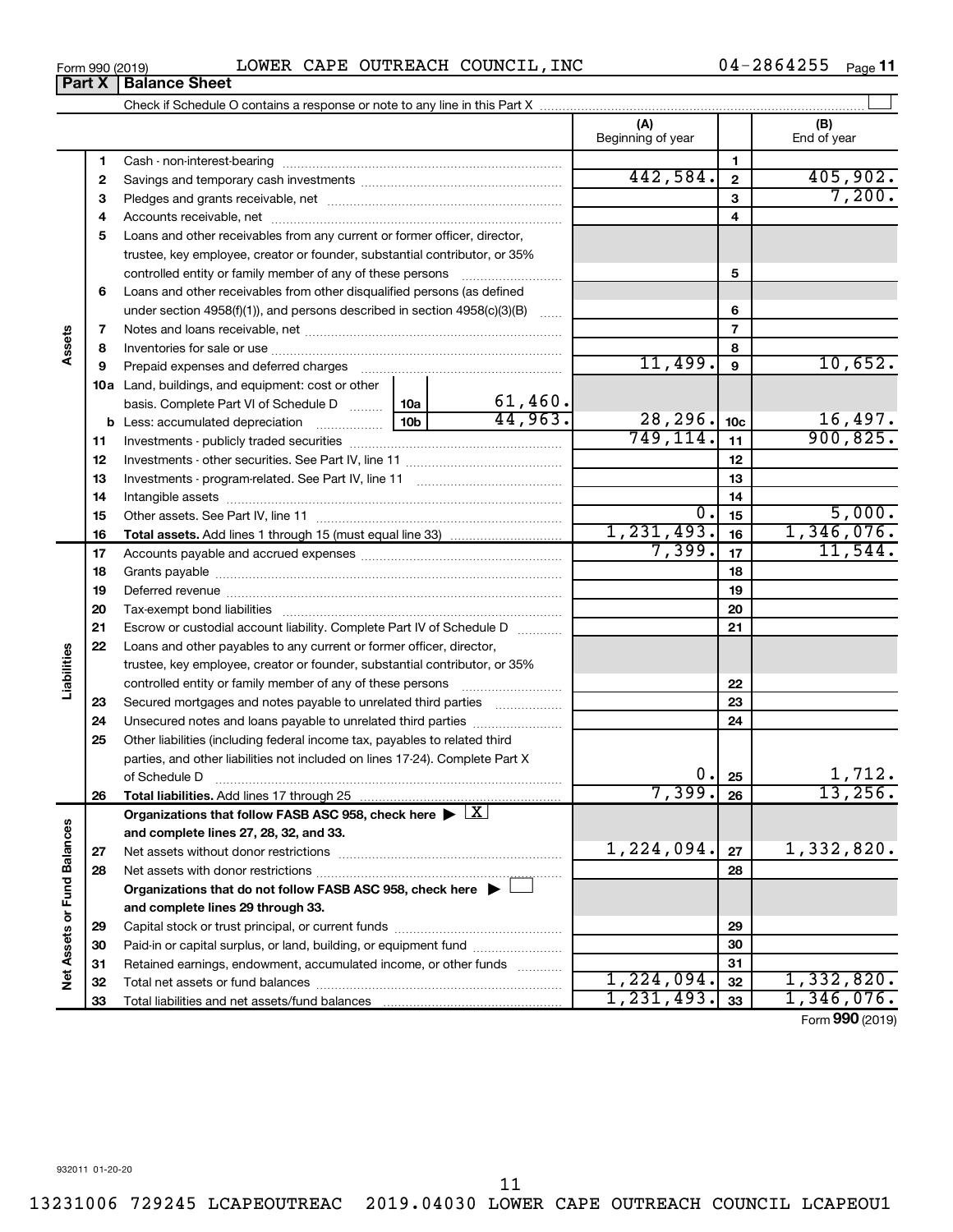|    | LOWER CAPE OUTREACH COUNCIL, INC<br>Form 990 (2019)                                                                                                                                                                            |                         | 04-2864255     |     | Page 12                  |
|----|--------------------------------------------------------------------------------------------------------------------------------------------------------------------------------------------------------------------------------|-------------------------|----------------|-----|--------------------------|
|    | <b>Part XI   Reconciliation of Net Assets</b>                                                                                                                                                                                  |                         |                |     |                          |
|    |                                                                                                                                                                                                                                |                         |                |     |                          |
|    |                                                                                                                                                                                                                                |                         |                |     |                          |
| 1  |                                                                                                                                                                                                                                | $\mathbf{1}$            | 1,427,434.     |     |                          |
| 2  |                                                                                                                                                                                                                                | $\overline{2}$          | 1,431,757.     |     |                          |
| 3  |                                                                                                                                                                                                                                | $\mathbf{3}$            |                |     | $-4, 323.$               |
| 4  |                                                                                                                                                                                                                                | $\overline{\mathbf{A}}$ | 1,224,094.     |     |                          |
| 5  | Net unrealized gains (losses) on investments [111] matter in the contract of the contract of the contract of the contract of the contract of the contract of the contract of the contract of the contract of the contract of t | 5                       |                |     | 84,527.                  |
| 6  |                                                                                                                                                                                                                                | 6                       |                |     |                          |
| 7  | Investment expenses www.communication.com/www.communication.com/www.communication.com/www.com                                                                                                                                  | $\overline{7}$          |                |     |                          |
| 8  |                                                                                                                                                                                                                                | 8                       |                |     | 28,522.                  |
| 9  | Other changes in net assets or fund balances (explain on Schedule O)                                                                                                                                                           | 9                       |                |     | $\overline{0}$ .         |
| 10 | Net assets or fund balances at end of year. Combine lines 3 through 9 (must equal Part X, line 32,                                                                                                                             |                         |                |     |                          |
|    |                                                                                                                                                                                                                                | 10                      | 1,332,820.     |     |                          |
|    | Part XII Financial Statements and Reporting                                                                                                                                                                                    |                         |                |     |                          |
|    |                                                                                                                                                                                                                                |                         |                |     |                          |
|    |                                                                                                                                                                                                                                |                         |                | Yes | No                       |
| 1  | $\boxed{\mathbf{X}}$ Accrual $\boxed{\phantom{1}}$ Other<br>Accounting method used to prepare the Form 990: [13] Cash                                                                                                          |                         |                |     |                          |
|    | If the organization changed its method of accounting from a prior year or checked "Other," explain in Schedule O.                                                                                                              |                         |                |     |                          |
|    |                                                                                                                                                                                                                                |                         | 2a             |     | х                        |
|    | If "Yes," check a box below to indicate whether the financial statements for the year were compiled or reviewed on a                                                                                                           |                         |                |     |                          |
|    | separate basis, consolidated basis, or both:                                                                                                                                                                                   |                         |                |     |                          |
|    | Separate basis<br>Consolidated basis<br>Both consolidated and separate basis                                                                                                                                                   |                         |                |     |                          |
|    |                                                                                                                                                                                                                                |                         | 2 <sub>b</sub> | X   |                          |
|    | If "Yes," check a box below to indicate whether the financial statements for the year were audited on a separate basis,                                                                                                        |                         |                |     |                          |
|    | consolidated basis, or both:                                                                                                                                                                                                   |                         |                |     |                          |
|    | $\boxed{\mathbf{X}}$ Separate basis<br>Consolidated basis<br>Both consolidated and separate basis                                                                                                                              |                         |                |     |                          |
|    | c If "Yes" to line 2a or 2b, does the organization have a committee that assumes responsibility for oversight of the audit,                                                                                                    |                         |                |     |                          |
|    |                                                                                                                                                                                                                                |                         | 2c             | X   |                          |
|    | If the organization changed either its oversight process or selection process during the tax year, explain on Schedule O.                                                                                                      |                         |                |     |                          |
|    | 3a As a result of a federal award, was the organization required to undergo an audit or audits as set forth in the Single Audit                                                                                                |                         |                |     |                          |
|    |                                                                                                                                                                                                                                |                         | За             |     | X                        |
|    | <b>b</b> If "Yes," did the organization undergo the required audit or audits? If the organization did not undergo the required audit                                                                                           |                         |                |     |                          |
|    |                                                                                                                                                                                                                                |                         | 3b             |     |                          |
|    |                                                                                                                                                                                                                                |                         |                |     | $F_{\rm OCD}$ 990 (2010) |

Form (2019) **990**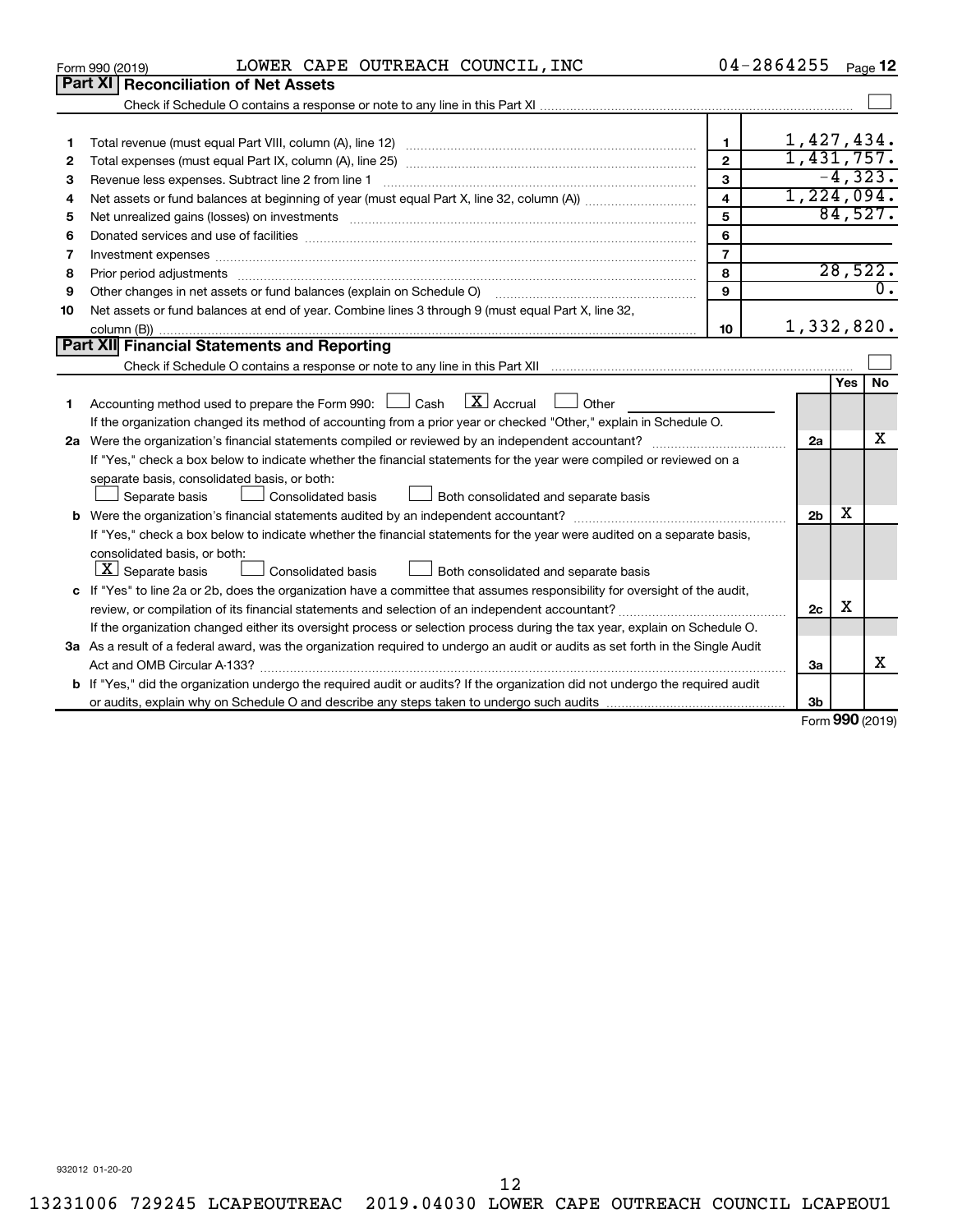| <b>SCHEDULE A</b> |  |
|-------------------|--|
|-------------------|--|

## Form 990 or 990-EZ)<br>
Complete if the organization is a section 501(c)(3) organization or a section<br> **Public Charity Status and Public Support**

**4947(a)(1) nonexempt charitable trust.**

| OMB No 1545-0047                    |
|-------------------------------------|
| 2019                                |
| <b>Open to Public</b><br>Inspection |

|                |                                                                                                  | Department of the Treasury<br><b>Internal Revenue Service</b> |  |                                                                        | Attach to Form 990 or Form 990-EZ.                                                                                                            |                             |                                 |                                                      | <b>Open to Public</b><br>Inspection                |
|----------------|--------------------------------------------------------------------------------------------------|---------------------------------------------------------------|--|------------------------------------------------------------------------|-----------------------------------------------------------------------------------------------------------------------------------------------|-----------------------------|---------------------------------|------------------------------------------------------|----------------------------------------------------|
|                |                                                                                                  |                                                               |  |                                                                        | ► Go to www.irs.gov/Form990 for instructions and the latest information.                                                                      |                             |                                 |                                                      |                                                    |
|                |                                                                                                  | Name of the organization                                      |  |                                                                        |                                                                                                                                               |                             |                                 |                                                      | <b>Employer identification number</b>              |
|                |                                                                                                  |                                                               |  |                                                                        | LOWER CAPE OUTREACH COUNCIL, INC                                                                                                              |                             |                                 |                                                      | 04-2864255                                         |
|                | Part I                                                                                           |                                                               |  |                                                                        | Reason for Public Charity Status (All organizations must complete this part.) See instructions.                                               |                             |                                 |                                                      |                                                    |
|                |                                                                                                  |                                                               |  |                                                                        | The organization is not a private foundation because it is: (For lines 1 through 12, check only one box.)                                     |                             |                                 |                                                      |                                                    |
| 1              |                                                                                                  |                                                               |  |                                                                        | A church, convention of churches, or association of churches described in section 170(b)(1)(A)(i).                                            |                             |                                 |                                                      |                                                    |
| 2              |                                                                                                  |                                                               |  |                                                                        | A school described in section 170(b)(1)(A)(ii). (Attach Schedule E (Form 990 or 990-EZ).)                                                     |                             |                                 |                                                      |                                                    |
| 3              |                                                                                                  |                                                               |  |                                                                        | A hospital or a cooperative hospital service organization described in section 170(b)(1)(A)(iii).                                             |                             |                                 |                                                      |                                                    |
| 4              |                                                                                                  |                                                               |  |                                                                        | A medical research organization operated in conjunction with a hospital described in section 170(b)(1)(A)(iii). Enter the hospital's name,    |                             |                                 |                                                      |                                                    |
|                |                                                                                                  | city, and state:                                              |  |                                                                        |                                                                                                                                               |                             |                                 |                                                      |                                                    |
| 5              |                                                                                                  |                                                               |  |                                                                        | An organization operated for the benefit of a college or university owned or operated by a governmental unit described in                     |                             |                                 |                                                      |                                                    |
|                |                                                                                                  |                                                               |  | section 170(b)(1)(A)(iv). (Complete Part II.)                          |                                                                                                                                               |                             |                                 |                                                      |                                                    |
| 6              | A federal, state, or local government or governmental unit described in section 170(b)(1)(A)(v). |                                                               |  |                                                                        |                                                                                                                                               |                             |                                 |                                                      |                                                    |
| $\overline{7}$ | $\mathbf{X}$                                                                                     |                                                               |  |                                                                        | An organization that normally receives a substantial part of its support from a governmental unit or from the general public described in     |                             |                                 |                                                      |                                                    |
|                |                                                                                                  |                                                               |  | section 170(b)(1)(A)(vi). (Complete Part II.)                          |                                                                                                                                               |                             |                                 |                                                      |                                                    |
| 8              |                                                                                                  |                                                               |  |                                                                        | A community trust described in section 170(b)(1)(A)(vi). (Complete Part II.)                                                                  |                             |                                 |                                                      |                                                    |
| 9              |                                                                                                  |                                                               |  |                                                                        | An agricultural research organization described in section 170(b)(1)(A)(ix) operated in conjunction with a land-grant college                 |                             |                                 |                                                      |                                                    |
|                |                                                                                                  |                                                               |  |                                                                        | or university or a non-land-grant college of agriculture (see instructions). Enter the name, city, and state of the college or                |                             |                                 |                                                      |                                                    |
|                |                                                                                                  | university:                                                   |  |                                                                        |                                                                                                                                               |                             |                                 |                                                      |                                                    |
| 10             |                                                                                                  |                                                               |  |                                                                        | An organization that normally receives: (1) more than 33 1/3% of its support from contributions, membership fees, and gross receipts from     |                             |                                 |                                                      |                                                    |
|                |                                                                                                  |                                                               |  |                                                                        | activities related to its exempt functions - subject to certain exceptions, and (2) no more than 33 1/3% of its support from gross investment |                             |                                 |                                                      |                                                    |
|                |                                                                                                  |                                                               |  |                                                                        | income and unrelated business taxable income (less section 511 tax) from businesses acquired by the organization after June 30, 1975.         |                             |                                 |                                                      |                                                    |
|                |                                                                                                  |                                                               |  | See section 509(a)(2). (Complete Part III.)                            |                                                                                                                                               |                             |                                 |                                                      |                                                    |
| 11             |                                                                                                  |                                                               |  |                                                                        | An organization organized and operated exclusively to test for public safety. See section 509(a)(4).                                          |                             |                                 |                                                      |                                                    |
| 12             |                                                                                                  |                                                               |  |                                                                        | An organization organized and operated exclusively for the benefit of, to perform the functions of, or to carry out the purposes of one or    |                             |                                 |                                                      |                                                    |
|                |                                                                                                  |                                                               |  |                                                                        | more publicly supported organizations described in section 509(a)(1) or section 509(a)(2). See section 509(a)(3). Check the box in            |                             |                                 |                                                      |                                                    |
|                |                                                                                                  |                                                               |  |                                                                        | lines 12a through 12d that describes the type of supporting organization and complete lines 12e, 12f, and 12g.                                |                             |                                 |                                                      |                                                    |
| а              |                                                                                                  |                                                               |  |                                                                        | Type I. A supporting organization operated, supervised, or controlled by its supported organization(s), typically by giving                   |                             |                                 |                                                      |                                                    |
|                |                                                                                                  |                                                               |  |                                                                        | the supported organization(s) the power to regularly appoint or elect a majority of the directors or trustees of the supporting               |                             |                                 |                                                      |                                                    |
|                |                                                                                                  |                                                               |  | organization. You must complete Part IV, Sections A and B.             |                                                                                                                                               |                             |                                 |                                                      |                                                    |
| b              |                                                                                                  |                                                               |  |                                                                        | Type II. A supporting organization supervised or controlled in connection with its supported organization(s), by having                       |                             |                                 |                                                      |                                                    |
|                |                                                                                                  |                                                               |  |                                                                        | control or management of the supporting organization vested in the same persons that control or manage the supported                          |                             |                                 |                                                      |                                                    |
|                |                                                                                                  |                                                               |  | organization(s). You must complete Part IV, Sections A and C.          |                                                                                                                                               |                             |                                 |                                                      |                                                    |
| с              |                                                                                                  |                                                               |  |                                                                        | Type III functionally integrated. A supporting organization operated in connection with, and functionally integrated with,                    |                             |                                 |                                                      |                                                    |
|                |                                                                                                  |                                                               |  |                                                                        | its supported organization(s) (see instructions). You must complete Part IV, Sections A, D, and E.                                            |                             |                                 |                                                      |                                                    |
| d              |                                                                                                  |                                                               |  |                                                                        | Type III non-functionally integrated. A supporting organization operated in connection with its supported organization(s)                     |                             |                                 |                                                      |                                                    |
|                |                                                                                                  |                                                               |  |                                                                        | that is not functionally integrated. The organization generally must satisfy a distribution requirement and an attentiveness                  |                             |                                 |                                                      |                                                    |
|                |                                                                                                  |                                                               |  |                                                                        | requirement (see instructions). You must complete Part IV, Sections A and D, and Part V.                                                      |                             |                                 |                                                      |                                                    |
| е              |                                                                                                  |                                                               |  |                                                                        | Check this box if the organization received a written determination from the IRS that it is a Type I, Type II, Type III                       |                             |                                 |                                                      |                                                    |
|                |                                                                                                  |                                                               |  |                                                                        | functionally integrated, or Type III non-functionally integrated supporting organization.                                                     |                             |                                 |                                                      |                                                    |
|                |                                                                                                  |                                                               |  |                                                                        |                                                                                                                                               |                             |                                 |                                                      |                                                    |
| g              |                                                                                                  |                                                               |  | Provide the following information about the supported organization(s). |                                                                                                                                               |                             | (iv) Is the organization listed |                                                      |                                                    |
|                |                                                                                                  | (i) Name of supported<br>organization                         |  | (ii) EIN                                                               | (iii) Type of organization<br>(described on lines 1-10                                                                                        | in your governing document? |                                 | (v) Amount of monetary<br>support (see instructions) | (vi) Amount of other<br>support (see instructions) |
|                |                                                                                                  |                                                               |  |                                                                        | above (see instructions))                                                                                                                     | Yes                         | No                              |                                                      |                                                    |
|                |                                                                                                  |                                                               |  |                                                                        |                                                                                                                                               |                             |                                 |                                                      |                                                    |
|                |                                                                                                  |                                                               |  |                                                                        |                                                                                                                                               |                             |                                 |                                                      |                                                    |
|                |                                                                                                  |                                                               |  |                                                                        |                                                                                                                                               |                             |                                 |                                                      |                                                    |
|                |                                                                                                  |                                                               |  |                                                                        |                                                                                                                                               |                             |                                 |                                                      |                                                    |
|                |                                                                                                  |                                                               |  |                                                                        |                                                                                                                                               |                             |                                 |                                                      |                                                    |
|                |                                                                                                  |                                                               |  |                                                                        |                                                                                                                                               |                             |                                 |                                                      |                                                    |
|                |                                                                                                  |                                                               |  |                                                                        |                                                                                                                                               |                             |                                 |                                                      |                                                    |
|                |                                                                                                  |                                                               |  |                                                                        |                                                                                                                                               |                             |                                 |                                                      |                                                    |
|                |                                                                                                  |                                                               |  |                                                                        |                                                                                                                                               |                             |                                 |                                                      |                                                    |
|                |                                                                                                  |                                                               |  |                                                                        |                                                                                                                                               |                             |                                 |                                                      |                                                    |
| Total          |                                                                                                  |                                                               |  |                                                                        |                                                                                                                                               |                             |                                 |                                                      |                                                    |

LHA For Paperwork Reduction Act Notice, see the Instructions for Form 990 or 990-EZ. 932021 09-25-19 Schedule A (Form 990 or 990-EZ) 2019 13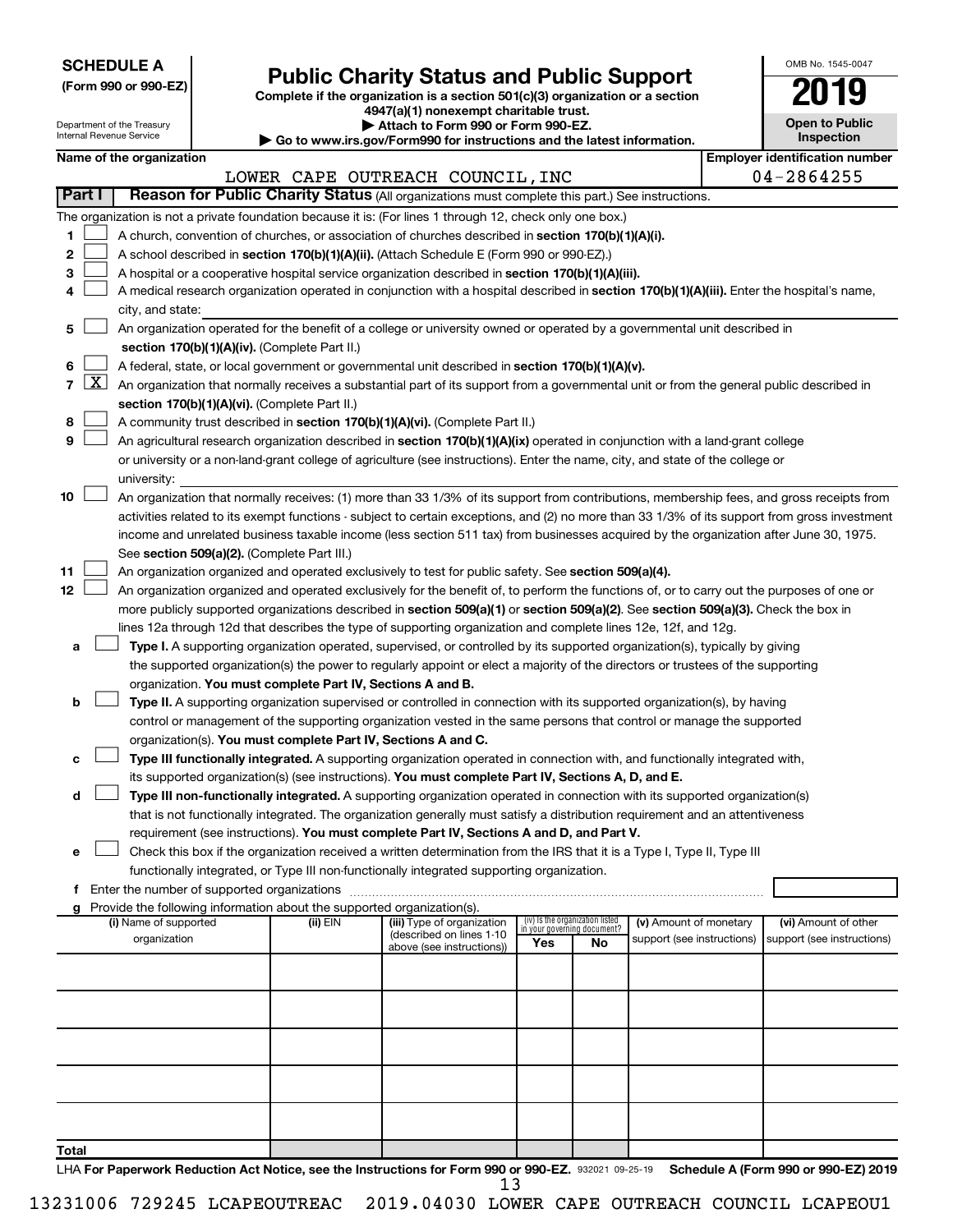### Schedule A (Form 990 or 990-EZ) 2019  ${\tt LOWER}$  CAPE OUTREACH COUNCIL, INC  $04\text{--}2864255$   $_{\sf Page}$

(Complete only if you checked the box on line 5, 7, or 8 of Part I or if the organization failed to qualify under Part III. If the organization fails to qualify under the tests listed below, please complete Part III.) **Part II Support Schedule for Organizations Described in Sections 170(b)(1)(A)(iv) and 170(b)(1)(A)(vi)**

| <b>Section A. Public Support</b>                                                                                                           |           |                       |                      |            |                                             |                                    |
|--------------------------------------------------------------------------------------------------------------------------------------------|-----------|-----------------------|----------------------|------------|---------------------------------------------|------------------------------------|
| Calendar year (or fiscal year beginning in)                                                                                                | (a) 2015  | $(b)$ 2016            | $(c)$ 2017           | $(d)$ 2018 | (e) 2019                                    | (f) Total                          |
| 1 Gifts, grants, contributions, and                                                                                                        |           |                       |                      |            |                                             |                                    |
| membership fees received. (Do not                                                                                                          |           |                       |                      |            |                                             |                                    |
| include any "unusual grants.")                                                                                                             |           | $996, 115.$ 910, 671. | 965,876.             | 1,071,349. | 1,225,228.                                  | 5, 169, 239.                       |
| 2 Tax revenues levied for the organ-                                                                                                       |           |                       |                      |            |                                             |                                    |
| ization's benefit and either paid to                                                                                                       |           |                       |                      |            |                                             |                                    |
| or expended on its behalf                                                                                                                  |           |                       |                      |            |                                             |                                    |
| 3 The value of services or facilities                                                                                                      |           |                       |                      |            |                                             |                                    |
| furnished by a governmental unit to                                                                                                        |           |                       |                      |            |                                             |                                    |
| the organization without charge                                                                                                            |           |                       |                      |            |                                             |                                    |
| 4 Total. Add lines 1 through 3                                                                                                             |           | $996, 115.$ 910, 671. | 965,876.             | 1,071,349. | 1,225,228                                   | 5,169,239.                         |
| 5 The portion of total contributions                                                                                                       |           |                       |                      |            |                                             |                                    |
| by each person (other than a                                                                                                               |           |                       |                      |            |                                             |                                    |
| governmental unit or publicly                                                                                                              |           |                       |                      |            |                                             |                                    |
| supported organization) included                                                                                                           |           |                       |                      |            |                                             |                                    |
| on line 1 that exceeds 2% of the                                                                                                           |           |                       |                      |            |                                             |                                    |
| amount shown on line 11,                                                                                                                   |           |                       |                      |            |                                             |                                    |
| column (f)                                                                                                                                 |           |                       |                      |            |                                             |                                    |
| 6 Public support. Subtract line 5 from line 4.                                                                                             |           |                       |                      |            |                                             | 5, 169, 239.                       |
| <b>Section B. Total Support</b>                                                                                                            |           |                       |                      |            |                                             |                                    |
| Calendar year (or fiscal year beginning in)                                                                                                | (a) 2015  | $(b)$ 2016            |                      | $(d)$ 2018 | (e) 2019                                    | (f) Total                          |
| <b>7</b> Amounts from line 4                                                                                                               | 996, 115. | 910,671.              | c) 2017<br>965, 876. | 1,071,349. | 1,225,228                                   | 5, 169, 239.                       |
| 8 Gross income from interest,                                                                                                              |           |                       |                      |            |                                             |                                    |
| dividends, payments received on                                                                                                            |           |                       |                      |            |                                             |                                    |
| securities loans, rents, royalties,                                                                                                        |           |                       |                      |            |                                             |                                    |
| and income from similar sources                                                                                                            | 24,769.   | 21,723.               | 31,989.              | 56,466.    | 58, 566.                                    | 193,513.                           |
| <b>9</b> Net income from unrelated business                                                                                                |           |                       |                      |            |                                             |                                    |
| activities, whether or not the                                                                                                             |           |                       |                      |            |                                             |                                    |
| business is regularly carried on                                                                                                           |           |                       |                      |            |                                             |                                    |
| 10 Other income. Do not include gain                                                                                                       |           |                       |                      |            |                                             |                                    |
| or loss from the sale of capital                                                                                                           |           |                       |                      |            |                                             |                                    |
| assets (Explain in Part VI.)                                                                                                               |           |                       |                      |            |                                             |                                    |
| 11 Total support. Add lines 7 through 10                                                                                                   |           |                       |                      |            |                                             | 5, 362, 752.                       |
| <b>12</b> Gross receipts from related activities, etc. (see instructions)                                                                  |           |                       |                      |            | 12                                          | 1,890,690.                         |
| 13 First five years. If the Form 990 is for the organization's first, second, third, fourth, or fifth tax year as a section 501(c)(3)      |           |                       |                      |            |                                             |                                    |
| organization, check this box and stop here                                                                                                 |           |                       |                      |            |                                             |                                    |
| <b>Section C. Computation of Public Support Percentage</b>                                                                                 |           |                       |                      |            |                                             |                                    |
|                                                                                                                                            |           |                       |                      |            | 14                                          | 96.39<br>%                         |
|                                                                                                                                            |           |                       |                      |            | 15                                          | 97.02<br>%                         |
| 16a 33 1/3% support test - 2019. If the organization did not check the box on line 13, and line 14 is 33 1/3% or more, check this box and  |           |                       |                      |            |                                             |                                    |
| stop here. The organization qualifies as a publicly supported organization                                                                 |           |                       |                      |            |                                             | $\blacktriangleright$ $\mathbf{X}$ |
| b 33 1/3% support test - 2018. If the organization did not check a box on line 13 or 16a, and line 15 is 33 1/3% or more, check this box   |           |                       |                      |            |                                             |                                    |
|                                                                                                                                            |           |                       |                      |            |                                             |                                    |
| 17a 10% -facts-and-circumstances test - 2019. If the organization did not check a box on line 13, 16a, or 16b, and line 14 is 10% or more, |           |                       |                      |            |                                             |                                    |
| and if the organization meets the "facts-and-circumstances" test, check this box and stop here. Explain in Part VI how the organization    |           |                       |                      |            |                                             |                                    |
| meets the "facts-and-circumstances" test. The organization qualifies as a publicly supported organization <i>manumumumum</i>               |           |                       |                      |            |                                             |                                    |
| b 10% -facts-and-circumstances test - 2018. If the organization did not check a box on line 13, 16a, 16b, or 17a, and line 15 is 10% or    |           |                       |                      |            |                                             |                                    |
| more, and if the organization meets the "facts-and-circumstances" test, check this box and stop here. Explain in Part VI how the           |           |                       |                      |            |                                             |                                    |
| organization meets the "facts-and-circumstances" test. The organization qualifies as a publicly supported organization                     |           |                       |                      |            |                                             |                                    |
| 18 Private foundation. If the organization did not check a box on line 13, 16a, 16b, 17a, or 17b, check this box and see instructions      |           |                       |                      |            |                                             |                                    |
|                                                                                                                                            |           |                       |                      |            | <b>Cohodulo A (Form 000 or 000 F7) 2010</b> |                                    |

**Schedule A (Form 990 or 990-EZ) 2019**

932022 09-25-19

14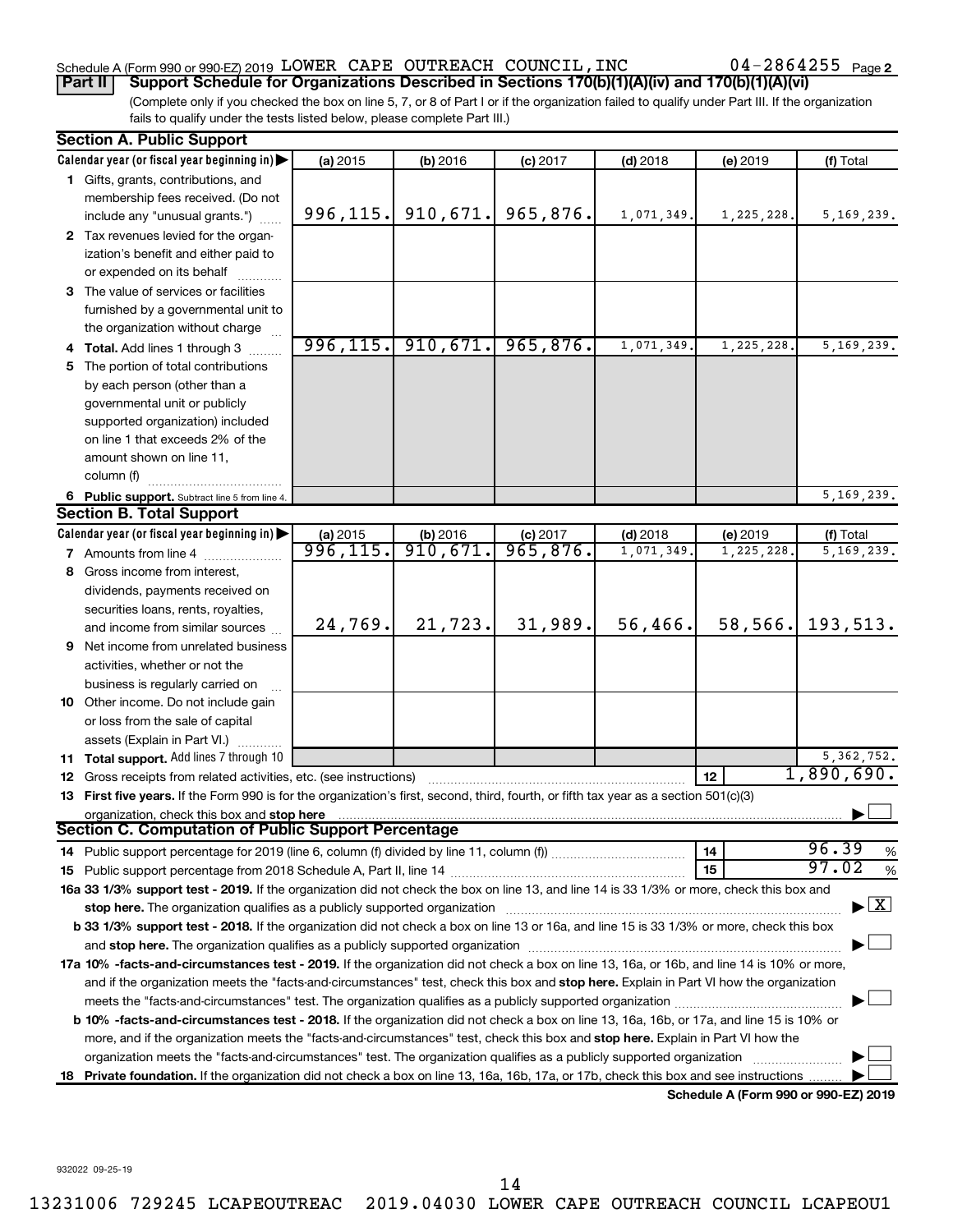#### Schedule A (Form 990 or 990-EZ) 2019  ${\tt LOWER}$  CAPE OUTREACH COUNCIL, INC  $04\text{--}2864255$   $_{\sf Page}$ **Part III Support Schedule for Organizations Described in Section 509(a)(2)**

(Complete only if you checked the box on line 10 of Part I or if the organization failed to qualify under Part II. If the organization fails to qualify under the tests listed below, please complete Part II.)

| <b>Section A. Public Support</b>                                                                                                                                                                |          |          |            |            |          |                                      |
|-------------------------------------------------------------------------------------------------------------------------------------------------------------------------------------------------|----------|----------|------------|------------|----------|--------------------------------------|
| Calendar year (or fiscal year beginning in)                                                                                                                                                     | (a) 2015 | (b) 2016 | $(c)$ 2017 | $(d)$ 2018 | (e) 2019 | (f) Total                            |
| 1 Gifts, grants, contributions, and                                                                                                                                                             |          |          |            |            |          |                                      |
| membership fees received. (Do not                                                                                                                                                               |          |          |            |            |          |                                      |
| include any "unusual grants.")                                                                                                                                                                  |          |          |            |            |          |                                      |
| <b>2</b> Gross receipts from admissions,<br>merchandise sold or services per-<br>formed, or facilities furnished in<br>any activity that is related to the<br>organization's tax-exempt purpose |          |          |            |            |          |                                      |
| 3 Gross receipts from activities that                                                                                                                                                           |          |          |            |            |          |                                      |
| are not an unrelated trade or bus-                                                                                                                                                              |          |          |            |            |          |                                      |
|                                                                                                                                                                                                 |          |          |            |            |          |                                      |
| iness under section 513                                                                                                                                                                         |          |          |            |            |          |                                      |
| 4 Tax revenues levied for the organ-<br>ization's benefit and either paid to                                                                                                                    |          |          |            |            |          |                                      |
| or expended on its behalf                                                                                                                                                                       |          |          |            |            |          |                                      |
| 5 The value of services or facilities                                                                                                                                                           |          |          |            |            |          |                                      |
| furnished by a governmental unit to                                                                                                                                                             |          |          |            |            |          |                                      |
| the organization without charge                                                                                                                                                                 |          |          |            |            |          |                                      |
| 6 Total. Add lines 1 through 5                                                                                                                                                                  |          |          |            |            |          |                                      |
| 7a Amounts included on lines 1, 2, and                                                                                                                                                          |          |          |            |            |          |                                      |
| 3 received from disqualified persons                                                                                                                                                            |          |          |            |            |          |                                      |
| <b>b</b> Amounts included on lines 2 and 3 received<br>from other than disqualified persons that<br>exceed the greater of \$5,000 or 1% of the<br>amount on line 13 for the year                |          |          |            |            |          |                                      |
| c Add lines 7a and 7b                                                                                                                                                                           |          |          |            |            |          |                                      |
| 8 Public support. (Subtract line 7c from line 6.)                                                                                                                                               |          |          |            |            |          |                                      |
| <b>Section B. Total Support</b>                                                                                                                                                                 |          |          |            |            |          |                                      |
| Calendar year (or fiscal year beginning in)                                                                                                                                                     | (a) 2015 | (b) 2016 | $(c)$ 2017 | $(d)$ 2018 | (e) 2019 | (f) Total                            |
| 9 Amounts from line 6                                                                                                                                                                           |          |          |            |            |          |                                      |
| <b>10a</b> Gross income from interest,<br>dividends, payments received on<br>securities loans, rents, royalties,<br>and income from similar sources                                             |          |          |            |            |          |                                      |
| <b>b</b> Unrelated business taxable income                                                                                                                                                      |          |          |            |            |          |                                      |
| (less section 511 taxes) from businesses<br>acquired after June 30, 1975                                                                                                                        |          |          |            |            |          |                                      |
| c Add lines 10a and 10b                                                                                                                                                                         |          |          |            |            |          |                                      |
| <b>11</b> Net income from unrelated business<br>activities not included in line 10b.<br>whether or not the business is<br>regularly carried on                                                  |          |          |            |            |          |                                      |
| <b>12</b> Other income. Do not include gain<br>or loss from the sale of capital<br>assets (Explain in Part VI.)                                                                                 |          |          |            |            |          |                                      |
| <b>13</b> Total support. (Add lines 9, 10c, 11, and 12.)                                                                                                                                        |          |          |            |            |          |                                      |
| 14 First five years. If the Form 990 is for the organization's first, second, third, fourth, or fifth tax year as a section 501(c)(3) organization,                                             |          |          |            |            |          |                                      |
| check this box and stop here <b>contained and the contained and stop here</b> check this box and stop here <b>contained and stop here</b>                                                       |          |          |            |            |          |                                      |
| Section C. Computation of Public Support Percentage                                                                                                                                             |          |          |            |            |          |                                      |
| 15 Public support percentage for 2019 (line 8, column (f), divided by line 13, column (f) <i></i>                                                                                               |          |          |            |            | 15       | ℅                                    |
|                                                                                                                                                                                                 |          |          |            |            | 16       | %                                    |
| Section D. Computation of Investment Income Percentage                                                                                                                                          |          |          |            |            |          |                                      |
|                                                                                                                                                                                                 |          |          |            |            | 17       | %                                    |
| 18 Investment income percentage from 2018 Schedule A, Part III, line 17                                                                                                                         |          |          |            |            | 18       | %                                    |
| 19a 33 1/3% support tests - 2019. If the organization did not check the box on line 14, and line 15 is more than 33 1/3%, and line 17 is not                                                    |          |          |            |            |          |                                      |
| more than 33 1/3%, check this box and stop here. The organization qualifies as a publicly supported organization                                                                                |          |          |            |            |          |                                      |
| b 33 1/3% support tests - 2018. If the organization did not check a box on line 14 or line 19a, and line 16 is more than 33 1/3%, and                                                           |          |          |            |            |          |                                      |
| line 18 is not more than 33 1/3%, check this box and stop here. The organization qualifies as a publicly supported organization                                                                 |          |          |            |            |          |                                      |
|                                                                                                                                                                                                 |          |          |            |            |          |                                      |
| 932023 09-25-19                                                                                                                                                                                 |          |          |            |            |          | Schedule A (Form 990 or 990-EZ) 2019 |
|                                                                                                                                                                                                 |          |          | 15         |            |          |                                      |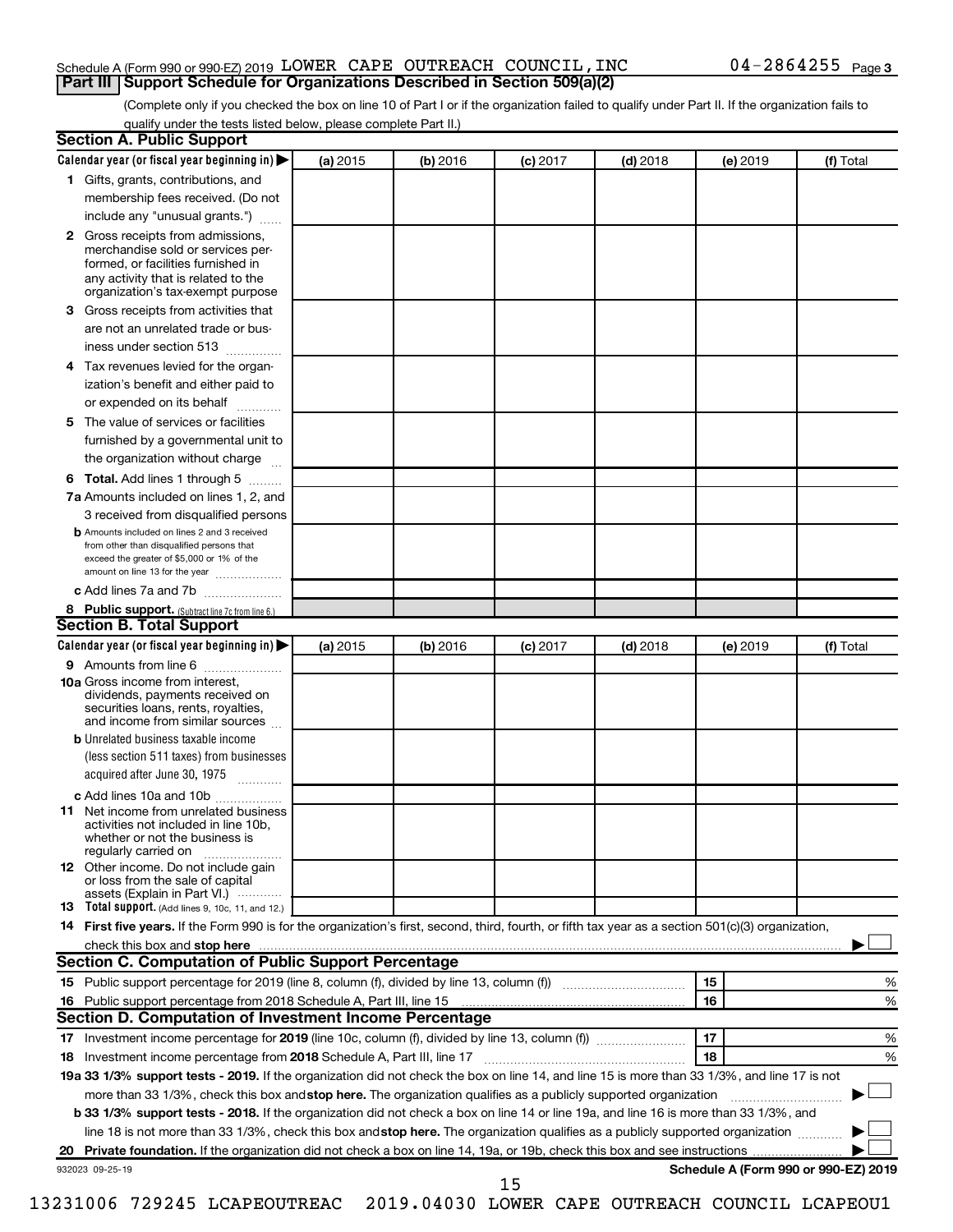**1**

**2**

**3a**

**3b**

**3c**

**4a**

**4b**

**4c**

**5a**

**5b 5c**

**6**

**7**

**8**

**9a**

**9b**

**9c**

**10a**

**10b**

**Yes No**

#### **Part IV Supporting Organizations**

(Complete only if you checked a box in line 12 on Part I. If you checked 12a of Part I, complete Sections A and B. If you checked 12b of Part I, complete Sections A and C. If you checked 12c of Part I, complete Sections A, D, and E. If you checked 12d of Part I, complete Sections A and D, and complete Part V.)

#### **Section A. All Supporting Organizations**

- **1** Are all of the organization's supported organizations listed by name in the organization's governing documents? If "No," describe in Part VI how the supported organizations are designated. If designated by *class or purpose, describe the designation. If historic and continuing relationship, explain.*
- **2** Did the organization have any supported organization that does not have an IRS determination of status under section 509(a)(1) or (2)? If "Yes," explain in Part **VI** how the organization determined that the supported *organization was described in section 509(a)(1) or (2).*
- **3a** Did the organization have a supported organization described in section 501(c)(4), (5), or (6)? If "Yes," answer *(b) and (c) below.*
- **b** Did the organization confirm that each supported organization qualified under section 501(c)(4), (5), or (6) and satisfied the public support tests under section 509(a)(2)? If "Yes," describe in Part VI when and how the *organization made the determination.*
- **c** Did the organization ensure that all support to such organizations was used exclusively for section 170(c)(2)(B) purposes? If "Yes," explain in Part VI what controls the organization put in place to ensure such use.
- **4 a** *If* Was any supported organization not organized in the United States ("foreign supported organization")? *"Yes," and if you checked 12a or 12b in Part I, answer (b) and (c) below.*
- **b** Did the organization have ultimate control and discretion in deciding whether to make grants to the foreign supported organization? If "Yes," describe in Part VI how the organization had such control and discretion *despite being controlled or supervised by or in connection with its supported organizations.*
- **c** Did the organization support any foreign supported organization that does not have an IRS determination under sections 501(c)(3) and 509(a)(1) or (2)? If "Yes," explain in Part VI what controls the organization used *to ensure that all support to the foreign supported organization was used exclusively for section 170(c)(2)(B) purposes.*
- **5a** Did the organization add, substitute, or remove any supported organizations during the tax year? If "Yes," answer (b) and (c) below (if applicable). Also, provide detail in **Part VI,** including (i) the names and EIN *numbers of the supported organizations added, substituted, or removed; (ii) the reasons for each such action; (iii) the authority under the organization's organizing document authorizing such action; and (iv) how the action was accomplished (such as by amendment to the organizing document).*
- **b Type I or Type II only.** Was any added or substituted supported organization part of a class already designated in the organization's organizing document?
- **c Substitutions only.**  Was the substitution the result of an event beyond the organization's control?
- **6** Did the organization provide support (whether in the form of grants or the provision of services or facilities) to **Part VI.** support or benefit one or more of the filing organization's supported organizations? If "Yes," provide detail in anyone other than (i) its supported organizations, (ii) individuals that are part of the charitable class benefited by one or more of its supported organizations, or (iii) other supporting organizations that also
- **7** Did the organization provide a grant, loan, compensation, or other similar payment to a substantial contributor regard to a substantial contributor? If "Yes," complete Part I of Schedule L (Form 990 or 990-EZ). (as defined in section 4958(c)(3)(C)), a family member of a substantial contributor, or a 35% controlled entity with
- **8** Did the organization make a loan to a disqualified person (as defined in section 4958) not described in line 7? *If "Yes," complete Part I of Schedule L (Form 990 or 990-EZ).*
- **9 a** Was the organization controlled directly or indirectly at any time during the tax year by one or more in section 509(a)(1) or (2))? If "Yes," provide detail in **Part VI.** disqualified persons as defined in section 4946 (other than foundation managers and organizations described
- **b** Did one or more disqualified persons (as defined in line 9a) hold a controlling interest in any entity in which the supporting organization had an interest? If "Yes," provide detail in Part VI.
- **c** Did a disqualified person (as defined in line 9a) have an ownership interest in, or derive any personal benefit from, assets in which the supporting organization also had an interest? If "Yes," provide detail in Part VI.
- **10 a** Was the organization subject to the excess business holdings rules of section 4943 because of section supporting organizations)? If "Yes," answer 10b below. 4943(f) (regarding certain Type II supporting organizations, and all Type III non-functionally integrated
	- **b** Did the organization have any excess business holdings in the tax year? (Use Schedule C, Form 4720, to *determine whether the organization had excess business holdings.)*

932024 09-25-19

**Schedule A (Form 990 or 990-EZ) 2019**

16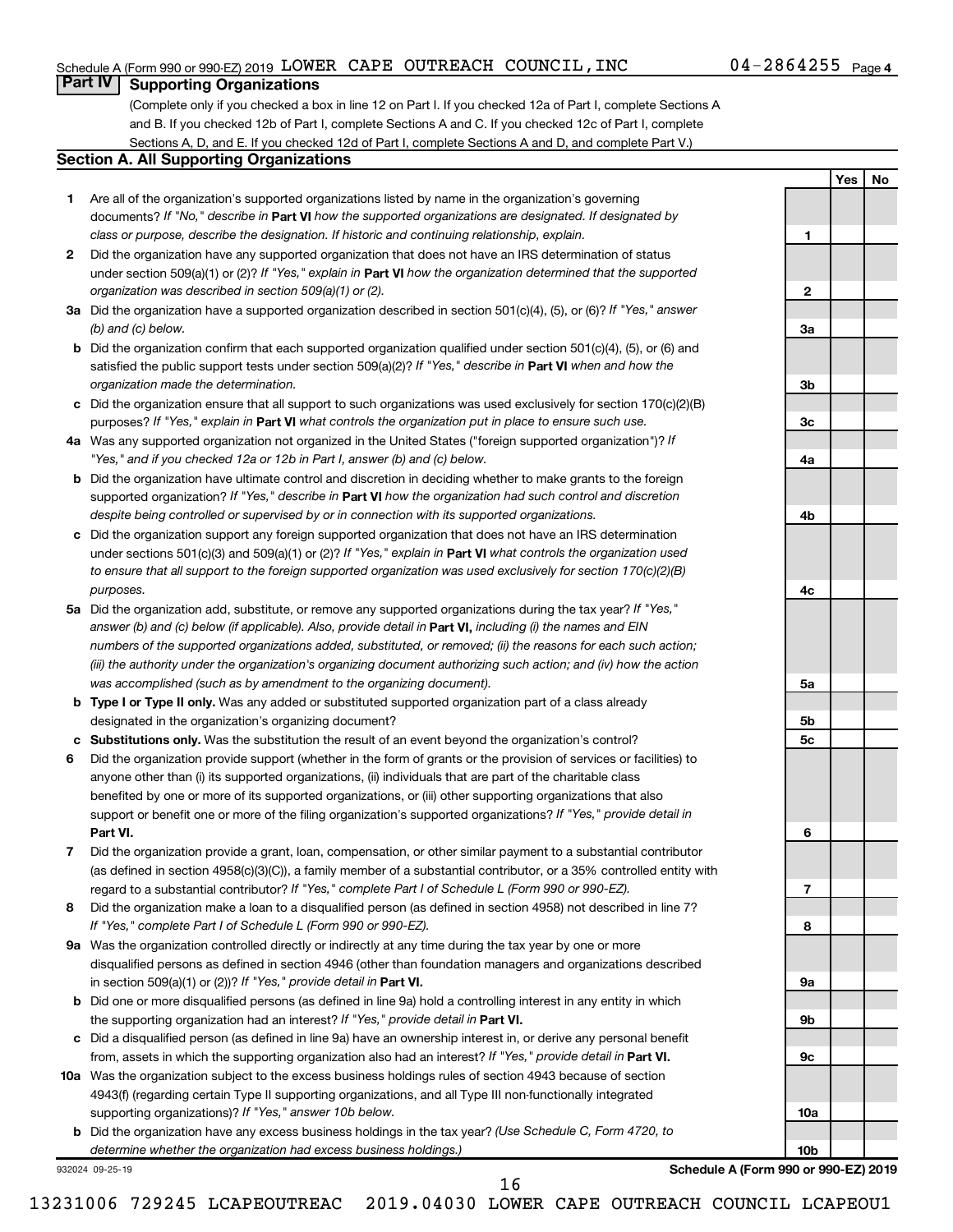#### Schedule A (Form 990 or 990-EZ) 2019 LOWER CAPE OUTREACH COUNCILI, INC  $04-2864255$  Page LOWER CAPE OUTREACH COUNCIL,INC 04-2864255

|    | Part IV<br><b>Supporting Organizations (continued)</b>                                                                          |                 |     |    |
|----|---------------------------------------------------------------------------------------------------------------------------------|-----------------|-----|----|
|    |                                                                                                                                 |                 | Yes | No |
| 11 | Has the organization accepted a gift or contribution from any of the following persons?                                         |                 |     |    |
|    | a A person who directly or indirectly controls, either alone or together with persons described in (b) and (c)                  |                 |     |    |
|    | below, the governing body of a supported organization?                                                                          | 11a             |     |    |
|    | <b>b</b> A family member of a person described in (a) above?                                                                    | 11 <sub>b</sub> |     |    |
|    | c A 35% controlled entity of a person described in (a) or (b) above? If "Yes" to a, b, or c, provide detail in Part VI.         | 11c             |     |    |
|    | <b>Section B. Type I Supporting Organizations</b>                                                                               |                 |     |    |
|    |                                                                                                                                 |                 | Yes | No |
| 1  | Did the directors, trustees, or membership of one or more supported organizations have the power to                             |                 |     |    |
|    | regularly appoint or elect at least a majority of the organization's directors or trustees at all times during the              |                 |     |    |
|    | tax year? If "No," describe in Part VI how the supported organization(s) effectively operated, supervised, or                   |                 |     |    |
|    | controlled the organization's activities. If the organization had more than one supported organization,                         |                 |     |    |
|    | describe how the powers to appoint and/or remove directors or trustees were allocated among the supported                       |                 |     |    |
|    |                                                                                                                                 |                 |     |    |
|    | organizations and what conditions or restrictions, if any, applied to such powers during the tax year.                          | 1               |     |    |
| 2  | Did the organization operate for the benefit of any supported organization other than the supported                             |                 |     |    |
|    | organization(s) that operated, supervised, or controlled the supporting organization? If "Yes," explain in                      |                 |     |    |
|    | Part VI how providing such benefit carried out the purposes of the supported organization(s) that operated,                     |                 |     |    |
|    | supervised, or controlled the supporting organization.                                                                          | 2               |     |    |
|    | <b>Section C. Type II Supporting Organizations</b>                                                                              |                 |     |    |
|    |                                                                                                                                 |                 | Yes | No |
| 1. | Were a majority of the organization's directors or trustees during the tax year also a majority of the directors                |                 |     |    |
|    | or trustees of each of the organization's supported organization(s)? If "No," describe in Part VI how control                   |                 |     |    |
|    | or management of the supporting organization was vested in the same persons that controlled or managed                          |                 |     |    |
|    | the supported organization(s).                                                                                                  | 1               |     |    |
|    | <b>Section D. All Type III Supporting Organizations</b>                                                                         |                 |     |    |
|    |                                                                                                                                 |                 | Yes | No |
| 1  | Did the organization provide to each of its supported organizations, by the last day of the fifth month of the                  |                 |     |    |
|    | organization's tax year, (i) a written notice describing the type and amount of support provided during the prior tax           |                 |     |    |
|    | year, (ii) a copy of the Form 990 that was most recently filed as of the date of notification, and (iii) copies of the          |                 |     |    |
|    | organization's governing documents in effect on the date of notification, to the extent not previously provided?                | 1               |     |    |
| 2  | Were any of the organization's officers, directors, or trustees either (i) appointed or elected by the supported                |                 |     |    |
|    | organization(s) or (ii) serving on the governing body of a supported organization? If "No," explain in Part VI how              |                 |     |    |
|    | the organization maintained a close and continuous working relationship with the supported organization(s).                     | $\mathbf{2}$    |     |    |
| 3  | By reason of the relationship described in (2), did the organization's supported organizations have a                           |                 |     |    |
|    | significant voice in the organization's investment policies and in directing the use of the organization's                      |                 |     |    |
|    | income or assets at all times during the tax year? If "Yes," describe in Part VI the role the organization's                    |                 |     |    |
|    | supported organizations played in this regard.                                                                                  | з               |     |    |
|    | Section E. Type III Functionally Integrated Supporting Organizations                                                            |                 |     |    |
| 1  | Check the box next to the method that the organization used to satisfy the Integral Part Test during the yealsee instructions). |                 |     |    |
| a  | The organization satisfied the Activities Test. Complete line 2 below.                                                          |                 |     |    |
| b  | The organization is the parent of each of its supported organizations. Complete line 3 below.                                   |                 |     |    |
| c  | The organization supported a governmental entity. Describe in Part VI how you supported a government entity (see instructions). |                 |     |    |
| 2  | Activities Test. Answer (a) and (b) below.                                                                                      |                 | Yes | No |
| а  | Did substantially all of the organization's activities during the tax year directly further the exempt purposes of              |                 |     |    |
|    | the supported organization(s) to which the organization was responsive? If "Yes," then in Part VI identify                      |                 |     |    |
|    | those supported organizations and explain how these activities directly furthered their exempt purposes,                        |                 |     |    |
|    | how the organization was responsive to those supported organizations, and how the organization determined                       |                 |     |    |
|    | that these activities constituted substantially all of its activities.                                                          | 2a              |     |    |
| b  | Did the activities described in (a) constitute activities that, but for the organization's involvement, one or more             |                 |     |    |
|    | of the organization's supported organization(s) would have been engaged in? If "Yes," explain in Part VI the                    |                 |     |    |
|    | reasons for the organization's position that its supported organization(s) would have engaged in these                          |                 |     |    |
|    | activities but for the organization's involvement.                                                                              | 2b              |     |    |
|    |                                                                                                                                 |                 |     |    |
| 3  | Parent of Supported Organizations. Answer (a) and (b) below.                                                                    |                 |     |    |
| а  | Did the organization have the power to regularly appoint or elect a majority of the officers, directors, or                     |                 |     |    |
|    | trustees of each of the supported organizations? Provide details in Part VI.                                                    | За              |     |    |
|    | <b>b</b> Did the organization exercise a substantial degree of direction over the policies, programs, and activities of each    |                 |     |    |
|    | of its supported organizations? If "Yes," describe in Part VI the role played by the organization in this regard.               | 3b              |     |    |
|    | Schedule A (Form 990 or 990-EZ) 2019<br>932025 09-25-19<br>17                                                                   |                 |     |    |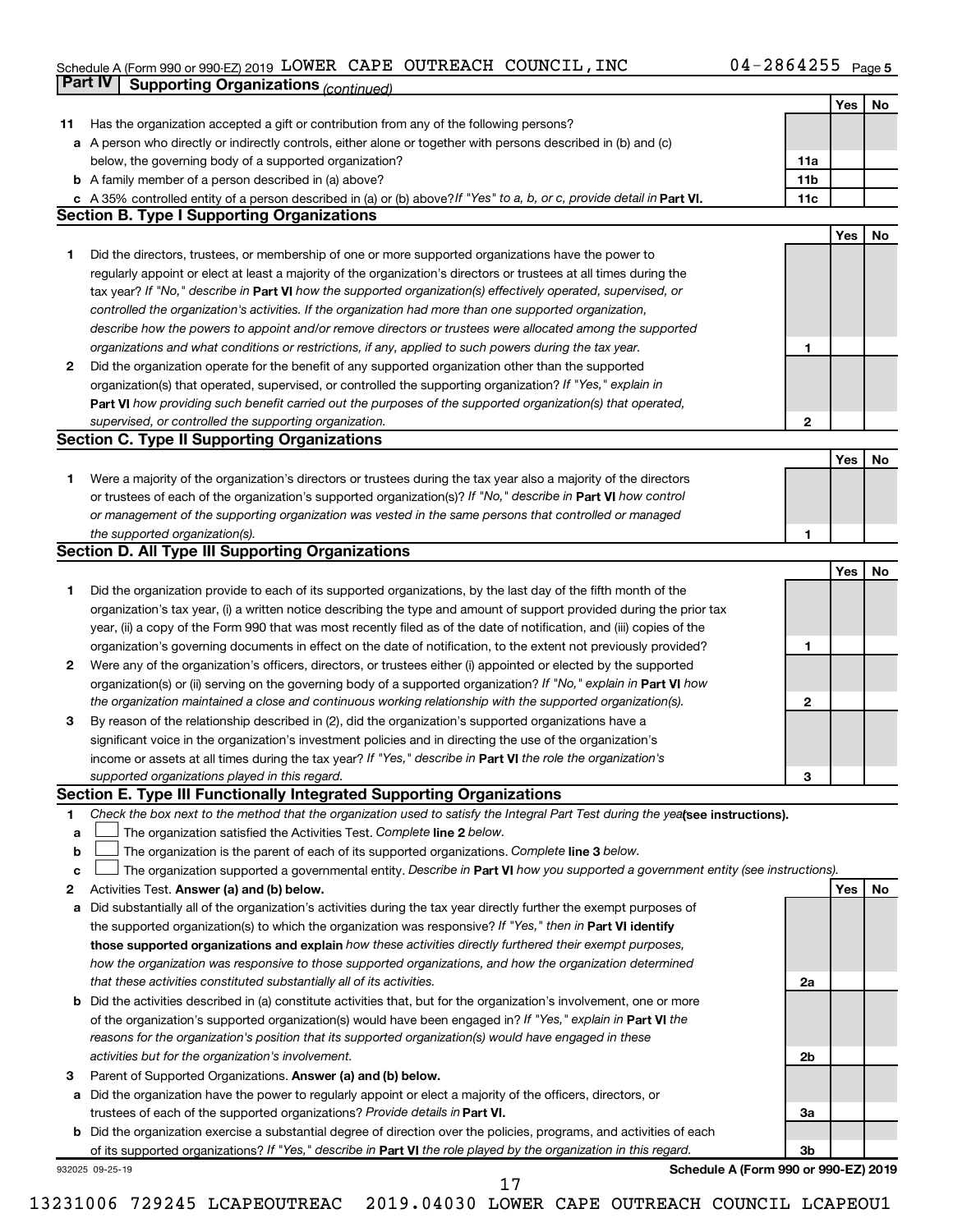#### Schedule A (Form 990 or 990-EZ) 2019  ${\tt LOWER}$  CAPE OUTREACH COUNCIL, INC  $04\text{--}2864255$   $_{\sf Page}$ **Part V Type III Non-Functionally Integrated 509(a)(3) Supporting Organizations**

1 **Letter See instructions.** All Check here if the organization satisfied the Integral Part Test as a qualifying trust on Nov. 20, 1970 (explain in Part VI). See instructions. All other Type III non-functionally integrated supporting organizations must complete Sections A through E.

|              | Section A - Adjusted Net Income                                              |                | (A) Prior Year | (B) Current Year<br>(optional) |
|--------------|------------------------------------------------------------------------------|----------------|----------------|--------------------------------|
| 1            | Net short-term capital gain                                                  | 1              |                |                                |
| $\mathbf{2}$ | Recoveries of prior-year distributions                                       | $\mathbf{2}$   |                |                                |
| З            | Other gross income (see instructions)                                        | 3              |                |                                |
| 4            | Add lines 1 through 3.                                                       | 4              |                |                                |
| 5            | Depreciation and depletion                                                   | 5              |                |                                |
| 6            | Portion of operating expenses paid or incurred for production or             |                |                |                                |
|              | collection of gross income or for management, conservation, or               |                |                |                                |
|              | maintenance of property held for production of income (see instructions)     | 6              |                |                                |
| 7            | Other expenses (see instructions)                                            | $\overline{7}$ |                |                                |
| 8            | Adjusted Net Income (subtract lines 5, 6, and 7 from line 4)                 | 8              |                |                                |
|              | <b>Section B - Minimum Asset Amount</b>                                      |                | (A) Prior Year | (B) Current Year<br>(optional) |
| 1            | Aggregate fair market value of all non-exempt-use assets (see                |                |                |                                |
|              | instructions for short tax year or assets held for part of year):            |                |                |                                |
|              | <b>a</b> Average monthly value of securities                                 | 1a             |                |                                |
|              | <b>b</b> Average monthly cash balances                                       | 1 <sub>b</sub> |                |                                |
|              | <b>c</b> Fair market value of other non-exempt-use assets                    | 1c             |                |                                |
|              | <b>d</b> Total (add lines 1a, 1b, and 1c)                                    | 1d             |                |                                |
|              | e Discount claimed for blockage or other                                     |                |                |                                |
|              | factors (explain in detail in <b>Part VI</b> ):                              |                |                |                                |
| 2            | Acquisition indebtedness applicable to non-exempt-use assets                 | $\mathbf{2}$   |                |                                |
| З            | Subtract line 2 from line 1d.                                                | 3              |                |                                |
| 4            | Cash deemed held for exempt use. Enter 1-1/2% of line 3 (for greater amount, |                |                |                                |
|              | see instructions)                                                            | 4              |                |                                |
| 5            | Net value of non-exempt-use assets (subtract line 4 from line 3)             | 5              |                |                                |
| 6            | Multiply line 5 by .035.                                                     | 6              |                |                                |
| 7            | Recoveries of prior-year distributions                                       | $\overline{7}$ |                |                                |
| 8            | <b>Minimum Asset Amount (add line 7 to line 6)</b>                           | 8              |                |                                |
|              | <b>Section C - Distributable Amount</b>                                      |                |                | <b>Current Year</b>            |
| 1            | Adjusted net income for prior year (from Section A, line 8, Column A)        | 1              |                |                                |
| $\mathbf{2}$ | Enter 85% of line 1.                                                         | $\mathbf{2}$   |                |                                |
| З            | Minimum asset amount for prior year (from Section B, line 8, Column A)       | 3              |                |                                |
| 4            | Enter greater of line 2 or line 3.                                           | 4              |                |                                |
| 5            | Income tax imposed in prior year                                             | 5              |                |                                |
| 6            | <b>Distributable Amount.</b> Subtract line 5 from line 4, unless subject to  |                |                |                                |
|              | emergency temporary reduction (see instructions).                            | 6              |                |                                |
|              |                                                                              |                |                |                                |

**7** Check here if the current year is the organization's first as a non-functionally integrated Type III supporting organization (see † instructions).

**Schedule A (Form 990 or 990-EZ) 2019**

932026 09-25-19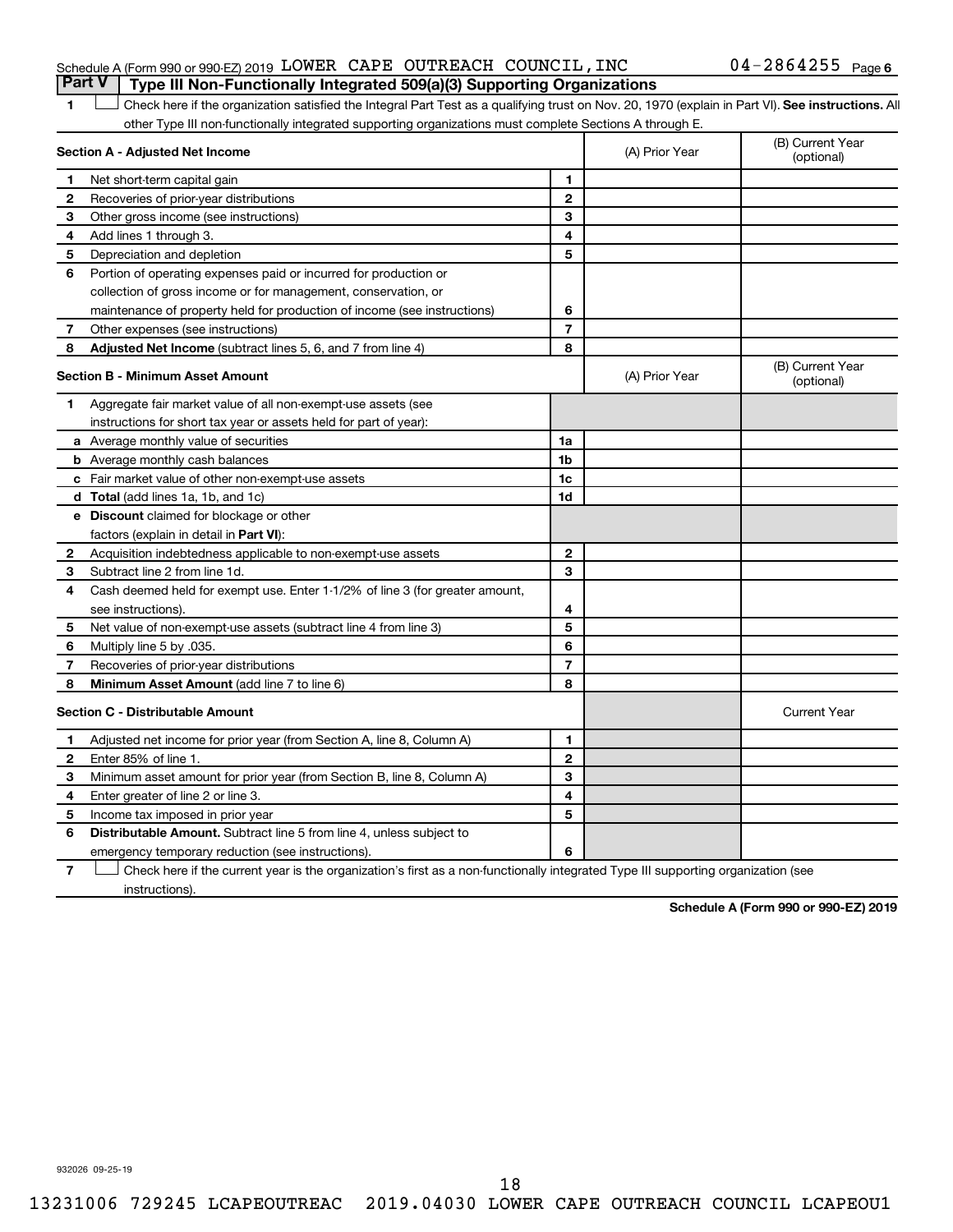#### Schedule A (Form 990 or 990-EZ) 2019 LOWER CAPE OUTREACH COUNCILI, INC  $04-2864255$  Page LOWER CAPE OUTREACH COUNCIL,INC 04-2864255

| <b>Part V</b> | Type III Non-Functionally Integrated 509(a)(3) Supporting Organizations (continued)        |                                    |                                               |                                                         |
|---------------|--------------------------------------------------------------------------------------------|------------------------------------|-----------------------------------------------|---------------------------------------------------------|
|               | <b>Section D - Distributions</b>                                                           |                                    |                                               | <b>Current Year</b>                                     |
| 1             | Amounts paid to supported organizations to accomplish exempt purposes                      |                                    |                                               |                                                         |
| $\mathbf{2}$  | Amounts paid to perform activity that directly furthers exempt purposes of supported       |                                    |                                               |                                                         |
|               | organizations, in excess of income from activity                                           |                                    |                                               |                                                         |
| 3             | Administrative expenses paid to accomplish exempt purposes of supported organizations      |                                    |                                               |                                                         |
| 4             | Amounts paid to acquire exempt-use assets                                                  |                                    |                                               |                                                         |
| 5             | Qualified set-aside amounts (prior IRS approval required)                                  |                                    |                                               |                                                         |
| 6             | Other distributions (describe in <b>Part VI</b> ). See instructions.                       |                                    |                                               |                                                         |
| 7             | Total annual distributions. Add lines 1 through 6.                                         |                                    |                                               |                                                         |
| 8             | Distributions to attentive supported organizations to which the organization is responsive |                                    |                                               |                                                         |
|               | (provide details in Part VI). See instructions.                                            |                                    |                                               |                                                         |
| 9             | Distributable amount for 2019 from Section C, line 6                                       |                                    |                                               |                                                         |
| 10            | Line 8 amount divided by line 9 amount                                                     |                                    |                                               |                                                         |
|               | <b>Section E - Distribution Allocations (see instructions)</b>                             | (i)<br><b>Excess Distributions</b> | (ii)<br><b>Underdistributions</b><br>Pre-2019 | (iii)<br><b>Distributable</b><br><b>Amount for 2019</b> |
| 1             | Distributable amount for 2019 from Section C, line 6                                       |                                    |                                               |                                                         |
| 2             | Underdistributions, if any, for years prior to 2019 (reason-                               |                                    |                                               |                                                         |
|               | able cause required-explain in Part VI). See instructions.                                 |                                    |                                               |                                                         |
| 3             | Excess distributions carryover, if any, to 2019                                            |                                    |                                               |                                                         |
|               | a From 2014                                                                                |                                    |                                               |                                                         |
|               | <b>b</b> From 2015                                                                         |                                    |                                               |                                                         |
|               | c From 2016                                                                                |                                    |                                               |                                                         |
|               | d From 2017                                                                                |                                    |                                               |                                                         |
|               | e From 2018                                                                                |                                    |                                               |                                                         |
|               | f Total of lines 3a through e                                                              |                                    |                                               |                                                         |
|               | <b>g</b> Applied to underdistributions of prior years                                      |                                    |                                               |                                                         |
|               | <b>h</b> Applied to 2019 distributable amount                                              |                                    |                                               |                                                         |
| Ť.            | Carryover from 2014 not applied (see instructions)                                         |                                    |                                               |                                                         |
|               | Remainder. Subtract lines 3g, 3h, and 3i from 3f.                                          |                                    |                                               |                                                         |
| 4             | Distributions for 2019 from Section D,                                                     |                                    |                                               |                                                         |
|               | line $7:$                                                                                  |                                    |                                               |                                                         |
|               | a Applied to underdistributions of prior years                                             |                                    |                                               |                                                         |
|               | <b>b</b> Applied to 2019 distributable amount                                              |                                    |                                               |                                                         |
| c             | Remainder. Subtract lines 4a and 4b from 4.                                                |                                    |                                               |                                                         |
| 5             | Remaining underdistributions for years prior to 2019, if                                   |                                    |                                               |                                                         |
|               | any. Subtract lines 3g and 4a from line 2. For result greater                              |                                    |                                               |                                                         |
|               | than zero, explain in Part VI. See instructions.                                           |                                    |                                               |                                                         |
| 6             | Remaining underdistributions for 2019. Subtract lines 3h                                   |                                    |                                               |                                                         |
|               | and 4b from line 1. For result greater than zero, explain in                               |                                    |                                               |                                                         |
|               | <b>Part VI.</b> See instructions.                                                          |                                    |                                               |                                                         |
| $\mathbf{7}$  | Excess distributions carryover to 2020. Add lines 3j                                       |                                    |                                               |                                                         |
|               | and 4c.                                                                                    |                                    |                                               |                                                         |
| 8             | Breakdown of line 7:                                                                       |                                    |                                               |                                                         |
|               | a Excess from 2015                                                                         |                                    |                                               |                                                         |
|               | <b>b</b> Excess from 2016                                                                  |                                    |                                               |                                                         |
|               | c Excess from 2017                                                                         |                                    |                                               |                                                         |
|               | d Excess from 2018                                                                         |                                    |                                               |                                                         |
|               | e Excess from 2019                                                                         |                                    |                                               |                                                         |

**Schedule A (Form 990 or 990-EZ) 2019**

932027 09-25-19

19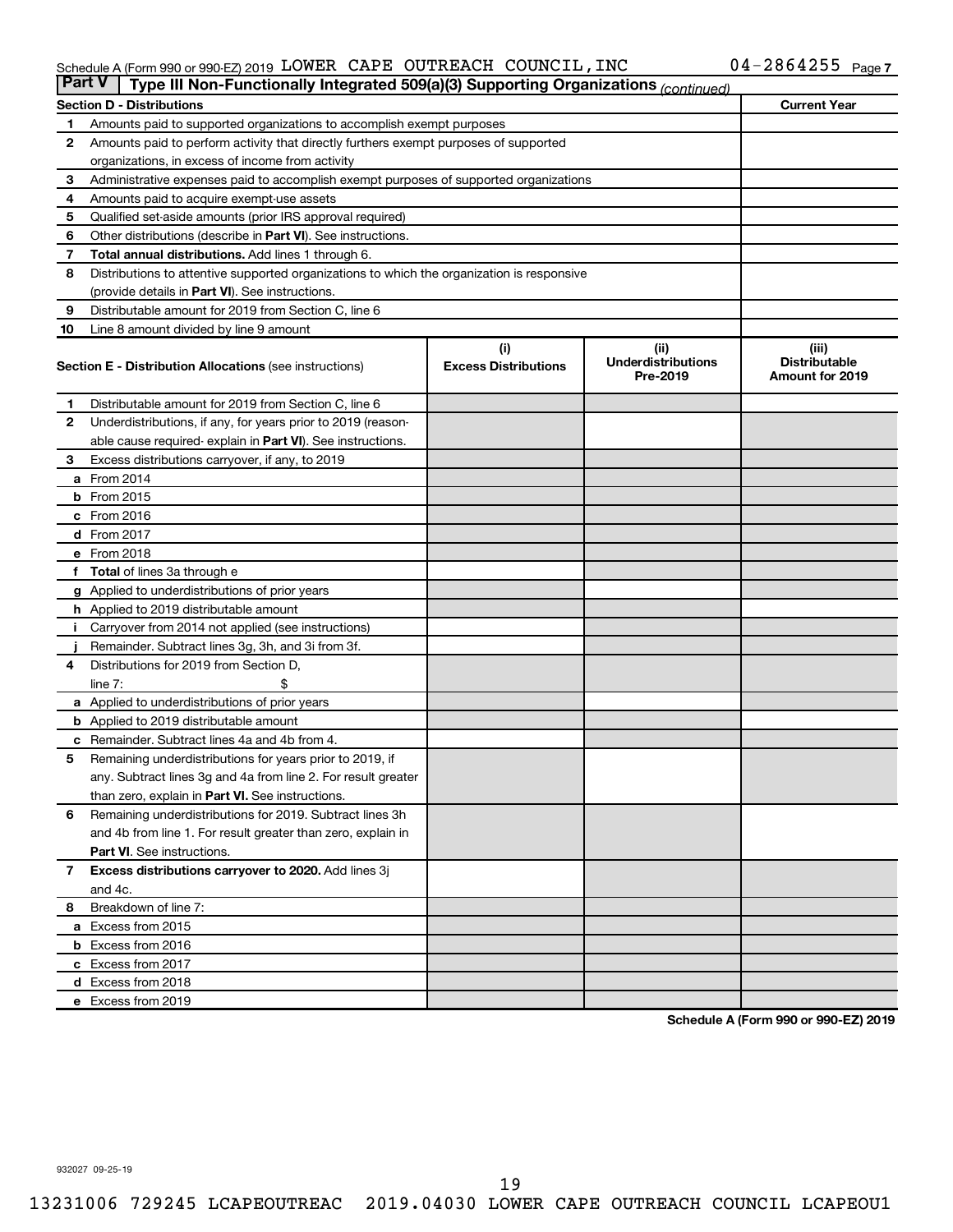| <b>Part VI</b>  | Schedule A (Form 990 or 990-EZ) 2019 LOWER CAPE OUTREACH COUNCIL, INC<br>Supplemental Information. Provide the explanations required by Part II, line 10; Part II, line 17a or 17b; Part III, line 12; |  |    |  | $04 - 2864255$ Page 8                           |
|-----------------|--------------------------------------------------------------------------------------------------------------------------------------------------------------------------------------------------------|--|----|--|-------------------------------------------------|
|                 | Part IV, Section A, lines 1, 2, 3b, 3c, 4b, 4c, 5a, 6, 9a, 9b, 9c, 11a, 11b, and 11c; Part IV, Section B, lines 1 and 2; Part IV, Section C,                                                           |  |    |  |                                                 |
|                 | line 1; Part IV, Section D, lines 2 and 3; Part IV, Section E, lines 1c, 2a, 2b, 3a, and 3b; Part V, line 1; Part V, Section B, line 1e; Part V,                                                       |  |    |  |                                                 |
|                 | Section D, lines 5, 6, and 8; and Part V, Section E, lines 2, 5, and 6. Also complete this part for any additional information.<br>(See instructions.)                                                 |  |    |  |                                                 |
|                 |                                                                                                                                                                                                        |  |    |  |                                                 |
|                 |                                                                                                                                                                                                        |  |    |  |                                                 |
|                 |                                                                                                                                                                                                        |  |    |  |                                                 |
|                 |                                                                                                                                                                                                        |  |    |  |                                                 |
|                 |                                                                                                                                                                                                        |  |    |  |                                                 |
|                 |                                                                                                                                                                                                        |  |    |  |                                                 |
|                 |                                                                                                                                                                                                        |  |    |  |                                                 |
|                 |                                                                                                                                                                                                        |  |    |  |                                                 |
|                 |                                                                                                                                                                                                        |  |    |  |                                                 |
|                 |                                                                                                                                                                                                        |  |    |  |                                                 |
|                 |                                                                                                                                                                                                        |  |    |  |                                                 |
|                 |                                                                                                                                                                                                        |  |    |  |                                                 |
|                 |                                                                                                                                                                                                        |  |    |  |                                                 |
|                 |                                                                                                                                                                                                        |  |    |  |                                                 |
|                 |                                                                                                                                                                                                        |  |    |  |                                                 |
|                 |                                                                                                                                                                                                        |  |    |  |                                                 |
|                 |                                                                                                                                                                                                        |  |    |  |                                                 |
|                 |                                                                                                                                                                                                        |  |    |  |                                                 |
|                 |                                                                                                                                                                                                        |  |    |  |                                                 |
|                 |                                                                                                                                                                                                        |  |    |  |                                                 |
|                 |                                                                                                                                                                                                        |  |    |  |                                                 |
|                 |                                                                                                                                                                                                        |  |    |  |                                                 |
|                 |                                                                                                                                                                                                        |  |    |  |                                                 |
|                 |                                                                                                                                                                                                        |  |    |  |                                                 |
|                 |                                                                                                                                                                                                        |  |    |  |                                                 |
|                 |                                                                                                                                                                                                        |  |    |  |                                                 |
|                 |                                                                                                                                                                                                        |  |    |  |                                                 |
|                 |                                                                                                                                                                                                        |  |    |  |                                                 |
|                 |                                                                                                                                                                                                        |  |    |  |                                                 |
|                 |                                                                                                                                                                                                        |  |    |  |                                                 |
|                 |                                                                                                                                                                                                        |  |    |  |                                                 |
|                 |                                                                                                                                                                                                        |  |    |  |                                                 |
|                 |                                                                                                                                                                                                        |  |    |  |                                                 |
|                 |                                                                                                                                                                                                        |  |    |  |                                                 |
|                 |                                                                                                                                                                                                        |  |    |  |                                                 |
|                 |                                                                                                                                                                                                        |  |    |  |                                                 |
|                 |                                                                                                                                                                                                        |  |    |  |                                                 |
|                 |                                                                                                                                                                                                        |  |    |  |                                                 |
|                 |                                                                                                                                                                                                        |  |    |  |                                                 |
|                 |                                                                                                                                                                                                        |  |    |  |                                                 |
|                 |                                                                                                                                                                                                        |  |    |  |                                                 |
|                 |                                                                                                                                                                                                        |  |    |  |                                                 |
|                 |                                                                                                                                                                                                        |  |    |  |                                                 |
|                 |                                                                                                                                                                                                        |  |    |  |                                                 |
|                 |                                                                                                                                                                                                        |  |    |  |                                                 |
|                 |                                                                                                                                                                                                        |  |    |  |                                                 |
|                 |                                                                                                                                                                                                        |  |    |  |                                                 |
|                 |                                                                                                                                                                                                        |  |    |  |                                                 |
|                 |                                                                                                                                                                                                        |  |    |  |                                                 |
|                 |                                                                                                                                                                                                        |  |    |  |                                                 |
|                 |                                                                                                                                                                                                        |  |    |  |                                                 |
|                 |                                                                                                                                                                                                        |  |    |  |                                                 |
|                 |                                                                                                                                                                                                        |  |    |  |                                                 |
|                 |                                                                                                                                                                                                        |  |    |  |                                                 |
|                 |                                                                                                                                                                                                        |  |    |  |                                                 |
|                 |                                                                                                                                                                                                        |  |    |  | Schedule A (Form 990 or 990-EZ) 2019            |
| 932028 09-25-19 |                                                                                                                                                                                                        |  | 20 |  |                                                 |
|                 | 13231006 729245 LCAPEOUTREAC                                                                                                                                                                           |  |    |  | 2019.04030 LOWER CAPE OUTREACH COUNCIL LCAPEOU1 |
|                 |                                                                                                                                                                                                        |  |    |  |                                                 |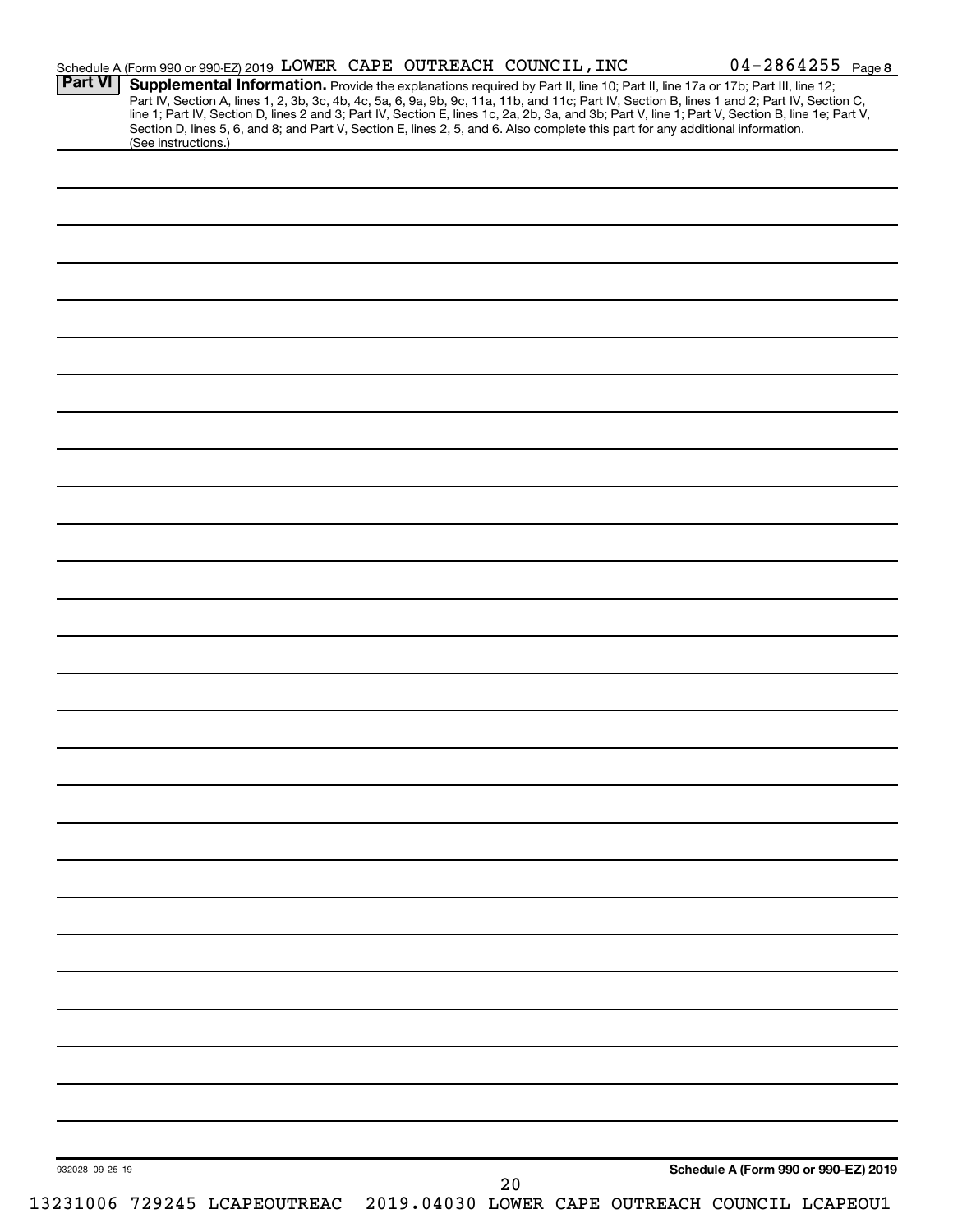Department of the Treasury Internal Revenue Service

| (Form 990) |  |
|------------|--|
|------------|--|

# **SCHEDULE D Supplemental Financial Statements**<br> **Form 990 2019**<br> **Part IV** line 6.7.8.9.10, 11a, 11b, 11d, 11d, 11d, 11d, 11d, 12a, 0r, 12b

**(Form 990) | Complete if the organization answered "Yes" on Form 990, Part IV, line 6, 7, 8, 9, 10, 11a, 11b, 11c, 11d, 11e, 11f, 12a, or 12b.**

**| Attach to Form 990. |Go to www.irs.gov/Form990 for instructions and the latest information.**



Name of the organization<br> **Employer identification number**<br> **Employer identification number**<br> **Employer identification number**<br> **Employer identification number**<br> **Employer identification number** LOWER CAPE OUTREACH COUNCIL, INC

| Part I  | Organizations Maintaining Donor Advised Funds or Other Similar Funds or Accounts. Complete if the                                              |                         |                                                    |
|---------|------------------------------------------------------------------------------------------------------------------------------------------------|-------------------------|----------------------------------------------------|
|         | organization answered "Yes" on Form 990, Part IV, line 6.                                                                                      |                         |                                                    |
|         |                                                                                                                                                | (a) Donor advised funds | (b) Funds and other accounts                       |
| 1       |                                                                                                                                                |                         |                                                    |
| 2       | Aggregate value of contributions to (during year)                                                                                              |                         |                                                    |
| з       | Aggregate value of grants from (during year)                                                                                                   |                         |                                                    |
| 4       |                                                                                                                                                |                         |                                                    |
| 5       | Did the organization inform all donors and donor advisors in writing that the assets held in donor advised funds                               |                         |                                                    |
|         |                                                                                                                                                |                         | Yes<br><b>No</b>                                   |
| 6       | Did the organization inform all grantees, donors, and donor advisors in writing that grant funds can be used only                              |                         |                                                    |
|         | for charitable purposes and not for the benefit of the donor or donor advisor, or for any other purpose conferring                             |                         |                                                    |
|         | impermissible private benefit?                                                                                                                 |                         | Yes<br>No                                          |
| Part II | Conservation Easements. Complete if the organization answered "Yes" on Form 990, Part IV, line 7.                                              |                         |                                                    |
| 1.      | Purpose(s) of conservation easements held by the organization (check all that apply).                                                          |                         |                                                    |
|         | Preservation of land for public use (for example, recreation or education)                                                                     |                         | Preservation of a historically important land area |
|         | Protection of natural habitat                                                                                                                  |                         | Preservation of a certified historic structure     |
|         | Preservation of open space                                                                                                                     |                         |                                                    |
| 2       | Complete lines 2a through 2d if the organization held a qualified conservation contribution in the form of a conservation easement on the last |                         |                                                    |
|         | day of the tax year.                                                                                                                           |                         | Held at the End of the Tax Year                    |
|         |                                                                                                                                                |                         | 2a                                                 |
|         | Total acreage restricted by conservation easements                                                                                             |                         | 2 <sub>b</sub>                                     |
|         |                                                                                                                                                |                         | 2c                                                 |
| d       | Number of conservation easements included in (c) acquired after 7/25/06, and not on a historic structure                                       |                         |                                                    |
|         |                                                                                                                                                |                         | 2d                                                 |
| 3       | Number of conservation easements modified, transferred, released, extinguished, or terminated by the organization during the tax               |                         |                                                    |
|         | year                                                                                                                                           |                         |                                                    |
| 4       | Number of states where property subject to conservation easement is located >                                                                  |                         |                                                    |
| 5       | Does the organization have a written policy regarding the periodic monitoring, inspection, handling of                                         |                         |                                                    |
|         | violations, and enforcement of the conservation easements it holds?                                                                            |                         | Yes<br><b>No</b>                                   |
| 6       | Staff and volunteer hours devoted to monitoring, inspecting, handling of violations, and enforcing conservation easements during the year      |                         |                                                    |
|         |                                                                                                                                                |                         |                                                    |
| 7       | Amount of expenses incurred in monitoring, inspecting, handling of violations, and enforcing conservation easements during the year            |                         |                                                    |
|         | ► \$                                                                                                                                           |                         |                                                    |
| 8       | Does each conservation easement reported on line 2(d) above satisfy the requirements of section 170(h)(4)(B)(i)                                |                         |                                                    |
|         |                                                                                                                                                |                         | Yes<br><b>No</b>                                   |
| 9       | In Part XIII, describe how the organization reports conservation easements in its revenue and expense statement and                            |                         |                                                    |
|         | balance sheet, and include, if applicable, the text of the footnote to the organization's financial statements that describes the              |                         |                                                    |
|         | organization's accounting for conservation easements.                                                                                          |                         |                                                    |
|         | Organizations Maintaining Collections of Art, Historical Treasures, or Other Similar Assets.<br><b>Part III</b>                                |                         |                                                    |
|         | Complete if the organization answered "Yes" on Form 990, Part IV, line 8.                                                                      |                         |                                                    |
|         | 1a If the organization elected, as permitted under FASB ASC 958, not to report in its revenue statement and balance sheet works                |                         |                                                    |
|         | of art, historical treasures, or other similar assets held for public exhibition, education, or research in furtherance of public              |                         |                                                    |
|         | service, provide in Part XIII the text of the footnote to its financial statements that describes these items.                                 |                         |                                                    |
|         | <b>b</b> If the organization elected, as permitted under FASB ASC 958, to report in its revenue statement and balance sheet works of           |                         |                                                    |
|         | art, historical treasures, or other similar assets held for public exhibition, education, or research in furtherance of public service,        |                         |                                                    |
|         | provide the following amounts relating to these items:                                                                                         |                         |                                                    |
|         |                                                                                                                                                |                         | \$                                                 |
|         | (ii) Assets included in Form 990, Part X                                                                                                       |                         | $\bullet$ \$                                       |
| 2       | If the organization received or held works of art, historical treasures, or other similar assets for financial gain, provide                   |                         |                                                    |
|         | the following amounts required to be reported under FASB ASC 958 relating to these items:                                                      |                         |                                                    |
| а       |                                                                                                                                                |                         | \$                                                 |
|         |                                                                                                                                                |                         | - \$                                               |
|         | LHA For Paperwork Reduction Act Notice, see the Instructions for Form 990.                                                                     |                         | Schedule D (Form 990) 2019                         |
|         | 932051 10-02-19                                                                                                                                |                         |                                                    |

25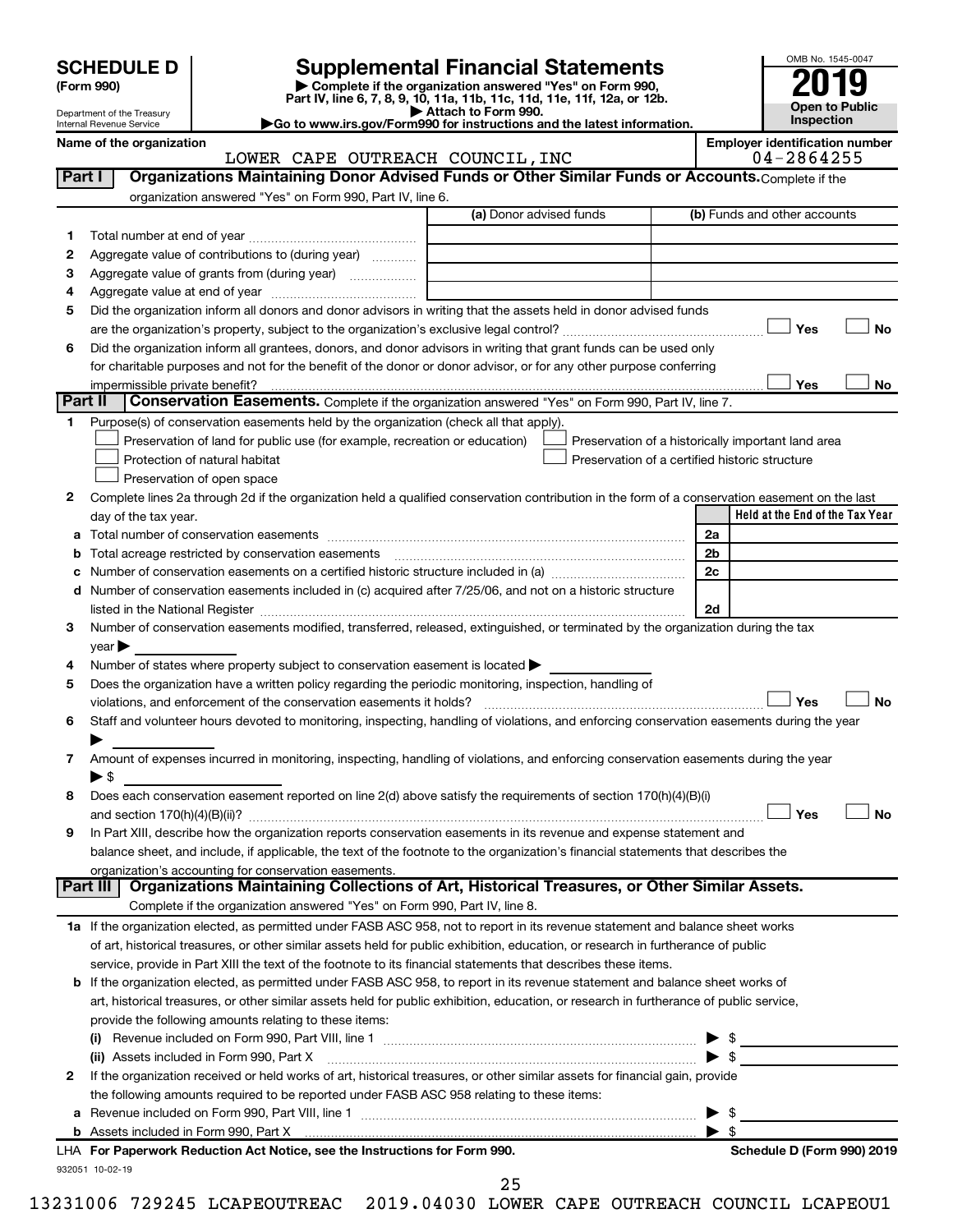|               | Schedule D (Form 990) 2019                                                                                                                                                                                                     | LOWER CAPE OUTREACH COUNCIL, INC |                |           |                                                                                                                                                                                                                               |          |              |                 | $04 - 2864255$ Page 2                            |     |         |
|---------------|--------------------------------------------------------------------------------------------------------------------------------------------------------------------------------------------------------------------------------|----------------------------------|----------------|-----------|-------------------------------------------------------------------------------------------------------------------------------------------------------------------------------------------------------------------------------|----------|--------------|-----------------|--------------------------------------------------|-----|---------|
|               | Organizations Maintaining Collections of Art, Historical Treasures, or Other Similar Assets(continued)<br>Part III                                                                                                             |                                  |                |           |                                                                                                                                                                                                                               |          |              |                 |                                                  |     |         |
| 3             | Using the organization's acquisition, accession, and other records, check any of the following that make significant use of its                                                                                                |                                  |                |           |                                                                                                                                                                                                                               |          |              |                 |                                                  |     |         |
|               | collection items (check all that apply):                                                                                                                                                                                       |                                  |                |           |                                                                                                                                                                                                                               |          |              |                 |                                                  |     |         |
| a             | Public exhibition                                                                                                                                                                                                              |                                  |                |           | Loan or exchange program                                                                                                                                                                                                      |          |              |                 |                                                  |     |         |
| b             | Scholarly research                                                                                                                                                                                                             | e                                |                |           | Other and the contract of the contract of the contract of the contract of the contract of the contract of the contract of the contract of the contract of the contract of the contract of the contract of the contract of the |          |              |                 |                                                  |     |         |
| c             | Preservation for future generations                                                                                                                                                                                            |                                  |                |           |                                                                                                                                                                                                                               |          |              |                 |                                                  |     |         |
| 4             | Provide a description of the organization's collections and explain how they further the organization's exempt purpose in Part XIII.                                                                                           |                                  |                |           |                                                                                                                                                                                                                               |          |              |                 |                                                  |     |         |
| 5             | During the year, did the organization solicit or receive donations of art, historical treasures, or other similar assets                                                                                                       |                                  |                |           |                                                                                                                                                                                                                               |          |              |                 |                                                  |     |         |
|               |                                                                                                                                                                                                                                |                                  |                |           |                                                                                                                                                                                                                               |          |              |                 | Yes                                              |     | No      |
|               | Part IV<br><b>Escrow and Custodial Arrangements.</b> Complete if the organization answered "Yes" on Form 990, Part IV, line 9, or                                                                                              |                                  |                |           |                                                                                                                                                                                                                               |          |              |                 |                                                  |     |         |
|               | reported an amount on Form 990, Part X, line 21.                                                                                                                                                                               |                                  |                |           |                                                                                                                                                                                                                               |          |              |                 |                                                  |     |         |
|               | 1a Is the organization an agent, trustee, custodian or other intermediary for contributions or other assets not included                                                                                                       |                                  |                |           |                                                                                                                                                                                                                               |          |              |                 |                                                  |     |         |
|               |                                                                                                                                                                                                                                |                                  |                |           |                                                                                                                                                                                                                               |          |              |                 | Yes                                              |     | No      |
|               | b If "Yes," explain the arrangement in Part XIII and complete the following table:                                                                                                                                             |                                  |                |           |                                                                                                                                                                                                                               |          |              |                 |                                                  |     |         |
|               |                                                                                                                                                                                                                                |                                  |                |           |                                                                                                                                                                                                                               |          |              |                 | Amount                                           |     |         |
|               |                                                                                                                                                                                                                                |                                  |                |           |                                                                                                                                                                                                                               |          |              | 1c              |                                                  |     |         |
|               |                                                                                                                                                                                                                                |                                  |                |           |                                                                                                                                                                                                                               |          |              | 1d              |                                                  |     |         |
| е             | Distributions during the year manufactured and an account of the year manufactured and the year manufactured and the year manufactured and the year manufactured and the year manufactured and the year manufactured and the y |                                  |                |           |                                                                                                                                                                                                                               |          |              | 1e              |                                                  |     |         |
| f.            | 2a Did the organization include an amount on Form 990, Part X, line 21, for escrow or custodial account liability?                                                                                                             |                                  |                |           |                                                                                                                                                                                                                               |          |              | 1f              | Yes                                              |     |         |
|               |                                                                                                                                                                                                                                |                                  |                |           |                                                                                                                                                                                                                               |          |              |                 |                                                  |     | No      |
| <b>Part V</b> | b If "Yes," explain the arrangement in Part XIII. Check here if the explanation has been provided on Part XIII<br>Endowment Funds. Complete if the organization answered "Yes" on Form 990, Part IV, line 10.                  |                                  |                |           |                                                                                                                                                                                                                               |          |              |                 |                                                  |     |         |
|               |                                                                                                                                                                                                                                | (a) Current year                 | (b) Prior year |           | (c) Two years back                                                                                                                                                                                                            |          |              |                 | (d) Three years back $\vert$ (e) Four years back |     |         |
|               | 1a Beginning of year balance                                                                                                                                                                                                   | 164,487.                         |                | 173,791.  |                                                                                                                                                                                                                               | 157,691. |              |                 |                                                  |     |         |
| b             |                                                                                                                                                                                                                                |                                  |                |           |                                                                                                                                                                                                                               |          |              |                 |                                                  |     |         |
| c             | Net investment earnings, gains, and losses                                                                                                                                                                                     | 30,813.                          |                | $-4,854.$ |                                                                                                                                                                                                                               | 19,394.  |              |                 |                                                  |     |         |
|               |                                                                                                                                                                                                                                |                                  |                |           |                                                                                                                                                                                                                               |          |              |                 |                                                  |     |         |
|               | e Other expenditures for facilities                                                                                                                                                                                            |                                  |                |           |                                                                                                                                                                                                                               |          |              |                 |                                                  |     |         |
|               | and programs                                                                                                                                                                                                                   | 6,628.                           |                | 4,450.    |                                                                                                                                                                                                                               | 3,294.   |              |                 |                                                  |     |         |
|               | f Administrative expenses <i></i>                                                                                                                                                                                              |                                  |                |           |                                                                                                                                                                                                                               |          |              |                 |                                                  |     |         |
| g             | End of year balance <i></i>                                                                                                                                                                                                    | 188,672.                         |                | 164, 487. |                                                                                                                                                                                                                               | 173,791. |              |                 |                                                  |     |         |
| 2             | Provide the estimated percentage of the current year end balance (line 1g, column (a)) held as:                                                                                                                                |                                  |                |           |                                                                                                                                                                                                                               |          |              |                 |                                                  |     |         |
| а             | Board designated or quasi-endowment                                                                                                                                                                                            | 100.00                           | %              |           |                                                                                                                                                                                                                               |          |              |                 |                                                  |     |         |
| b             | Permanent endowment                                                                                                                                                                                                            | %                                |                |           |                                                                                                                                                                                                                               |          |              |                 |                                                  |     |         |
|               | c Term endowment $\blacktriangleright$                                                                                                                                                                                         | $\frac{0}{0}$                    |                |           |                                                                                                                                                                                                                               |          |              |                 |                                                  |     |         |
|               | The percentages on lines 2a, 2b, and 2c should equal 100%.                                                                                                                                                                     |                                  |                |           |                                                                                                                                                                                                                               |          |              |                 |                                                  |     |         |
|               | 3a Are there endowment funds not in the possession of the organization that are held and administered for the organization                                                                                                     |                                  |                |           |                                                                                                                                                                                                                               |          |              |                 |                                                  |     |         |
|               | by:                                                                                                                                                                                                                            |                                  |                |           |                                                                                                                                                                                                                               |          |              |                 |                                                  | Yes | No      |
|               | (i)                                                                                                                                                                                                                            |                                  |                |           |                                                                                                                                                                                                                               |          |              |                 | 3a(i)                                            |     | X       |
|               |                                                                                                                                                                                                                                |                                  |                |           |                                                                                                                                                                                                                               |          |              |                 | 3a(ii)                                           |     | X       |
|               |                                                                                                                                                                                                                                |                                  |                |           |                                                                                                                                                                                                                               |          |              |                 | 3b                                               |     |         |
| 4             | Describe in Part XIII the intended uses of the organization's endowment funds.                                                                                                                                                 |                                  |                |           |                                                                                                                                                                                                                               |          |              |                 |                                                  |     |         |
|               | Land, Buildings, and Equipment.<br><b>Part VI</b>                                                                                                                                                                              |                                  |                |           |                                                                                                                                                                                                                               |          |              |                 |                                                  |     |         |
|               | Complete if the organization answered "Yes" on Form 990, Part IV, line 11a. See Form 990, Part X, line 10.                                                                                                                     |                                  |                |           |                                                                                                                                                                                                                               |          |              |                 |                                                  |     |         |
|               | Description of property                                                                                                                                                                                                        | (a) Cost or other                |                |           | (b) Cost or other                                                                                                                                                                                                             |          |              | (c) Accumulated | (d) Book value                                   |     |         |
|               |                                                                                                                                                                                                                                | basis (investment)               |                |           | basis (other)                                                                                                                                                                                                                 |          | depreciation |                 |                                                  |     |         |
|               |                                                                                                                                                                                                                                |                                  |                |           |                                                                                                                                                                                                                               |          |              |                 |                                                  |     |         |
|               |                                                                                                                                                                                                                                |                                  |                |           |                                                                                                                                                                                                                               |          |              |                 |                                                  |     |         |
|               |                                                                                                                                                                                                                                |                                  |                |           | 30,717.                                                                                                                                                                                                                       |          |              | 16,562.         |                                                  |     | 14,155. |
|               |                                                                                                                                                                                                                                |                                  |                |           | 30, 743.                                                                                                                                                                                                                      |          |              | 28,401.         |                                                  |     | 2,342.  |
|               |                                                                                                                                                                                                                                |                                  |                |           |                                                                                                                                                                                                                               |          |              |                 |                                                  |     |         |
|               | Total. Add lines 1a through 1e. (Column (d) must equal Form 990, Part X, column (B), line 10c.)                                                                                                                                |                                  |                |           |                                                                                                                                                                                                                               |          |              |                 |                                                  |     | 16,497. |
|               |                                                                                                                                                                                                                                |                                  |                |           |                                                                                                                                                                                                                               |          |              |                 | Schedule D (Form 990) 2019                       |     |         |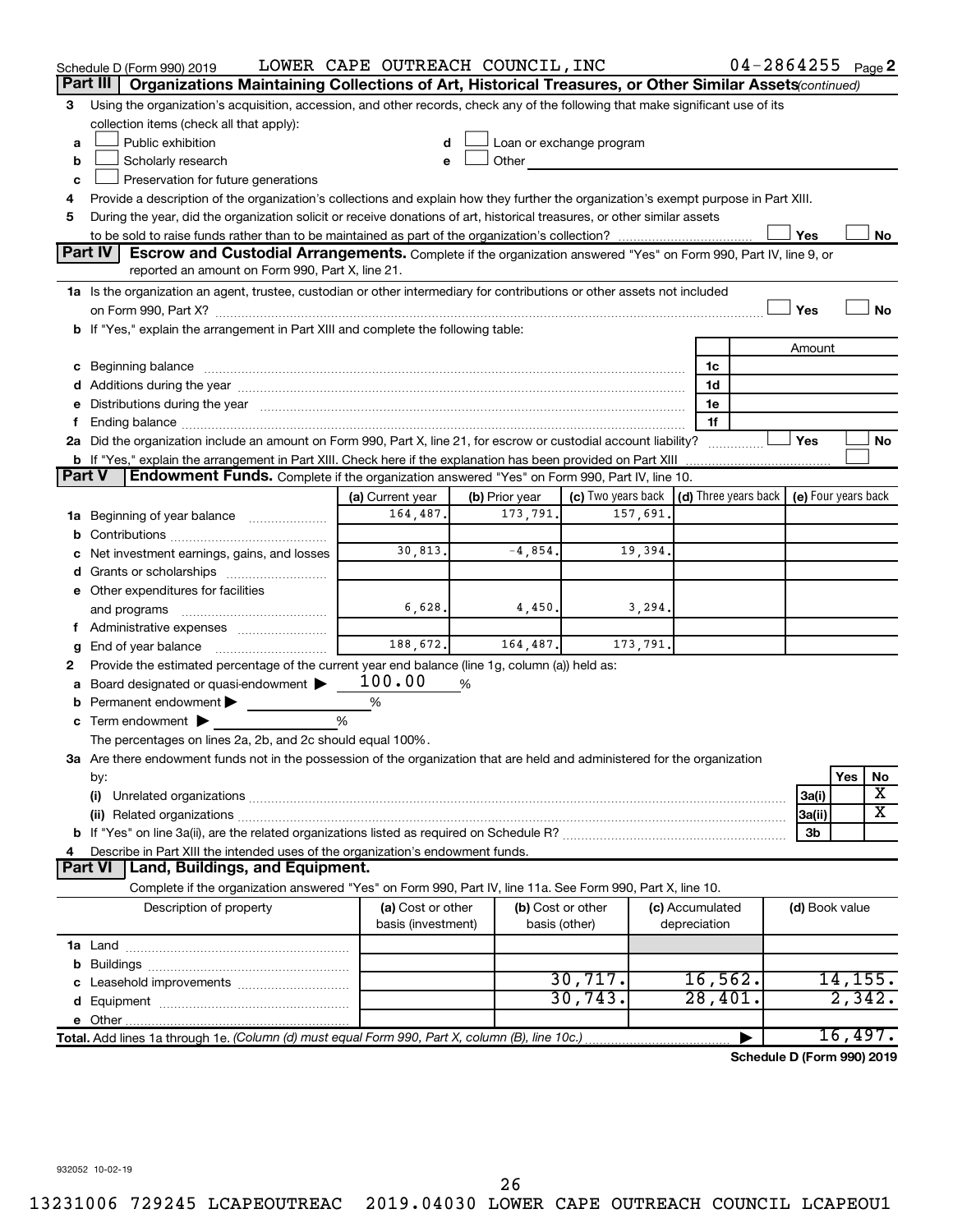| Part VII Investments - Other Securities.                                                                                                                                           |                 |                                                           |                |
|------------------------------------------------------------------------------------------------------------------------------------------------------------------------------------|-----------------|-----------------------------------------------------------|----------------|
| Complete if the organization answered "Yes" on Form 990, Part IV, line 11b. See Form 990, Part X, line 12.<br>(a) Description of security or category (including name of security) | (b) Book value  | (c) Method of valuation: Cost or end-of-year market value |                |
| (1) Financial derivatives                                                                                                                                                          |                 |                                                           |                |
|                                                                                                                                                                                    |                 |                                                           |                |
| $(3)$ Other                                                                                                                                                                        |                 |                                                           |                |
| (A)                                                                                                                                                                                |                 |                                                           |                |
| (B)                                                                                                                                                                                |                 |                                                           |                |
| (C)                                                                                                                                                                                |                 |                                                           |                |
| (D)                                                                                                                                                                                |                 |                                                           |                |
| (E)                                                                                                                                                                                |                 |                                                           |                |
| (F)                                                                                                                                                                                |                 |                                                           |                |
| (G)                                                                                                                                                                                |                 |                                                           |                |
| (H)                                                                                                                                                                                |                 |                                                           |                |
| Total. (Col. (b) must equal Form 990, Part X, col. (B) line 12.)                                                                                                                   |                 |                                                           |                |
| Part VIII Investments - Program Related.                                                                                                                                           |                 |                                                           |                |
| Complete if the organization answered "Yes" on Form 990, Part IV, line 11c. See Form 990, Part X, line 13.                                                                         |                 |                                                           |                |
| (a) Description of investment                                                                                                                                                      | (b) Book value  | (c) Method of valuation: Cost or end-of-year market value |                |
| (1)                                                                                                                                                                                |                 |                                                           |                |
| (2)                                                                                                                                                                                |                 |                                                           |                |
| (3)                                                                                                                                                                                |                 |                                                           |                |
| (4)                                                                                                                                                                                |                 |                                                           |                |
| (5)                                                                                                                                                                                |                 |                                                           |                |
| (6)                                                                                                                                                                                |                 |                                                           |                |
| (7)                                                                                                                                                                                |                 |                                                           |                |
| (8)                                                                                                                                                                                |                 |                                                           |                |
| (9)                                                                                                                                                                                |                 |                                                           |                |
| Total. (Col. (b) must equal Form 990, Part X, col. (B) line 13.) $\blacktriangleright$                                                                                             |                 |                                                           |                |
| Part IX<br><b>Other Assets.</b>                                                                                                                                                    |                 |                                                           |                |
| Complete if the organization answered "Yes" on Form 990, Part IV, line 11d. See Form 990, Part X, line 15.                                                                         |                 |                                                           |                |
|                                                                                                                                                                                    | (a) Description |                                                           | (b) Book value |
| (1)                                                                                                                                                                                |                 |                                                           |                |
| (2)                                                                                                                                                                                |                 |                                                           |                |
| (3)                                                                                                                                                                                |                 |                                                           |                |
| (4)                                                                                                                                                                                |                 |                                                           |                |
| (5)                                                                                                                                                                                |                 |                                                           |                |
| (6)                                                                                                                                                                                |                 |                                                           |                |
| (7)                                                                                                                                                                                |                 |                                                           |                |
| (8)                                                                                                                                                                                |                 |                                                           |                |
| (9)<br>Total. (Column (b) must equal Form 990, Part X, col. (B) line 15.)                                                                                                          |                 |                                                           |                |
| <b>Other Liabilities.</b><br>Part X                                                                                                                                                |                 |                                                           |                |
| Complete if the organization answered "Yes" on Form 990, Part IV, line 11e or 11f. See Form 990, Part X, line 25.                                                                  |                 |                                                           |                |
| (a) Description of liability<br>1.                                                                                                                                                 |                 |                                                           | (b) Book value |
| Federal income taxes<br>(1)                                                                                                                                                        |                 |                                                           |                |
| PAYROLL LIABILITIES<br>(2)                                                                                                                                                         |                 |                                                           | 1,346.         |
| <b>SALES TAX PAYABLE</b><br>(3)                                                                                                                                                    |                 |                                                           | 366.           |
| (4)                                                                                                                                                                                |                 |                                                           |                |
| (5)                                                                                                                                                                                |                 |                                                           |                |
| (6)                                                                                                                                                                                |                 |                                                           |                |
| (7)                                                                                                                                                                                |                 |                                                           |                |
| (8)                                                                                                                                                                                |                 |                                                           |                |
| (9)                                                                                                                                                                                |                 |                                                           |                |
|                                                                                                                                                                                    |                 |                                                           | 1,712.         |
| 2. Liability for uncertain tax positions. In Part XIII, provide the text of the footnote to the organization's financial statements that reports the                               |                 |                                                           |                |

Schedule D (Form 990) 2019  $\;$  LOWER CAPE OUTREACH COUNCIL, INC  $\;$  04-2864255  $\;$  Page

organization's liability for uncertain tax positions under FASB ASC 740. Check here if the text of the footnote has been provided in Part XIII...

04-2864255 Page 3

932053 10-02-19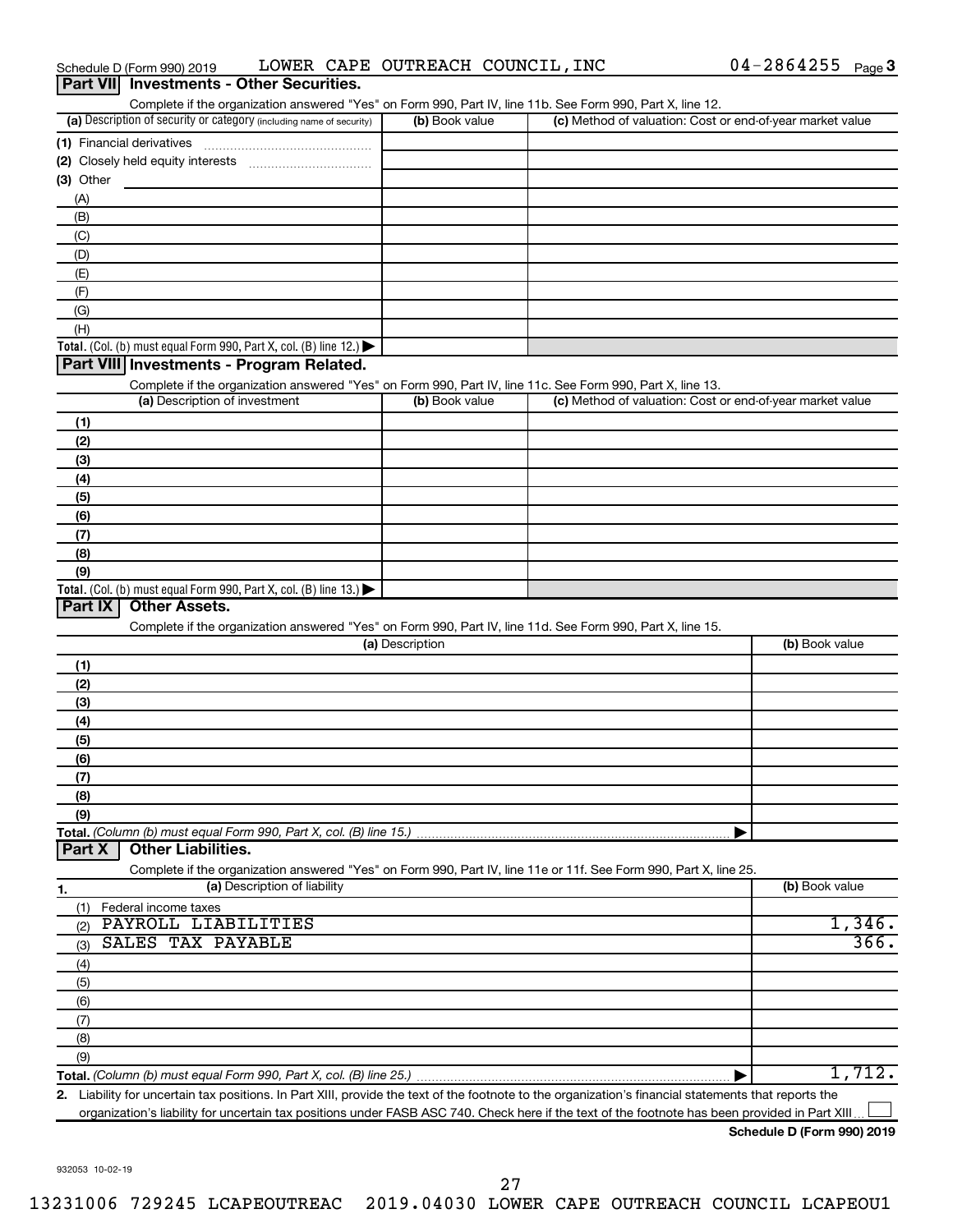|    | LOWER CAPE OUTREACH COUNCIL, INC<br>Schedule D (Form 990) 2019                                                                                                                                                                      |                |         |                | $04 - 2864255$ Page 4 |
|----|-------------------------------------------------------------------------------------------------------------------------------------------------------------------------------------------------------------------------------------|----------------|---------|----------------|-----------------------|
|    | Part XI<br>Reconciliation of Revenue per Audited Financial Statements With Revenue per Return.                                                                                                                                      |                |         |                |                       |
|    | Complete if the organization answered "Yes" on Form 990, Part IV, line 12a.                                                                                                                                                         |                |         |                |                       |
| 1  | Total revenue, gains, and other support per audited financial statements                                                                                                                                                            |                |         | $\blacksquare$ | 1,511,961.            |
| 2  | Amounts included on line 1 but not on Form 990, Part VIII, line 12:                                                                                                                                                                 |                |         |                |                       |
| a  |                                                                                                                                                                                                                                     | 2a             | 84,527. |                |                       |
|    |                                                                                                                                                                                                                                     | 2 <sub>b</sub> |         |                |                       |
|    |                                                                                                                                                                                                                                     | 2 <sub>c</sub> |         |                |                       |
| d  | Other (Describe in Part XIII.) <b>Construction Contract Construction</b> Chemical Construction Chemical Chemical Chemical Chemical Chemical Chemical Chemical Chemical Chemical Chemical Chemical Chemical Chemical Chemical Chemic | 2d             |         |                |                       |
| e  | Add lines 2a through 2d                                                                                                                                                                                                             |                |         | 2е             | 84,527.               |
| 3  | Subtract line 2e from line 1                                                                                                                                                                                                        |                |         | 3              | 1,427,434.            |
| 4  | Amounts included on Form 990, Part VIII, line 12, but not on line 1:                                                                                                                                                                |                |         |                |                       |
| a  | Investment expenses not included on Form 990, Part VIII, line 7b [11, 11, 11, 11, 11]                                                                                                                                               | 4a             |         |                |                       |
|    |                                                                                                                                                                                                                                     | 4 <sub>h</sub> |         |                |                       |
|    | c Add lines 4a and 4b                                                                                                                                                                                                               |                |         | 4c             | $0$ .                 |
| 5  |                                                                                                                                                                                                                                     |                |         | 5              | 1,427,434.            |
|    | Part XII Reconciliation of Expenses per Audited Financial Statements With Expenses per Return.                                                                                                                                      |                |         |                |                       |
|    | Complete if the organization answered "Yes" on Form 990, Part IV, line 12a.                                                                                                                                                         |                |         |                |                       |
| 1  |                                                                                                                                                                                                                                     |                |         | $\mathbf{1}$   | 1,431,757.            |
| 2  | Amounts included on line 1 but not on Form 990, Part IX, line 25:                                                                                                                                                                   |                |         |                |                       |
|    |                                                                                                                                                                                                                                     | 2a             |         |                |                       |
| b  |                                                                                                                                                                                                                                     | 2 <sub>b</sub> |         |                |                       |
| с  | Other losses                                                                                                                                                                                                                        | 2c             |         |                |                       |
|    |                                                                                                                                                                                                                                     | 2d             |         |                |                       |
| е  | Add lines 2a through 2d <b>[10]</b> [10] <b>Adding the Second Lines</b> 2a through 2d <b>[10] html</b>                                                                                                                              |                |         | <b>2e</b>      | υ.                    |
| 3  |                                                                                                                                                                                                                                     |                |         | $\mathbf{a}$   | 1,431,757.            |
| 4  | Amounts included on Form 990, Part IX, line 25, but not on line 1:                                                                                                                                                                  |                |         |                |                       |
| a  | Investment expenses not included on Form 990, Part VIII, line 7b [100] [100] [100] [100] [100] [100] [100] [10                                                                                                                      | 4a             |         |                |                       |
| b  |                                                                                                                                                                                                                                     | 4 <sub>b</sub> |         |                |                       |
|    | Add lines 4a and 4b                                                                                                                                                                                                                 |                |         | 4с             | 0.                    |
| 5. | Total expenses. Add lines 3 and 4c. (This must equal Form 990, Part I, line 18.) <i>manumeronominal</i> manumeronominal                                                                                                             |                |         | 5              | 1,431,757.            |
|    | Part XIII Supplemental Information.                                                                                                                                                                                                 |                |         |                |                       |
|    | <b>CONTRACT OF LODGE A LAD LIVE ALL LOUD LIVE AD LIVE OD LIVE</b>                                                                                                                                                                   |                |         |                |                       |

Provide the descriptions required for Part II, lines 3, 5, and 9; Part III, lines 1a and 4; Part IV, lines 1b and 2b; Part V, line 4; Part X, line 2; Part XI, lines 2d and 4b; and Part XII, lines 2d and 4b. Also complete this part to provide any additional information.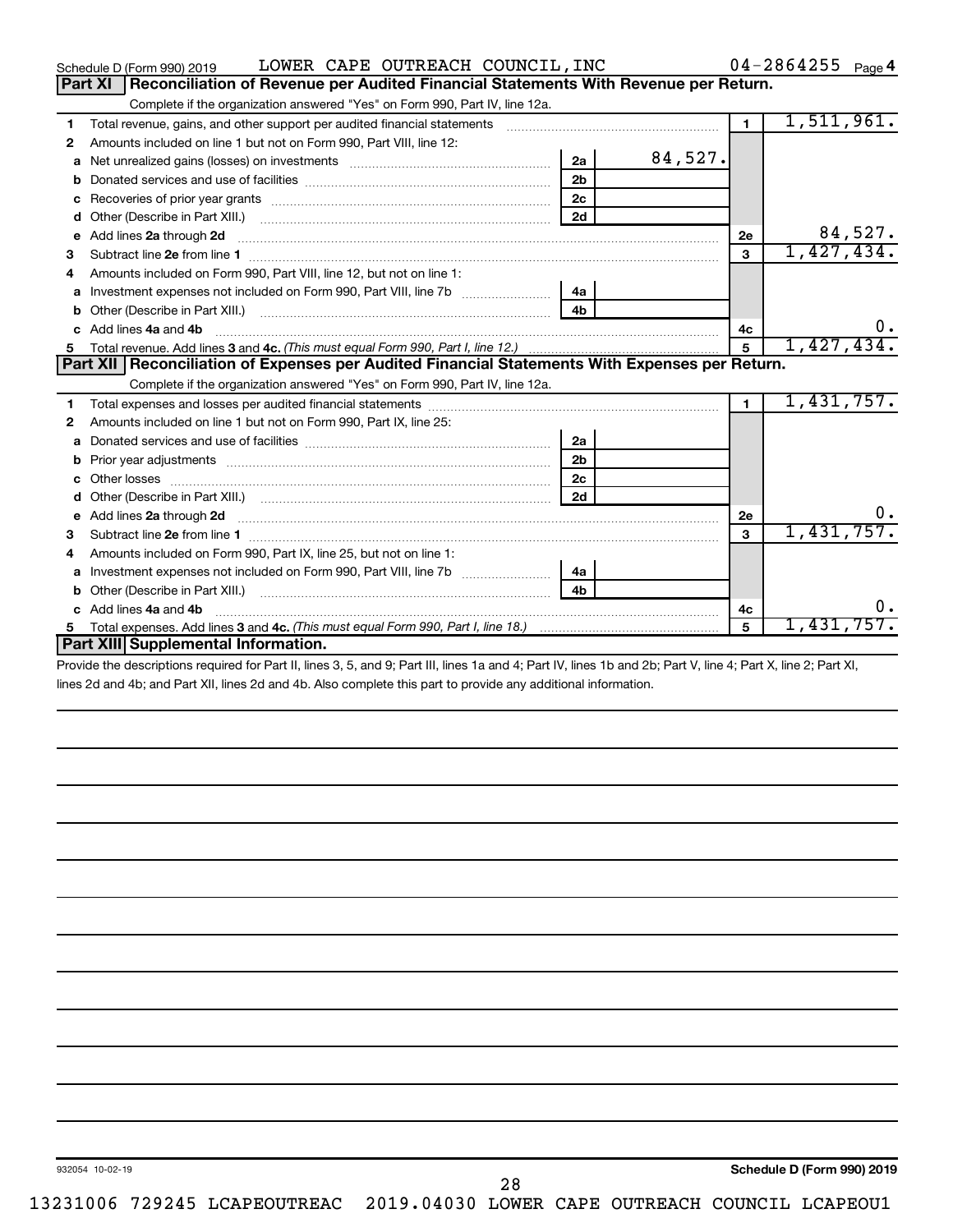| <b>SCHEDULE G</b>                                            |                                                                                                                                                                                                                                                                                                                                                        | <b>Supplemental Information Regarding Fundraising or Gaming Activities</b>                                                                                                                                                                                                                                                                                                         |                               |                                           |                                      |  |                                                                            | OMB No. 1545-0047                                       |  |
|--------------------------------------------------------------|--------------------------------------------------------------------------------------------------------------------------------------------------------------------------------------------------------------------------------------------------------------------------------------------------------------------------------------------------------|------------------------------------------------------------------------------------------------------------------------------------------------------------------------------------------------------------------------------------------------------------------------------------------------------------------------------------------------------------------------------------|-------------------------------|-------------------------------------------|--------------------------------------|--|----------------------------------------------------------------------------|---------------------------------------------------------|--|
| (Form 990 or 990-EZ)                                         | Complete if the organization answered "Yes" on Form 990, Part IV, line 17, 18, or 19, or if the<br>119<br>organization entered more than \$15,000 on Form 990-EZ, line 6a.                                                                                                                                                                             |                                                                                                                                                                                                                                                                                                                                                                                    |                               |                                           |                                      |  |                                                                            |                                                         |  |
| Department of the Treasury<br>Internal Revenue Service       | Attach to Form 990 or Form 990-EZ.<br><b>Open to Public</b><br>Inspection<br>Go to www.irs.gov/Form990 for instructions and the latest information.                                                                                                                                                                                                    |                                                                                                                                                                                                                                                                                                                                                                                    |                               |                                           |                                      |  |                                                                            |                                                         |  |
| Name of the organization                                     | <b>Employer identification number</b>                                                                                                                                                                                                                                                                                                                  |                                                                                                                                                                                                                                                                                                                                                                                    |                               |                                           |                                      |  |                                                                            |                                                         |  |
|                                                              |                                                                                                                                                                                                                                                                                                                                                        | LOWER CAPE OUTREACH COUNCIL, INC                                                                                                                                                                                                                                                                                                                                                   |                               |                                           |                                      |  | 04-2864255                                                                 |                                                         |  |
| Part I                                                       | Fundraising Activities. Complete if the organization answered "Yes" on Form 990, Part IV, line 17. Form 990-EZ filers are not<br>required to complete this part.                                                                                                                                                                                       |                                                                                                                                                                                                                                                                                                                                                                                    |                               |                                           |                                      |  |                                                                            |                                                         |  |
| a<br>b<br>с<br>d                                             | 1 Indicate whether the organization raised funds through any of the following activities. Check all that apply.<br>Mail solicitations<br>Solicitation of non-government grants<br>e<br>Internet and email solicitations<br>Solicitation of government grants<br>f<br>Phone solicitations<br>Special fundraising events<br>g<br>In-person solicitations |                                                                                                                                                                                                                                                                                                                                                                                    |                               |                                           |                                      |  |                                                                            |                                                         |  |
| compensated at least \$5,000 by the organization.            |                                                                                                                                                                                                                                                                                                                                                        | 2 a Did the organization have a written or oral agreement with any individual (including officers, directors, trustees, or<br>key employees listed in Form 990, Part VII) or entity in connection with professional fundraising services?<br>b If "Yes," list the 10 highest paid individuals or entities (fundraisers) pursuant to agreements under which the fundraiser is to be |                               |                                           |                                      |  | Yes                                                                        | <b>No</b>                                               |  |
| (i) Name and address of individual<br>or entity (fundraiser) |                                                                                                                                                                                                                                                                                                                                                        | (ii) Activity                                                                                                                                                                                                                                                                                                                                                                      | have custody<br>or control of | (iii) Did<br>fundraiser<br>contributions? | (iv) Gross receipts<br>from activity |  | (v) Amount paid<br>to (or retained by)<br>fundraiser<br>listed in col. (i) | (vi) Amount paid<br>to (or retained by)<br>organization |  |
|                                                              |                                                                                                                                                                                                                                                                                                                                                        |                                                                                                                                                                                                                                                                                                                                                                                    | Yes                           | No                                        |                                      |  |                                                                            |                                                         |  |
|                                                              |                                                                                                                                                                                                                                                                                                                                                        |                                                                                                                                                                                                                                                                                                                                                                                    |                               |                                           |                                      |  |                                                                            |                                                         |  |
|                                                              |                                                                                                                                                                                                                                                                                                                                                        |                                                                                                                                                                                                                                                                                                                                                                                    |                               |                                           |                                      |  |                                                                            |                                                         |  |
|                                                              |                                                                                                                                                                                                                                                                                                                                                        |                                                                                                                                                                                                                                                                                                                                                                                    |                               |                                           |                                      |  |                                                                            |                                                         |  |
|                                                              |                                                                                                                                                                                                                                                                                                                                                        |                                                                                                                                                                                                                                                                                                                                                                                    |                               |                                           |                                      |  |                                                                            |                                                         |  |
|                                                              |                                                                                                                                                                                                                                                                                                                                                        |                                                                                                                                                                                                                                                                                                                                                                                    |                               |                                           |                                      |  |                                                                            |                                                         |  |
|                                                              |                                                                                                                                                                                                                                                                                                                                                        |                                                                                                                                                                                                                                                                                                                                                                                    |                               |                                           |                                      |  |                                                                            |                                                         |  |
|                                                              |                                                                                                                                                                                                                                                                                                                                                        |                                                                                                                                                                                                                                                                                                                                                                                    |                               |                                           |                                      |  |                                                                            |                                                         |  |
|                                                              |                                                                                                                                                                                                                                                                                                                                                        |                                                                                                                                                                                                                                                                                                                                                                                    |                               |                                           |                                      |  |                                                                            |                                                         |  |
|                                                              |                                                                                                                                                                                                                                                                                                                                                        |                                                                                                                                                                                                                                                                                                                                                                                    |                               |                                           |                                      |  |                                                                            |                                                         |  |
| Total                                                        |                                                                                                                                                                                                                                                                                                                                                        |                                                                                                                                                                                                                                                                                                                                                                                    |                               |                                           |                                      |  |                                                                            |                                                         |  |
| or licensing.                                                |                                                                                                                                                                                                                                                                                                                                                        | 3 List all states in which the organization is registered or licensed to solicit contributions or has been notified it is exempt from registration                                                                                                                                                                                                                                 |                               |                                           |                                      |  |                                                                            |                                                         |  |
|                                                              |                                                                                                                                                                                                                                                                                                                                                        |                                                                                                                                                                                                                                                                                                                                                                                    |                               |                                           |                                      |  |                                                                            |                                                         |  |
|                                                              |                                                                                                                                                                                                                                                                                                                                                        |                                                                                                                                                                                                                                                                                                                                                                                    |                               |                                           |                                      |  |                                                                            |                                                         |  |
|                                                              |                                                                                                                                                                                                                                                                                                                                                        |                                                                                                                                                                                                                                                                                                                                                                                    |                               |                                           |                                      |  |                                                                            |                                                         |  |
|                                                              |                                                                                                                                                                                                                                                                                                                                                        |                                                                                                                                                                                                                                                                                                                                                                                    |                               |                                           |                                      |  |                                                                            |                                                         |  |
|                                                              |                                                                                                                                                                                                                                                                                                                                                        |                                                                                                                                                                                                                                                                                                                                                                                    |                               |                                           |                                      |  |                                                                            |                                                         |  |
|                                                              |                                                                                                                                                                                                                                                                                                                                                        |                                                                                                                                                                                                                                                                                                                                                                                    |                               |                                           |                                      |  |                                                                            |                                                         |  |
|                                                              |                                                                                                                                                                                                                                                                                                                                                        |                                                                                                                                                                                                                                                                                                                                                                                    |                               |                                           |                                      |  |                                                                            |                                                         |  |
|                                                              |                                                                                                                                                                                                                                                                                                                                                        |                                                                                                                                                                                                                                                                                                                                                                                    |                               |                                           |                                      |  |                                                                            |                                                         |  |

**For Paperwork Reduction Act Notice, see the Instructions for Form 990 or 990-EZ. Schedule G (Form 990 or 990-EZ) 2019** LHA

932081 09-11-19

29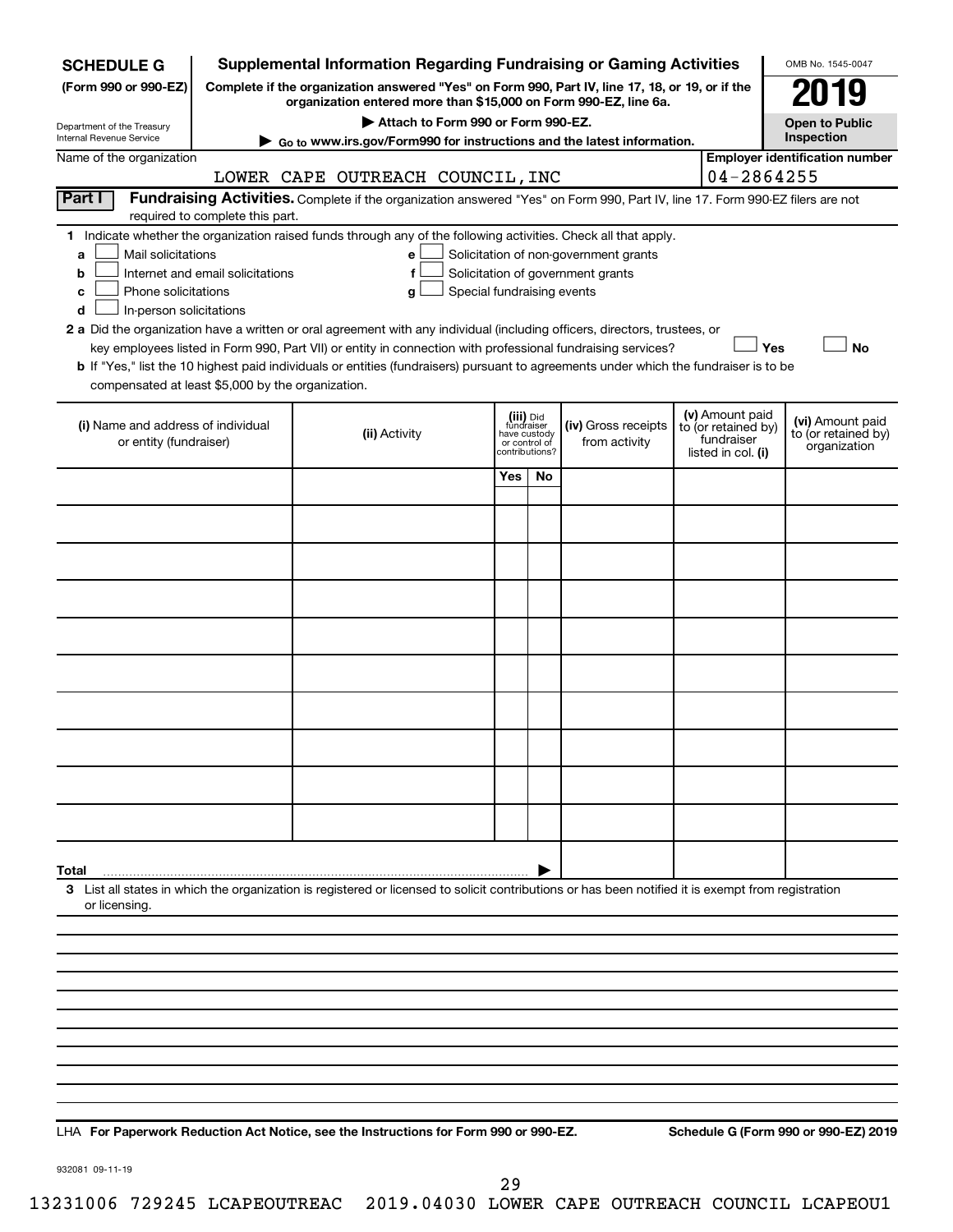Part II | Fundraising Events. Complete if the organization answered "Yes" on Form 990, Part IV, line 18, or reported more than \$15,000 of fundraising event contributions and gross income on Form 990-EZ, lines 1 and 6b. List events with gross receipts greater than \$5,000.

|                        |    | ו ומחמושות שיכות סטומוסמוטוס מחמ שוטסט וווסטווס טודו טווח טטט בב, ווווסט דמות טט. בוטג כלטווס אומו שוטסט וטסטוטס שוטמוס מומח קט,טטט.                                                                                                      |                 |                                                  |                    |                                                     |
|------------------------|----|-------------------------------------------------------------------------------------------------------------------------------------------------------------------------------------------------------------------------------------------|-----------------|--------------------------------------------------|--------------------|-----------------------------------------------------|
|                        |    |                                                                                                                                                                                                                                           | (a) Event $#1$  | (b) Event $#2$                                   | (c) Other events   | (d) Total events                                    |
|                        |    |                                                                                                                                                                                                                                           | GALA            | <b>CLAMBAKE</b>                                  | 11                 | (add col. (a) through                               |
|                        |    |                                                                                                                                                                                                                                           | (event type)    | (event type)                                     | (total number)     | col. (c)                                            |
|                        |    |                                                                                                                                                                                                                                           |                 |                                                  |                    |                                                     |
| Revenue                |    |                                                                                                                                                                                                                                           | 122,847.        | 10,000.                                          | 30,099.            | 162,946.                                            |
|                        |    |                                                                                                                                                                                                                                           | 79,187.         |                                                  |                    | 79,187.                                             |
|                        |    | 3 Gross income (line 1 minus line 2)                                                                                                                                                                                                      | 43,660.         | 10,000.                                          | 30,099.            | 83,759.                                             |
|                        |    |                                                                                                                                                                                                                                           |                 |                                                  |                    |                                                     |
|                        | 5  |                                                                                                                                                                                                                                           |                 |                                                  |                    |                                                     |
|                        | 6  |                                                                                                                                                                                                                                           |                 |                                                  |                    |                                                     |
| Direct Expenses        | 7  | Food and beverages                                                                                                                                                                                                                        |                 |                                                  |                    |                                                     |
|                        | 8  |                                                                                                                                                                                                                                           |                 |                                                  |                    |                                                     |
|                        | 9  |                                                                                                                                                                                                                                           | 49, 258.        |                                                  |                    | 49,258.                                             |
|                        | 10 | Direct expense summary. Add lines 4 through 9 in column (d)                                                                                                                                                                               |                 |                                                  |                    | 49,258.<br>34,501.                                  |
| Part III               |    | Gaming. Complete if the organization answered "Yes" on Form 990, Part IV, line 19, or reported more than                                                                                                                                  |                 |                                                  |                    |                                                     |
|                        |    | \$15,000 on Form 990-EZ, line 6a.                                                                                                                                                                                                         |                 |                                                  |                    |                                                     |
| Revenue                |    |                                                                                                                                                                                                                                           | (a) Bingo       | (b) Pull tabs/instant<br>bingo/progressive bingo | (c) Other gaming   | (d) Total gaming (add<br>col. (a) through col. (c)) |
|                        |    |                                                                                                                                                                                                                                           |                 |                                                  | 57,945.            | 57,945.                                             |
|                        |    |                                                                                                                                                                                                                                           |                 |                                                  |                    |                                                     |
|                        |    |                                                                                                                                                                                                                                           |                 |                                                  |                    |                                                     |
| <b>Direct Expenses</b> | 3  |                                                                                                                                                                                                                                           |                 |                                                  | 4,600.             | 4,600.                                              |
|                        | 4  |                                                                                                                                                                                                                                           |                 |                                                  |                    |                                                     |
|                        |    |                                                                                                                                                                                                                                           |                 |                                                  |                    |                                                     |
|                        |    |                                                                                                                                                                                                                                           | <b>Yes</b><br>% | Yes<br>%                                         | Yes<br>%           |                                                     |
|                        | 6  | Volunteer labor                                                                                                                                                                                                                           | No              | No                                               | $\mathbf{X}$<br>No |                                                     |
|                        | 7  | Direct expense summary. Add lines 2 through 5 in column (d)                                                                                                                                                                               |                 |                                                  |                    | 4,600.                                              |
|                        | 8  |                                                                                                                                                                                                                                           |                 |                                                  |                    | 53,345.                                             |
|                        |    |                                                                                                                                                                                                                                           |                 |                                                  |                    |                                                     |
| 9                      |    | Enter the state(s) in which the organization conducts gaming activities: $MA$                                                                                                                                                             |                 |                                                  |                    |                                                     |
|                        |    |                                                                                                                                                                                                                                           |                 |                                                  |                    | $\overline{X}$ Yes<br><b>No</b>                     |
|                        |    | <b>b</b> If "No," explain:                                                                                                                                                                                                                |                 |                                                  |                    |                                                     |
|                        |    |                                                                                                                                                                                                                                           |                 |                                                  |                    |                                                     |
|                        |    |                                                                                                                                                                                                                                           |                 |                                                  |                    | $X_{\text{No}}$<br>Yes                              |
|                        |    | <b>b</b> If "Yes," explain: <u>All and the set of the set of the set of the set of the set of the set of the set of the set of the set of the set of the set of the set of the set of the set of the set of the set of the set of the</u> |                 |                                                  |                    |                                                     |
|                        |    |                                                                                                                                                                                                                                           |                 |                                                  |                    |                                                     |
|                        |    |                                                                                                                                                                                                                                           |                 |                                                  |                    |                                                     |
|                        |    | 932082 09-11-19                                                                                                                                                                                                                           |                 |                                                  |                    | Schedule G (Form 990 or 990-EZ) 2019                |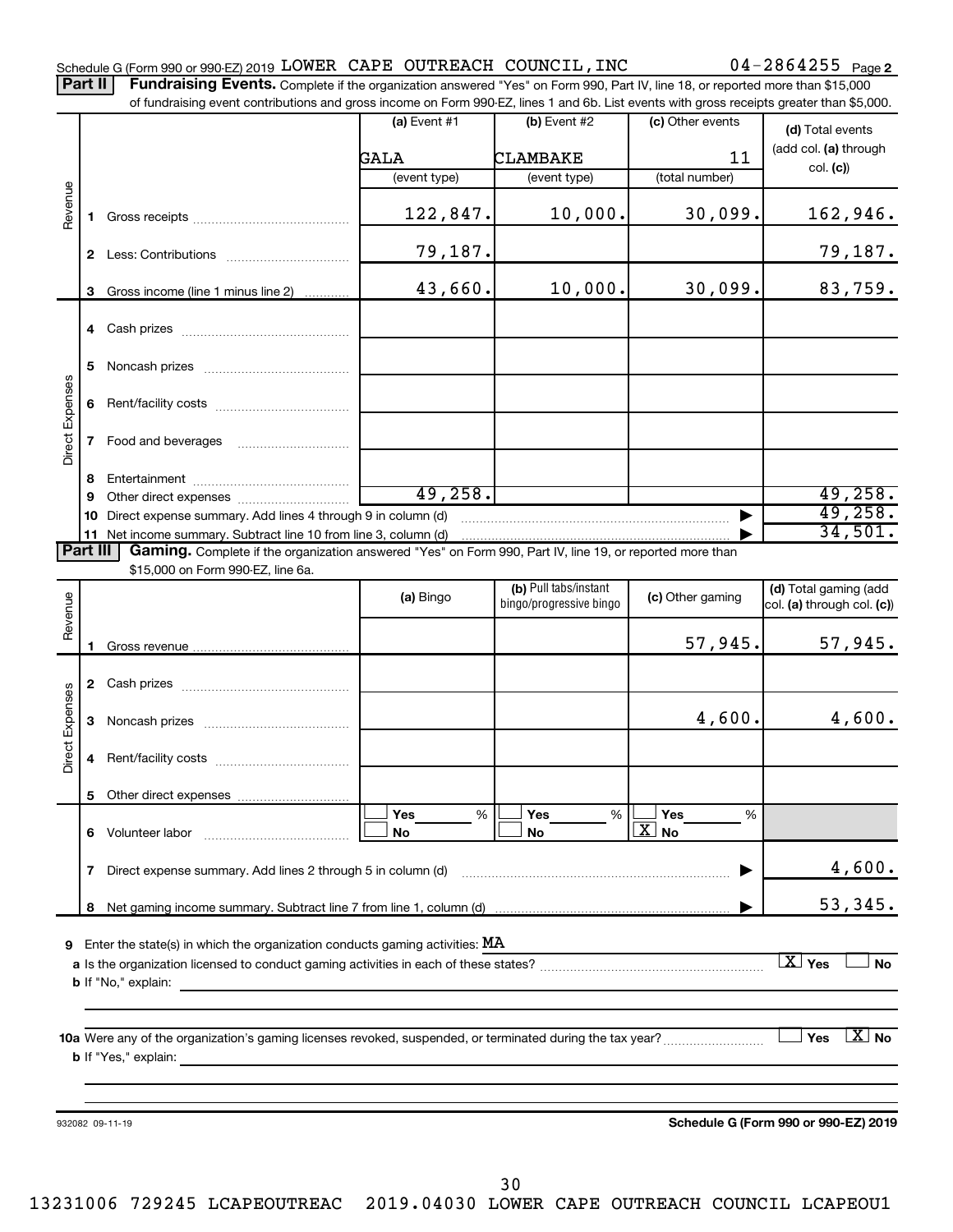| Schedule G (Form 990 or 990-EZ) 2019 LOWER CAPE OUTREACH COUNCIL, INC                                                                                                                                                                    | $04 - 2864255$ Page 3            |                                               |
|------------------------------------------------------------------------------------------------------------------------------------------------------------------------------------------------------------------------------------------|----------------------------------|-----------------------------------------------|
|                                                                                                                                                                                                                                          | $\boxed{\text{X}}$ Yes           | <b>No</b>                                     |
| 12 Is the organization a grantor, beneficiary or trustee of a trust, or a member of a partnership or other entity formed                                                                                                                 |                                  |                                               |
|                                                                                                                                                                                                                                          |                                  | $\blacksquare$ Yes $\;$ $\bar{\mathrm{X}}$ No |
| 13 Indicate the percentage of gaming activity conducted in:                                                                                                                                                                              |                                  |                                               |
| <b>a</b> The organization's facility <b>construction</b> of the construction of the construction of the construction of the construction of the construction of the construction of the construction of the construction of the constru  |                                  |                                               |
| <b>b</b> An outside facility <i>www.communicality www.communicality.communicality www.communicality www.communicality.communicality www.communicality.com</i>                                                                            |                                  | $13b$ 50.00 %                                 |
| 14 Enter the name and address of the person who prepares the organization's gaming/special events books and records:                                                                                                                     |                                  |                                               |
|                                                                                                                                                                                                                                          |                                  |                                               |
| $Name$ THERESE DUPREE                                                                                                                                                                                                                    |                                  |                                               |
|                                                                                                                                                                                                                                          |                                  |                                               |
| Address $\triangleright$ PO BOX 665 - ORLEANS, MA 02653                                                                                                                                                                                  |                                  |                                               |
|                                                                                                                                                                                                                                          |                                  |                                               |
|                                                                                                                                                                                                                                          |                                  |                                               |
|                                                                                                                                                                                                                                          |                                  |                                               |
|                                                                                                                                                                                                                                          |                                  |                                               |
| of gaming revenue retained by the third party > \$                                                                                                                                                                                       |                                  |                                               |
| c If "Yes," enter name and address of the third party:                                                                                                                                                                                   |                                  |                                               |
|                                                                                                                                                                                                                                          |                                  |                                               |
|                                                                                                                                                                                                                                          |                                  |                                               |
|                                                                                                                                                                                                                                          |                                  |                                               |
|                                                                                                                                                                                                                                          |                                  |                                               |
|                                                                                                                                                                                                                                          |                                  |                                               |
| <b>16</b> Gaming manager information:                                                                                                                                                                                                    |                                  |                                               |
|                                                                                                                                                                                                                                          |                                  |                                               |
| Name $\blacktriangleright$ $\lrcorner$                                                                                                                                                                                                   |                                  |                                               |
|                                                                                                                                                                                                                                          |                                  |                                               |
| Gaming manager compensation > \$                                                                                                                                                                                                         |                                  |                                               |
|                                                                                                                                                                                                                                          |                                  |                                               |
|                                                                                                                                                                                                                                          |                                  |                                               |
| Description of services provided <b>Denotes and Constantine Constantine Constantine Constantine Constantine Constantine Constantine Constantine Constantine Constantine Constantine Constantine Constantine Constantine Constant</b>     |                                  |                                               |
|                                                                                                                                                                                                                                          |                                  |                                               |
|                                                                                                                                                                                                                                          |                                  |                                               |
| Director/officer<br>Employee<br>Independent contractor                                                                                                                                                                                   |                                  |                                               |
|                                                                                                                                                                                                                                          |                                  |                                               |
|                                                                                                                                                                                                                                          |                                  |                                               |
| <b>17</b> Mandatory distributions:                                                                                                                                                                                                       |                                  |                                               |
| a Is the organization required under state law to make charitable distributions from the gaming proceeds to                                                                                                                              | $\Box$ Yes $\boxed{\text{X}}$ No |                                               |
|                                                                                                                                                                                                                                          |                                  |                                               |
| <b>b</b> Enter the amount of distributions required under state law to be distributed to other exempt organizations or spent in the                                                                                                      |                                  |                                               |
| organization's own exempt activities during the tax year $\triangleright$ \$<br>Supplemental Information. Provide the explanations required by Part I, line 2b, columns (iii) and (v); and Part III, lines 9, 9b, 10b,<br><b>Part IV</b> |                                  |                                               |
|                                                                                                                                                                                                                                          |                                  |                                               |
| 15b, 15c, 16, and 17b, as applicable. Also provide any additional information. See instructions.                                                                                                                                         |                                  |                                               |
|                                                                                                                                                                                                                                          |                                  |                                               |
|                                                                                                                                                                                                                                          |                                  |                                               |
|                                                                                                                                                                                                                                          |                                  |                                               |
|                                                                                                                                                                                                                                          |                                  |                                               |
|                                                                                                                                                                                                                                          |                                  |                                               |
|                                                                                                                                                                                                                                          |                                  |                                               |
|                                                                                                                                                                                                                                          |                                  |                                               |
|                                                                                                                                                                                                                                          |                                  |                                               |
|                                                                                                                                                                                                                                          |                                  |                                               |
|                                                                                                                                                                                                                                          |                                  |                                               |
|                                                                                                                                                                                                                                          |                                  |                                               |
|                                                                                                                                                                                                                                          |                                  |                                               |
|                                                                                                                                                                                                                                          |                                  |                                               |
|                                                                                                                                                                                                                                          |                                  |                                               |
|                                                                                                                                                                                                                                          |                                  |                                               |
|                                                                                                                                                                                                                                          |                                  |                                               |
|                                                                                                                                                                                                                                          |                                  |                                               |
| Schedule G (Form 990 or 990-EZ) 2019<br>932083 09-11-19                                                                                                                                                                                  |                                  |                                               |
| 31                                                                                                                                                                                                                                       |                                  |                                               |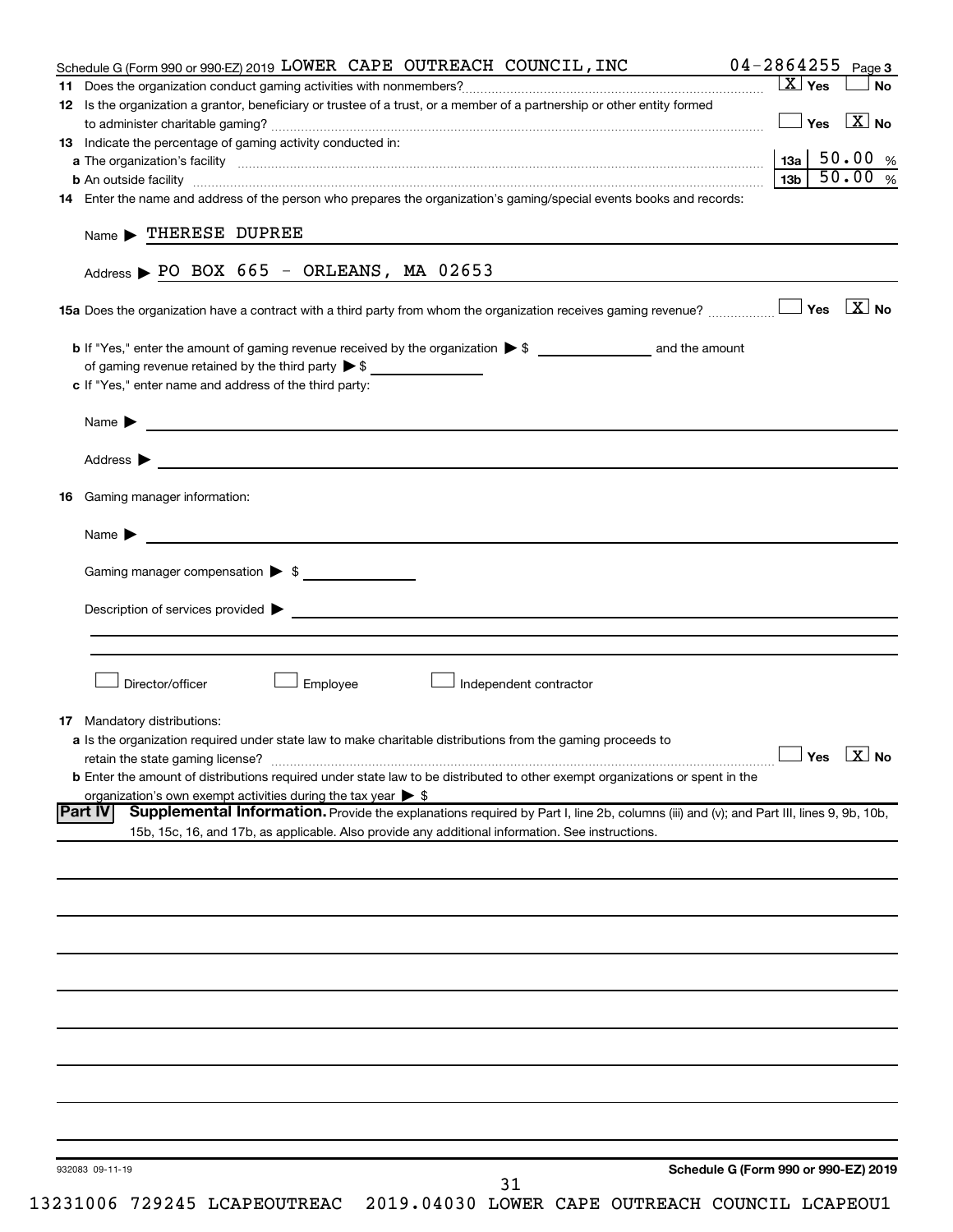| Schedule G (Form 990 or 990-EZ)                       |  | LOWER CAPE OUTREACH COUNCIL, INC | $04 - 2864255$ Page 4 |  |
|-------------------------------------------------------|--|----------------------------------|-----------------------|--|
| <b>Part IV   Supplemental Information (continued)</b> |  |                                  |                       |  |

| $\sim$ $\sim$ $\sim$ $\sim$ |  |                                 |
|-----------------------------|--|---------------------------------|
|                             |  |                                 |
|                             |  |                                 |
|                             |  |                                 |
|                             |  |                                 |
|                             |  |                                 |
|                             |  |                                 |
|                             |  |                                 |
|                             |  |                                 |
|                             |  |                                 |
|                             |  |                                 |
|                             |  |                                 |
|                             |  |                                 |
|                             |  |                                 |
|                             |  |                                 |
|                             |  |                                 |
|                             |  |                                 |
|                             |  |                                 |
|                             |  |                                 |
|                             |  |                                 |
|                             |  |                                 |
|                             |  |                                 |
|                             |  |                                 |
|                             |  |                                 |
|                             |  |                                 |
|                             |  |                                 |
|                             |  |                                 |
|                             |  |                                 |
|                             |  |                                 |
|                             |  |                                 |
|                             |  |                                 |
|                             |  |                                 |
|                             |  |                                 |
|                             |  |                                 |
|                             |  |                                 |
|                             |  |                                 |
|                             |  |                                 |
|                             |  |                                 |
|                             |  |                                 |
|                             |  |                                 |
|                             |  | Schedule G (Form 990 or 990-EZ) |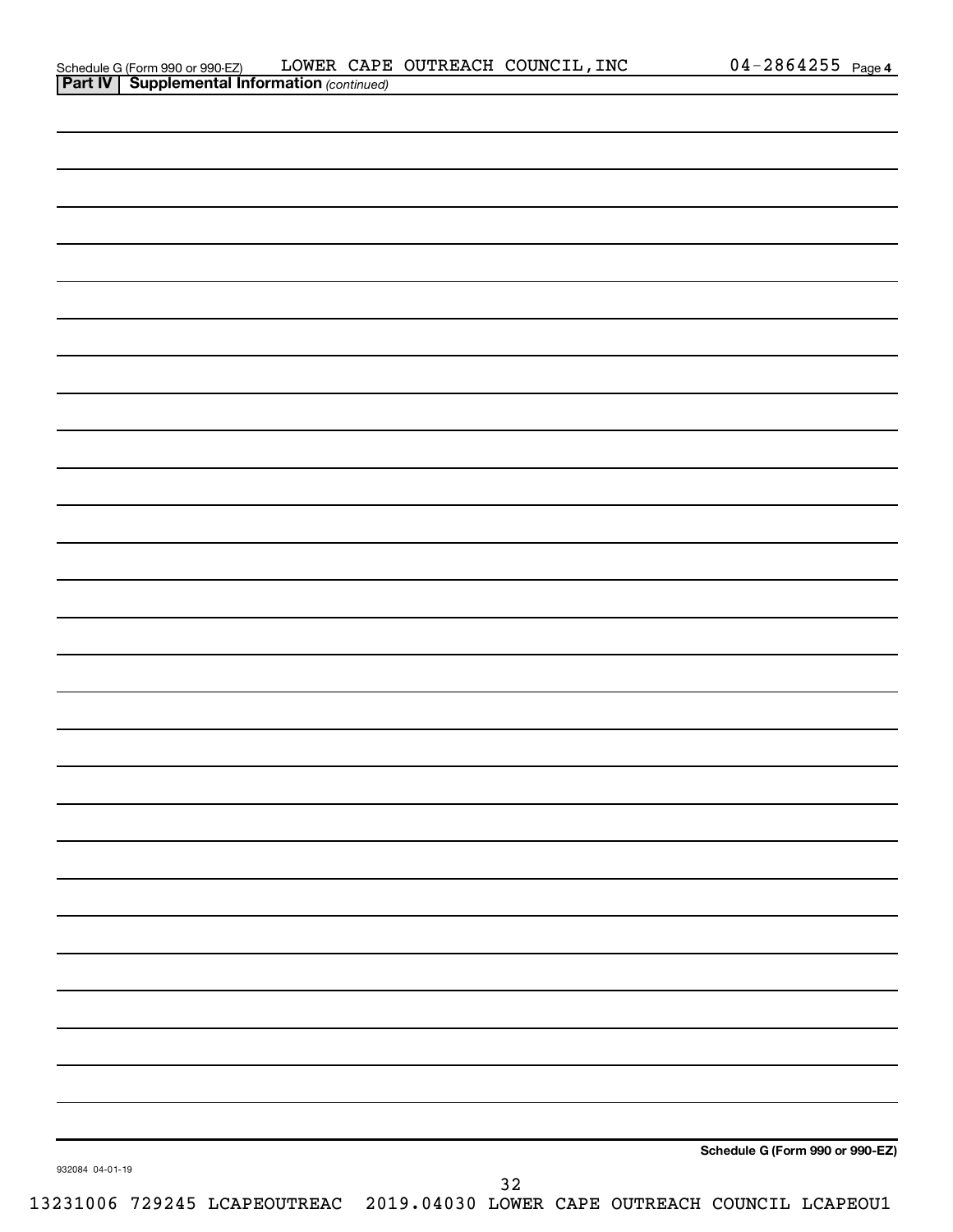| <b>SCHEDULE I</b><br>(Form 990) | <b>Grants and Other Assistance to Organizations,</b><br>Governments, and Individuals in the United States<br>Complete if the organization answered "Yes" on Form 990, Part IV, line 21 or 22.                                                                             |           |                                    |                             |                                         |                                                                |                                          |                                       |  |  |
|---------------------------------|---------------------------------------------------------------------------------------------------------------------------------------------------------------------------------------------------------------------------------------------------------------------------|-----------|------------------------------------|-----------------------------|-----------------------------------------|----------------------------------------------------------------|------------------------------------------|---------------------------------------|--|--|
|                                 | Attach to Form 990.<br><b>Open to Public</b><br>Department of the Treasury<br>Internal Revenue Service<br>Inspection<br>Go to www.irs.gov/Form990 for the latest information.                                                                                             |           |                                    |                             |                                         |                                                                |                                          |                                       |  |  |
|                                 | <b>Employer identification number</b><br>Name of the organization<br>04-2864255<br>LOWER CAPE OUTREACH COUNCIL, INC                                                                                                                                                       |           |                                    |                             |                                         |                                                                |                                          |                                       |  |  |
| Part I                          | <b>General Information on Grants and Assistance</b>                                                                                                                                                                                                                       |           |                                    |                             |                                         |                                                                |                                          |                                       |  |  |
| $\mathbf 1$                     | Does the organization maintain records to substantiate the amount of the grants or assistance, the grantees' eligibility for the grants or assistance, and the selection                                                                                                  |           |                                    |                             |                                         |                                                                |                                          | $\sqrt{X}$ Yes<br>l No                |  |  |
| Part II                         | 2 Describe in Part IV the organization's procedures for monitoring the use of grant funds in the United States.                                                                                                                                                           |           |                                    |                             |                                         |                                                                |                                          |                                       |  |  |
|                                 | Grants and Other Assistance to Domestic Organizations and Domestic Governments. Complete if the organization answered "Yes" on Form 990, Part IV, line 21, for any<br>recipient that received more than \$5,000. Part II can be duplicated if additional space is needed. |           |                                    |                             |                                         |                                                                |                                          |                                       |  |  |
|                                 | 1 (a) Name and address of organization<br>or government                                                                                                                                                                                                                   | $(b)$ EIN | (c) IRC section<br>(if applicable) | (d) Amount of<br>cash grant | (e) Amount of<br>non-cash<br>assistance | (f) Method of<br>valuation (book,<br>FMV, appraisal,<br>other) | (g) Description of<br>noncash assistance | (h) Purpose of grant<br>or assistance |  |  |
|                                 |                                                                                                                                                                                                                                                                           |           |                                    |                             |                                         |                                                                |                                          |                                       |  |  |
| $\mathbf{2}$<br>3               | Enter total number of other organizations listed in the line 1 table                                                                                                                                                                                                      |           |                                    |                             |                                         |                                                                |                                          |                                       |  |  |

**For Paperwork Reduction Act Notice, see the Instructions for Form 990. Schedule I (Form 990) (2019)** LHA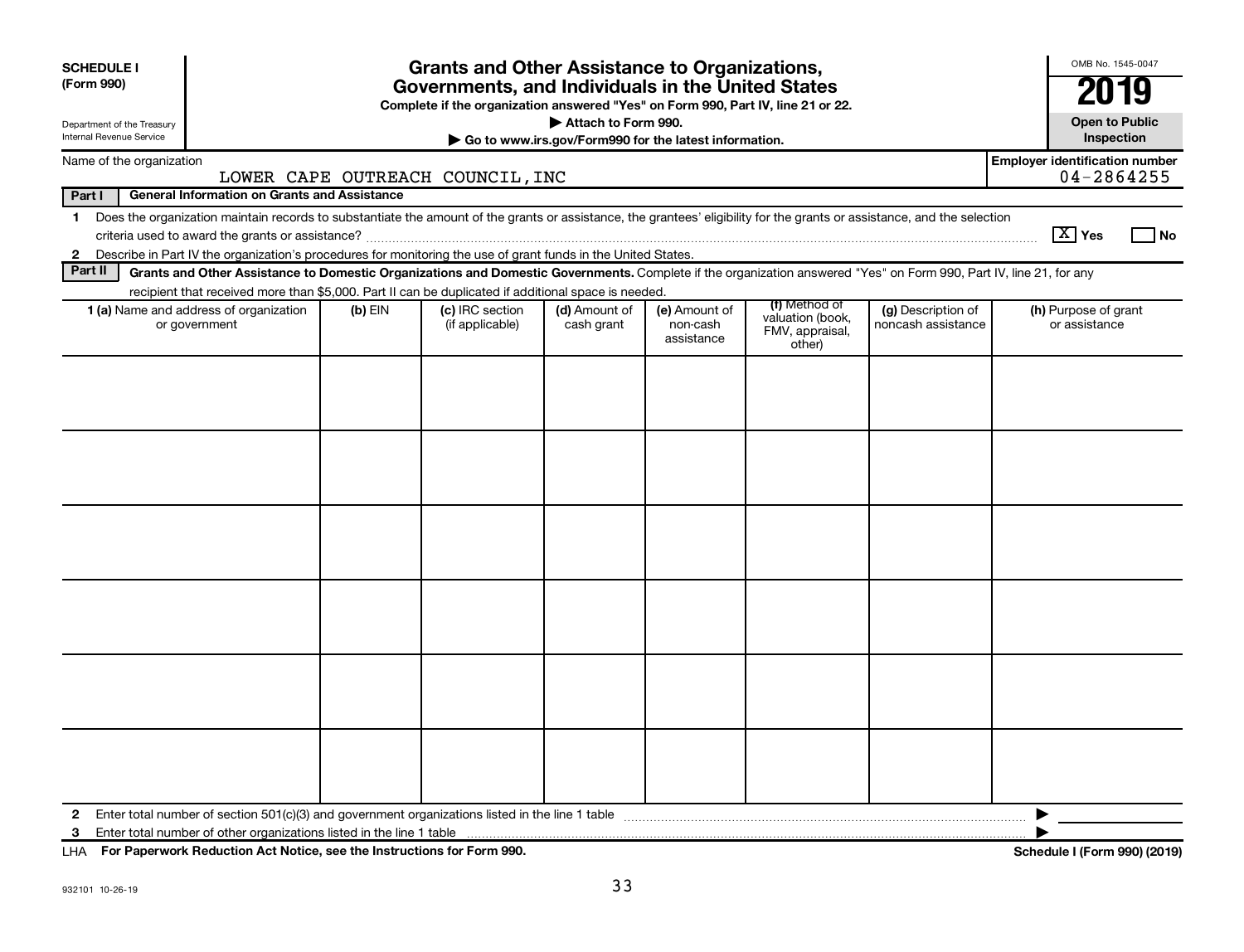#### Schedule I (Form 990) (2019) LOWER CAPE OUTREACH COUNCIL,INC Page

**2**

Part III | Grants and Other Assistance to Domestic Individuals. Complete if the organization answered "Yes" on Form 990, Part IV, line 22. Part III can be duplicated if additional space is needed.

| (a) Type of grant or assistance                    | (b) Number of<br>recipients | (c) Amount of<br>cash grant | (d) Amount of non-<br>cash assistance | (e) Method of valuation<br>(book, FMV, appraisal, other) | (f) Description of noncash assistance |
|----------------------------------------------------|-----------------------------|-----------------------------|---------------------------------------|----------------------------------------------------------|---------------------------------------|
| EMERGENCY ASSISTANCE TO INDIVIDUALS AND FAMILIES   |                             |                             |                                       |                                                          |                                       |
| IN NEED. PAYMENTS ARE MADE ON BEHALF OF CLIENTS IN |                             |                             |                                       |                                                          |                                       |
| NEED, SUCH AS RENT PAYMENTS TO LANDLORDS, PAYMENTS |                             |                             |                                       | CASH PAYMENTS MADE ON                                    |                                       |
| TO UTLILITY COMPANIES TO PREVENT SHUT-OFF,         | 2000                        | 787,091.                    |                                       | 0. BEHALF OF CLIENTS                                     |                                       |
|                                                    |                             |                             |                                       |                                                          |                                       |
|                                                    |                             |                             |                                       |                                                          |                                       |
|                                                    |                             |                             |                                       |                                                          |                                       |
|                                                    |                             |                             |                                       |                                                          |                                       |
|                                                    |                             |                             |                                       |                                                          |                                       |
|                                                    |                             |                             |                                       |                                                          |                                       |
|                                                    |                             |                             |                                       |                                                          |                                       |
|                                                    |                             |                             |                                       |                                                          |                                       |
|                                                    |                             |                             |                                       |                                                          |                                       |
|                                                    |                             |                             |                                       |                                                          |                                       |
|                                                    |                             |                             |                                       |                                                          |                                       |
|                                                    |                             |                             |                                       |                                                          |                                       |
|                                                    |                             |                             |                                       |                                                          |                                       |
|                                                    |                             |                             |                                       |                                                          |                                       |
|                                                    |                             |                             |                                       |                                                          |                                       |

Part IV | Supplemental Information. Provide the information required in Part I, line 2; Part III, column (b); and any other additional information.

PART III, COLUMN (A):

(A) TYPE OF GRANT OR ASSISTANCE: EMERGENCY ASSISTANCE TO INDIVIDUALS AND

FAMILIES IN NEED. PAYMENTS ARE MADE ON BEHALF OF CLIENTS IN NEED,SUCH AS

RENT PAYMENTS TO LANDLORDS, PAYMENTS TO UTLILITY COMPANIES TO PREVENT

SHUT-OFF,

NO FUNDS ARE GIVEN TO CLIENTS DIRECTLY.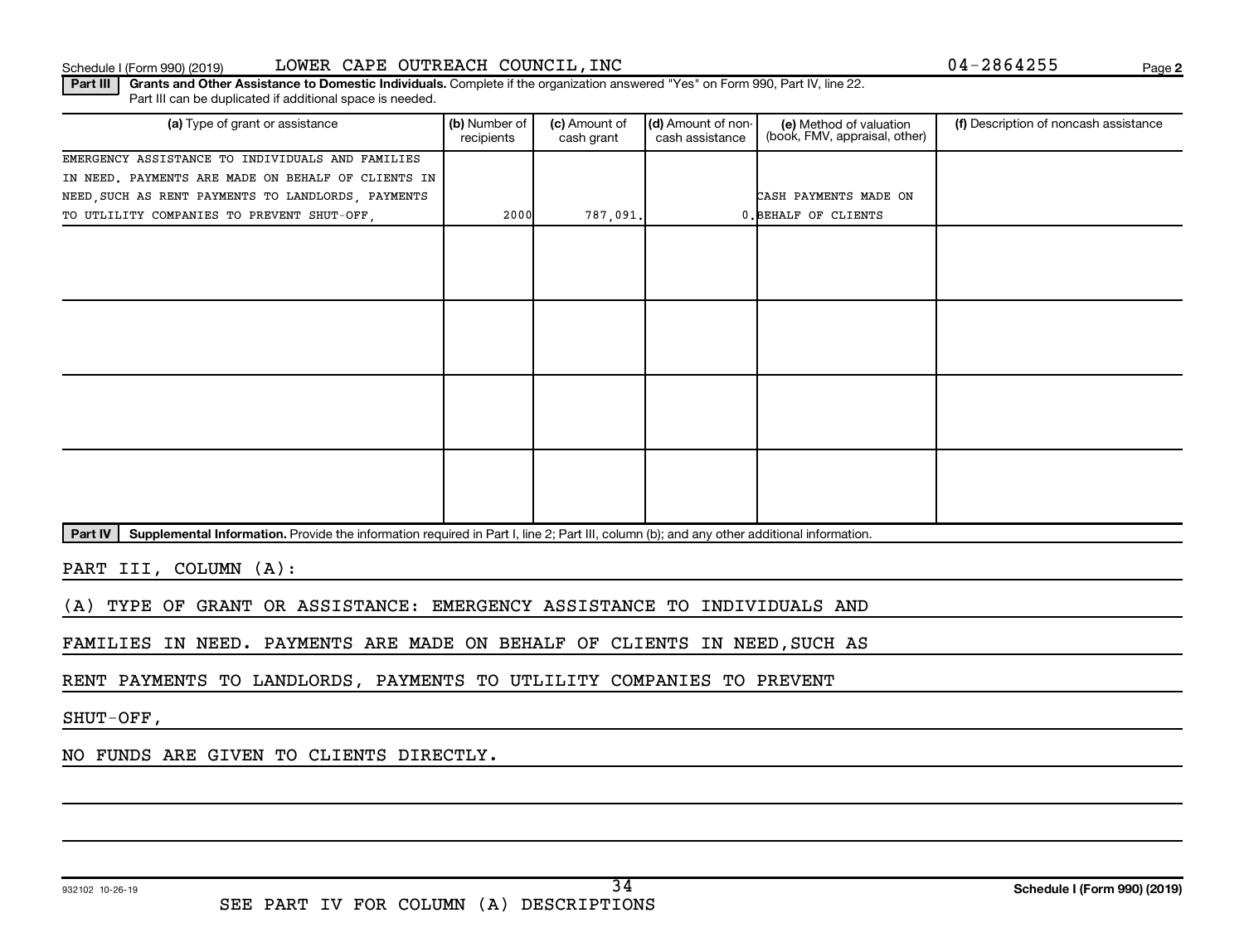#### **SCHEDULE M (Form 990)**

## **Noncash Contributions**

OMB No. 1545-0047

| Department of the Treasury |  |
|----------------------------|--|
| Internal Revenue Service   |  |

Name of the organization

◆ Complete if the organizations answered "Yes" on Form 990, Part IV, lines 29 or 30.<br>▶ Complete if the organizations answered "Yes" on Form 990, Part IV, lines 29 or 30. **Attach to Form 990.**  $\blacktriangleright$ 

 **Go to www.irs.gov/Form990 for instructions and the latest information.** J

**Inspection Employer identification number** 04-2864255

**Open to Public**

| $H = \frac{1}{2}$ |                                  |  |
|-------------------|----------------------------------|--|
|                   | LOWER CAPE OUTREACH COUNCIL, INC |  |

| <b>Part I</b> | Types of Property                                                                                                              |                         |                               |                                                |                                                       |            |     |    |
|---------------|--------------------------------------------------------------------------------------------------------------------------------|-------------------------|-------------------------------|------------------------------------------------|-------------------------------------------------------|------------|-----|----|
|               |                                                                                                                                | (a)                     | (b)                           | (c)                                            | (d)                                                   |            |     |    |
|               |                                                                                                                                | Check if<br>applicable  | Number of<br>contributions or | Noncash contribution<br>amounts reported on    | Method of determining<br>noncash contribution amounts |            |     |    |
|               |                                                                                                                                |                         |                               | items contributed Form 990, Part VIII, line 1g |                                                       |            |     |    |
| 1.            |                                                                                                                                |                         |                               |                                                |                                                       |            |     |    |
| 2             |                                                                                                                                |                         |                               |                                                |                                                       |            |     |    |
| З             | Art - Fractional interests                                                                                                     |                         |                               |                                                |                                                       |            |     |    |
| 4             |                                                                                                                                |                         |                               |                                                |                                                       |            |     |    |
| 5             | Clothing and household goods                                                                                                   | $\overline{\text{x}}$   |                               |                                                | 53,666.THRIFT SHOP                                    |            |     |    |
| 6             |                                                                                                                                |                         |                               |                                                |                                                       |            |     |    |
| 7             |                                                                                                                                |                         |                               |                                                |                                                       |            |     |    |
| 8             |                                                                                                                                |                         |                               |                                                |                                                       |            |     |    |
| 9             | Securities - Publicly traded                                                                                                   | $\overline{\texttt{x}}$ | 4                             |                                                | 30,082. MARKET VALUE                                  |            |     |    |
| 10            | Securities - Closely held stock                                                                                                |                         |                               |                                                |                                                       |            |     |    |
| 11            | Securities - Partnership, LLC, or                                                                                              |                         |                               |                                                |                                                       |            |     |    |
|               |                                                                                                                                |                         |                               |                                                |                                                       |            |     |    |
| 12            | Securities - Miscellaneous                                                                                                     |                         |                               |                                                |                                                       |            |     |    |
| 13            | Qualified conservation contribution -                                                                                          |                         |                               |                                                |                                                       |            |     |    |
|               |                                                                                                                                |                         |                               |                                                |                                                       |            |     |    |
| 14            | Qualified conservation contribution - Other                                                                                    |                         |                               |                                                |                                                       |            |     |    |
| 15            | Real estate - Residential                                                                                                      |                         |                               |                                                |                                                       |            |     |    |
| 16            | Real estate - Commercial                                                                                                       |                         |                               |                                                |                                                       |            |     |    |
| 17            |                                                                                                                                |                         |                               |                                                |                                                       |            |     |    |
| 18            |                                                                                                                                |                         |                               |                                                |                                                       |            |     |    |
| 19            |                                                                                                                                |                         |                               |                                                |                                                       |            |     |    |
| 20            | Drugs and medical supplies                                                                                                     |                         |                               |                                                |                                                       |            |     |    |
| 21            |                                                                                                                                |                         |                               |                                                |                                                       |            |     |    |
| 22            |                                                                                                                                |                         |                               |                                                |                                                       |            |     |    |
| 23            |                                                                                                                                |                         |                               |                                                |                                                       |            |     |    |
| 24            |                                                                                                                                |                         |                               |                                                |                                                       |            |     |    |
| 25            | $($ AUCTION ITEMS $)$<br>Other $\blacktriangleright$                                                                           | х                       | 0                             |                                                | 30,410. SALES PRICE                                   |            |     |    |
| 26            | (RAFFLE ITEMS)<br>Other $\blacktriangleright$                                                                                  | $\overline{\text{x}}$   | 0                             |                                                | 3.750.FACE VALUE                                      |            |     |    |
| 27            | Other $\blacktriangleright$                                                                                                    |                         |                               |                                                |                                                       |            |     |    |
| 28            | Other                                                                                                                          |                         |                               |                                                |                                                       |            |     |    |
| 29            | Number of Forms 8283 received by the organization during the tax year for contributions                                        |                         |                               |                                                |                                                       |            |     |    |
|               | for which the organization completed Form 8283, Part IV, Donee Acknowledgement                                                 |                         |                               | 29                                             |                                                       |            |     |    |
|               |                                                                                                                                |                         |                               |                                                |                                                       |            | Yes | No |
|               | 30a During the year, did the organization receive by contribution any property reported in Part I, lines 1 through 28, that it |                         |                               |                                                |                                                       |            |     |    |
|               | must hold for at least three years from the date of the initial contribution, and which isn't required to be used for          |                         |                               |                                                |                                                       |            |     |    |
|               |                                                                                                                                |                         |                               |                                                |                                                       | <b>30a</b> |     | x  |
|               | <b>b</b> If "Yes," describe the arrangement in Part II.                                                                        |                         |                               |                                                |                                                       |            |     |    |
| 31            | Does the organization have a gift acceptance policy that requires the review of any nonstandard contributions?                 |                         |                               |                                                |                                                       | 31         |     | x  |
|               | 32a Does the organization hire or use third parties or related organizations to solicit, process, or sell noncash              |                         |                               |                                                |                                                       |            |     |    |
|               | contributions?                                                                                                                 |                         |                               |                                                |                                                       | 32a        |     | x  |
|               | <b>b</b> If "Yes," describe in Part II.                                                                                        |                         |                               |                                                |                                                       |            |     |    |
| 33            | If the organization didn't report an amount in column (c) for a type of property for which column (a) is checked,              |                         |                               |                                                |                                                       |            |     |    |
|               | describe in Part II.                                                                                                           |                         |                               |                                                |                                                       |            |     |    |

**For Paperwork Reduction Act Notice, see the Instructions for Form 990. Schedule M (Form 990) 2019** LHA

932141 09-27-19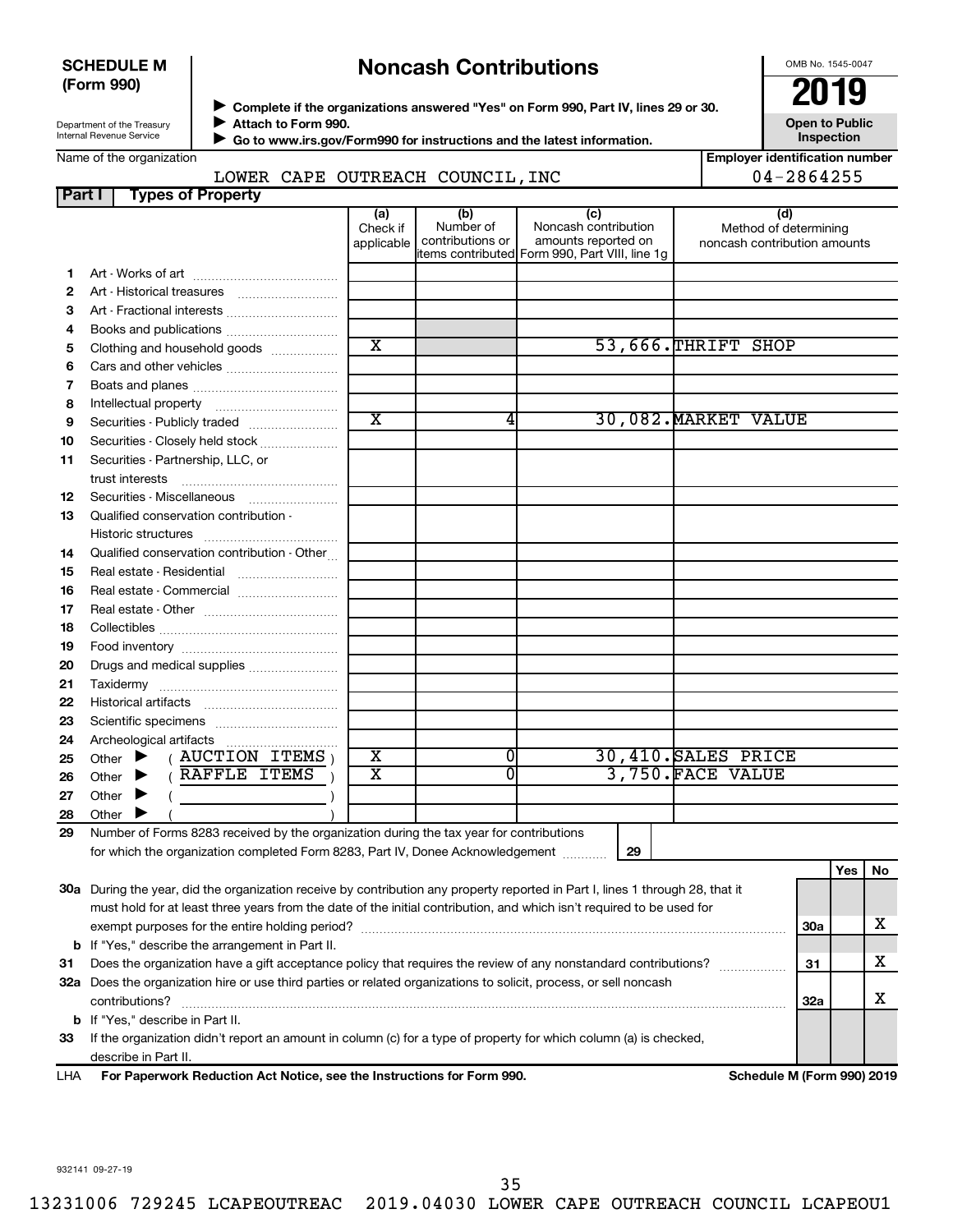Part II | Supplemental Information. Provide the information required by Part I, lines 30b, 32b, and 33, and whether the organization is reporting in Part I, column (b), the number of contributions, the number of items received, or a combination of both. Also complete this part for any additional information.

| 932142 09-27-19 | Schedule M (Form 990) 2019<br>$36$ |
|-----------------|------------------------------------|
|                 |                                    |
|                 |                                    |
|                 |                                    |
|                 |                                    |
|                 |                                    |
|                 |                                    |
|                 |                                    |
|                 |                                    |
|                 |                                    |
|                 |                                    |
|                 |                                    |
|                 |                                    |
|                 |                                    |
|                 |                                    |
|                 |                                    |
|                 |                                    |
|                 |                                    |
|                 |                                    |
|                 |                                    |
|                 |                                    |
|                 |                                    |
|                 |                                    |
|                 |                                    |
|                 |                                    |